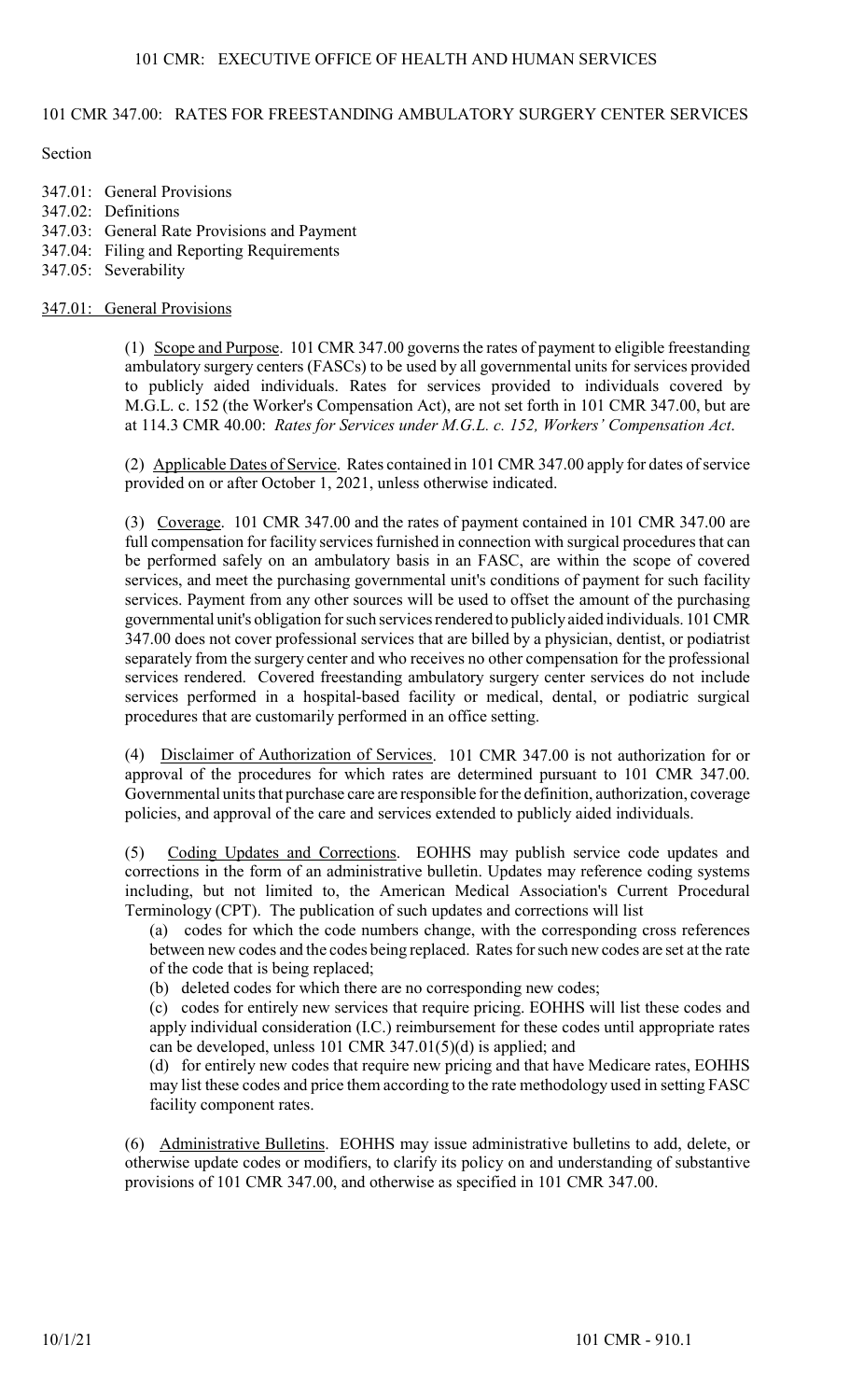#### 347.02: Definitions

The terms used in 101 CMR 347.00 have the meanings set forth in 101 CMR 347.02, unless the context requires otherwise. The five-digit codes included in 101 CMR 347.00 utilize the Healthcare Common Procedural Coding System (HCPCS) for Level I and Level II coding. Level 1 CPT-4 codes are obtained from the Physicians' 2021 Current Procedural Terminology, copyright 2020 by the American Medical Association, unless otherwise specified. Level II codes are obtained from the 2021 HCPCS maintained jointly by the Centers for Medicare and Medicaid Services (CMS), the Blue Cross and Blue Shield Association, and the Health Insurance Association of America. HCPCS is a listing of descriptive terms and identifying codes and two-digit modifiers for reporting medical services and procedures performed by physicians and other healthcare professionals, as well as associated non-physician services. 101 CMR 347.00 includes only HCPCS numeric and alpha-numeric identifying codes and modifiers for reporting medical services and procedures that were selected by EOHHS. Any use of CPT outside the fee schedule should refer to the Physicians' 2021 Current Procedural Terminology, copyright 2020. For code descriptions, see the FASC service code spreadsheet at www.mass.gov/regulations/101- CMR-34700-rates-for-freestanding-ambulatory-surgery-center-services.

Center. The Center for Health Information and Analysis, established under M.G.L. c. 12C.

Eligible Provider. A licensed FASC that meets the conditions of participation adopted by a governmental unit, and to the extent specified by such governmental unit.

Facility Component. Rate of payment for an FASC's facility costs. The facility component does not include payment for a physician's, dentist's, or podiatrist's services in performing a surgical procedure.

Freestanding Ambulatory Surgery Center (FASC). A distinct entity that operates exclusively for the purpose of providing surgical services that do not require the availability of hospital facilities, is licensed by the Massachusetts Department of Public Health (or, if out-of-state, the applicable licensing authority of that state), and meets the conditions for payment by the governmental unit for facility services.

Governmental Unit. The Commonwealth of Massachusetts or any of its departments, agencies, boards, commissions, or political subdivisions.

Individual Consideration (I.C.). Freestanding ambulatory surgery center services that are authorized but not listed in 101 CMR 347.00, FASC services performed in unusual circumstances, and services whose fees are designated by the letters "I.C." are individually considered items. The governmental unit or purchaser analyzes the eligible provider's operative report, which must contain a diagnosis, a pertinent medical history, a description of the services rendered, and the length of time spent with the patient. In making the determination of whether the service is appropriately classified as an individually considered item, and in determining appropriate payment for services designated as I.C., the governmental unit considers standards and criteria including the following, subject to any documentation requirements of the governmental unit:

(a) policies, procedures, and practices of other third-party purchasers of care, both governmental and private;

(b) the severity and complexity of the patient's disorder or disability;

(c) prevailing provider ethics and accepted practice; and

(d) time, degree of skill, and cost including equipment cost required to perform the procedure(s).

Modifiers. Listed services may be modified under certain circumstances. When applicable, the modifying circumstances must be identified by the addition of the appropriate two-digit number or letters to the service code.

Publicly Aided Individual. A person who receives health care and services for which a governmental unit is in whole or in part liable under a statutory program of public assistance.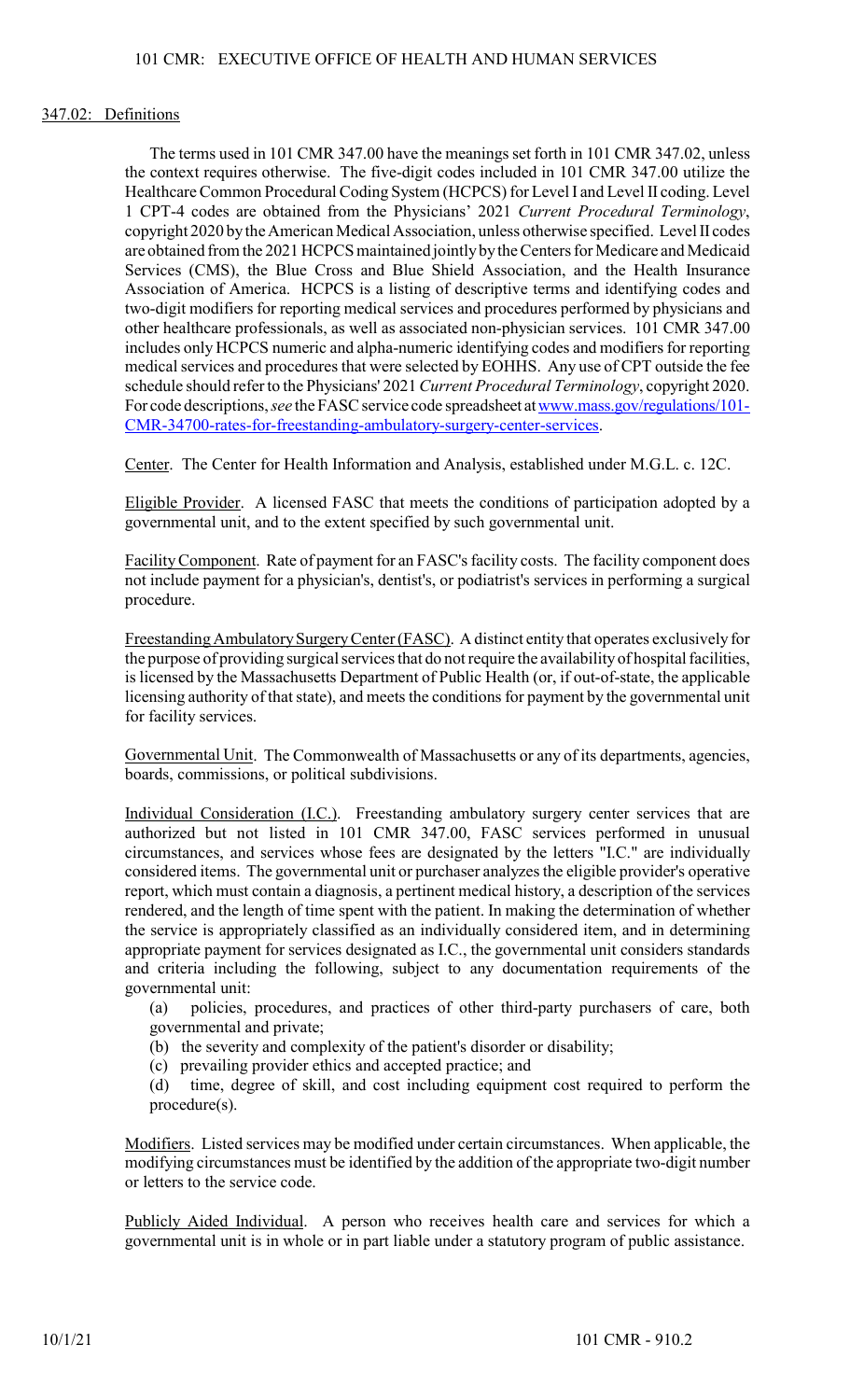#### 347.02: continued

Separate Procedure. Some of the listed procedures are commonly carried out as an integral part of a total service and as such, do not warrant a separate identification. When, however, such a procedure is performed independently of, and is not immediately related to, other services, it may be listed as a separate procedure in the service description. Thus, when a procedure that is ordinarily a component of a larger procedure is performed alone for a specific purpose, it may be considered to be a separate procedure.

#### 347.03: General Rate Provisions and Payment

(1) Rate Determination. Rates of payment for authorized FASC services to which 101 CMR 347.00 applies are the lowest of

- (a) the eligible provider's usual fee to the general public;
- (b) the eligible provider's actual charge submitted; and
- (c) the schedule of allowable rates set forth in 101 CMR 347.03(6).

(2) Maximum Allowable Rates. Rates of payment are for the facility component only. The maximum allowable payment rate for each FASC service is listed next to the HCPCS code in the fee schedule set forth in 101 CMR 347.03(6). Service codes listed in 101 CMR 347.03(6) with \$0 rates are packaged services for which no separate payment is made.

(3) Individual Consideration and Nonlisted Services. Rates of payment to eligible providers for FASC services that are authorized but not listed in 101 CMR 347.00, services performed in unusual circumstances, and services whose fees are designated by the letters "I.C." are determined on an individual consideration basis.

(4) Terminated Procedures. The purchasing governmental unit determines payment on an individual consideration (I.C.) basis for any procedure that has been terminated after the procedure has been initiated.

(5) Modifiers.

(a)  $-50$ : Bilateral Procedure. Unless otherwise identified in the listings, bilateral procedures that are performed at the same session should be identified by adding the modifier 50 to the appropriate five-digit code. (Only one claim line is billed for both procedures. If a reimbursable surgical procedure provided in a single operative session is performed bilaterally, the full maximum fee is 150% of the payment group contained in 101 CMR 347.00 for the operative procedure.)

(b) -51: Multiple Procedures. When multiple procedures, other than E/M services, physical medicine and rehabilitation services or provision of supplies (e.g., vaccines), are performed at the same session by the same individual the primary procedure or services may be reported as listed. The additional procedure(s) or service(s) may be identified by appending modifier 51 to the additional procedure or service code(s). Note: This modifier should not be appended to designated "add-on" codes. (The addition of the modifier -51 to the second and subsequent service codes allows 50% of the allowable fee contained in 101 CMR 347.00 to be paid to the eligible provider.)

(c) -73: Discontinued Outpatient Hospital/Ambulatory Surgery Center (ASC) Procedure Prior to the Administration of Anesthesia. Due to extenuating circumstances or those that threaten the well-being of the patient, the physician may cancel a surgical or diagnostic procedure subsequent to the patient's surgical preparation (including sedation when provided, and being taken to the room where the procedure is to be performed), but prior to the administration of anesthesia (local, regional block(s), or general). Under these circumstances, the intended service that is prepared for but cancelled can be reported by its usual service code and the addition of the modifier -73. Note: The elective cancellation of a service prior to the administration of anesthesia and/or surgical preparation of the patient should not be reported.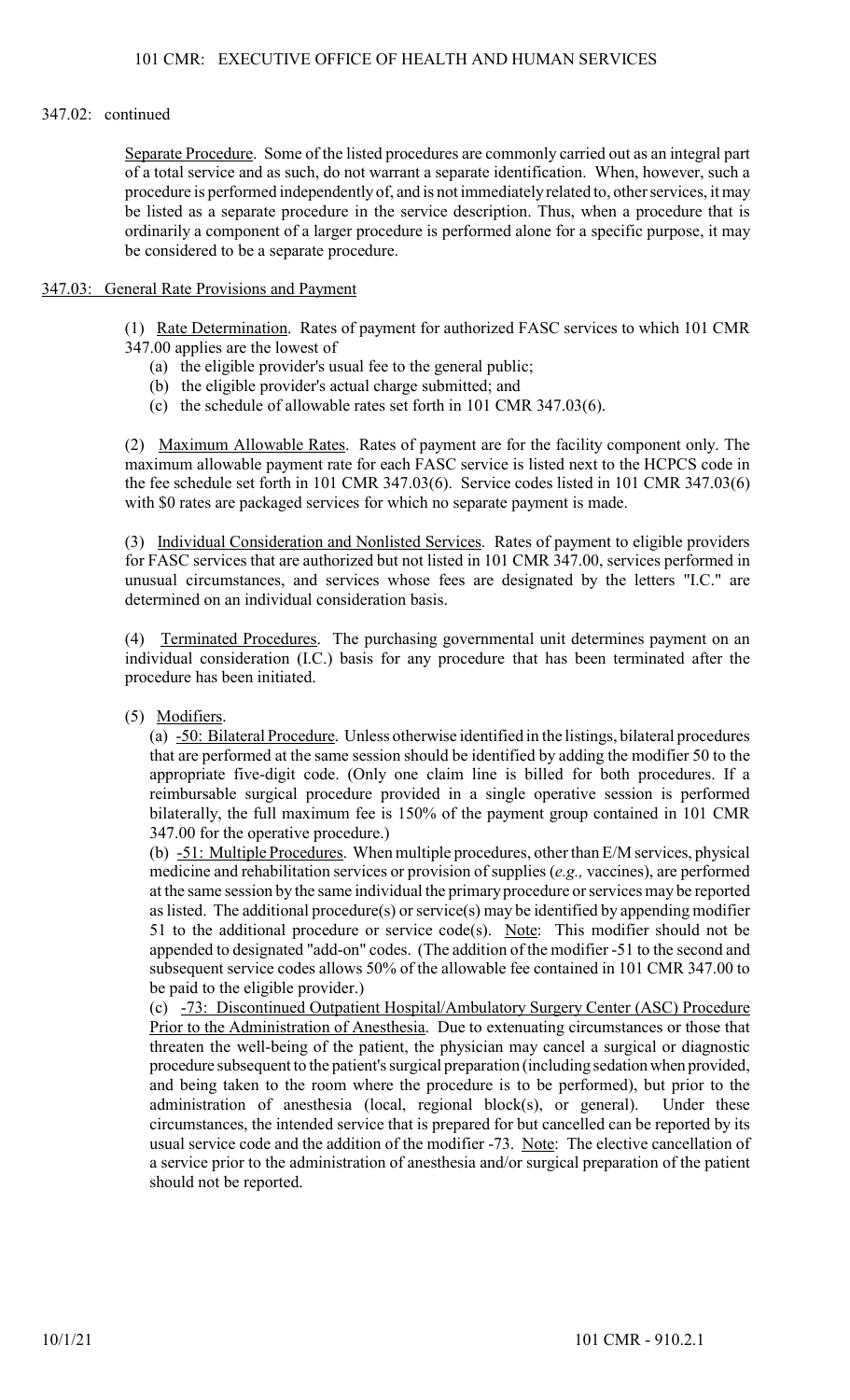#### 347.03: continued

(d) -74: Discontinued Outpatient Hospital/Ambulatory Surgery Center (ASC) Procedure after Administration of Anesthesia. Due to extenuating circumstances or those that threaten the well-being of the patient, the physician may terminate a surgical or diagnostic procedure after the administration of anesthesia (local, regional block(s), general) or after the procedure was started (e.g., incision made, intubation started, scope inserted). Under these circumstances, the procedure started but terminated can be reported by its usual service code and the addition of the modifier -74. Note: The elective cancellation of a service prior to the administration of anesthesia and/or surgical preparation of the patient should not be reported. (e) Modifiers for Provider Preventable Conditions. Modifiers for reporting "provider preventable conditions" that are National Coverage Determinations, in accordance with 42 CFR 447.26, are listed in 101 CMR 347.03(5)(e).

| <b>Modifier</b>                                            | <b>Description</b>                                      |  |
|------------------------------------------------------------|---------------------------------------------------------|--|
| <b>PA</b>                                                  | Surgical or other invasive procedure on wrong body part |  |
| <b>PB</b>                                                  | Surgical or other invasive procedure on wrong patient   |  |
| Wrong surgery or other invasive procedure on patient<br>PC |                                                         |  |

(6) Fee Schedule: Surgical Services. For code descriptions, see the FASC service code spreadsheet at:

| www.mass.gov/regulations/101-CMR-34700-rates-for-freestanding-ambulatory-surgery- |  |
|-----------------------------------------------------------------------------------|--|
| center-services.                                                                  |  |

| Code  | Fee      | Code  | Fee      | Code  | Fee      | Code  | Fee      |
|-------|----------|-------|----------|-------|----------|-------|----------|
|       |          |       |          |       |          |       |          |
| 10004 | \$0.00   | 11012 | \$845.19 | 11311 | \$75.05  | 11600 | \$115.65 |
| 10005 | \$63.81  | 11042 | \$137.23 | 11312 | \$94.49  | 11601 | \$128.84 |
| 10006 | \$0.00   | 11043 | \$213.47 | 11313 | \$104.61 | 11602 | \$137.23 |
| 10007 | \$197.56 | 11044 | \$489.93 | 11400 | \$78.53  | 11603 | \$149.09 |
| 10008 | \$0.00   | 11045 | \$0.00   | 11401 | \$89.57  | 11604 | \$262.00 |
| 10009 | \$262.00 | 11046 | \$0.00   | 11402 | \$97.86  | 11606 | \$489.93 |
| 10010 | \$0.00   | 11047 | \$0.00   | 11403 | \$106.14 | 11620 | \$115.96 |
| 10011 | \$262.00 | 11055 | \$0.00   | 11404 | \$489.93 | 11621 | \$129.15 |
| 10012 | \$0.00   | 11056 | \$0.00   | 11406 | \$489.93 | 11622 | \$140.19 |
| 10021 | \$50.31  | 11057 | \$49.39  | 11420 | \$75.46  | 11623 | \$153.99 |
| 10030 | \$262.00 | 11102 | \$64.42  | 11421 | \$88.66  | 11624 | \$489.93 |
| 10035 | \$0.00   | 11103 | \$0.00   | 11422 | \$98.17  | 11626 | \$845.19 |
| 10036 | \$0.00   | 11104 | \$75.05  | 11423 | \$106.45 | 11640 | \$119.33 |
| 10040 | \$0.00   | 11105 | \$0.00   | 11424 | \$489.93 | 11641 | \$133.14 |
| 10060 | \$64.12  | 11106 | \$98.78  | 11426 | \$845.19 | 11642 | \$145.72 |
| 10061 | \$98.17  | 11107 | \$0.00   | 11440 | \$86.20  | 11643 | \$159.52 |
| 10080 | \$140.50 | 11200 | \$0.00   | 11441 | \$96.93  | 11644 | \$489.93 |
| 10081 | \$177.31 | 11201 | \$0.00   | 11442 | \$104.92 | 11646 | \$845.19 |
| 10120 | \$90.81  | 11300 | \$0.00   | 11443 | \$116.26 | 11719 | \$0.00   |
| 10121 | \$489.93 | 11301 | \$0.00   | 11444 | \$489.93 | 11720 | \$0.00   |
| 10140 | \$93.56  | 11302 | \$0.00   | 11446 | \$845.19 |       |          |
| 10160 | \$70.86  | 11303 | \$0.00   | 11450 | \$845.19 |       |          |
| 10180 | \$845.19 | 11305 | \$0.00   | 11451 | \$845.19 |       |          |
| 11000 | \$29.15  | 11306 | \$0.00   | 11462 | \$845.19 |       |          |
| 11001 | \$0.00   | 11307 | \$75.05  | 11463 | \$845.19 |       |          |
| 11010 | \$262.00 | 11308 | \$0.00   | 11470 | \$845.19 |       |          |
| 11011 | \$262.00 | 11310 | \$73.63  | 11471 | \$845.19 |       |          |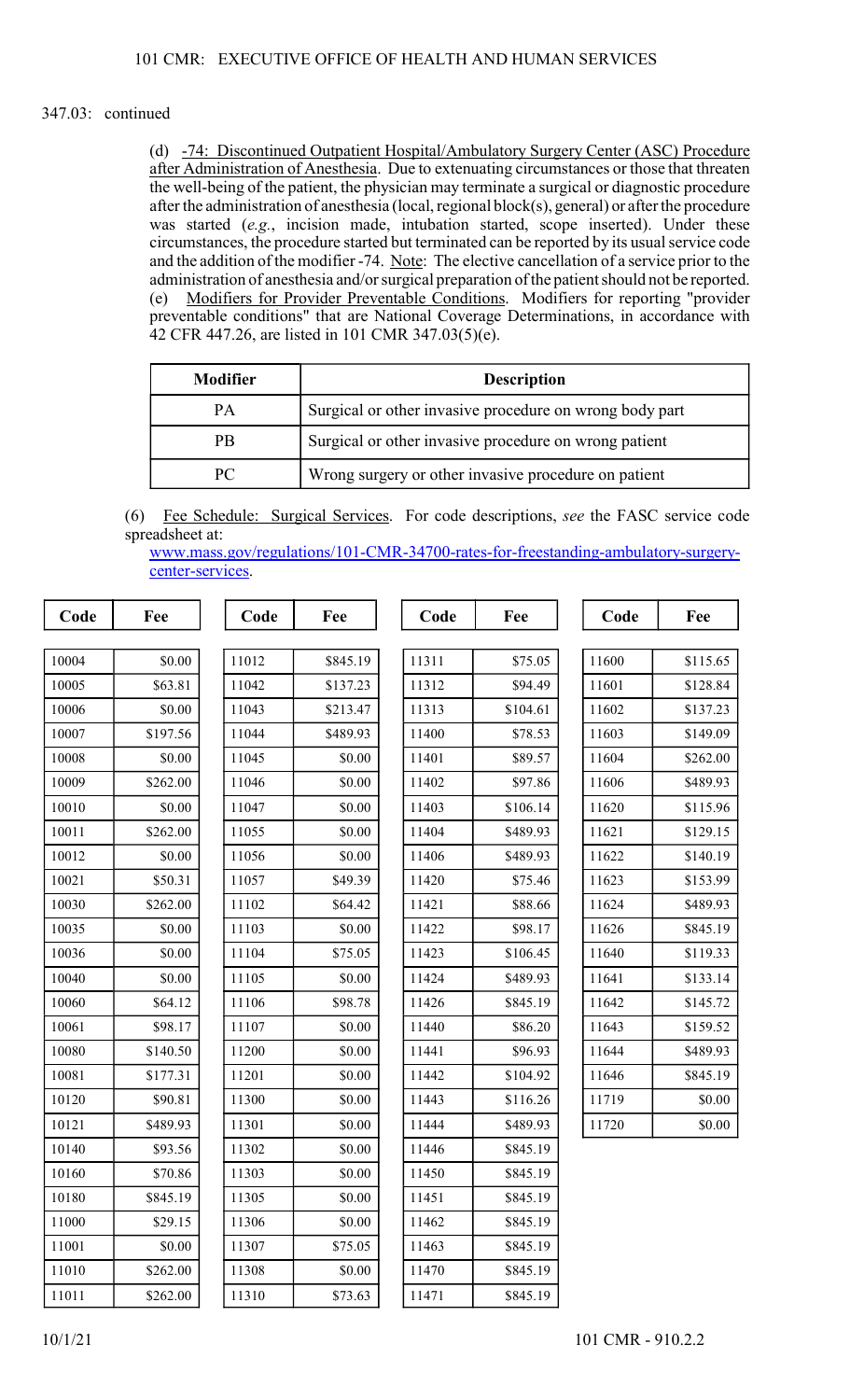347.03: continued

| 11721 | \$0.00     |
|-------|------------|
| 11730 | \$0.00     |
| 11732 | \$0.00     |
| 11740 | \$0.00     |
| 11750 | \$84.36    |
| 11755 | \$65.34    |
| 11760 | \$213.47   |
| 11762 | \$158.90   |
| 11765 | \$0.00     |
| 11770 | \$845.19   |
| 11771 | \$845.19   |
| 11772 | \$845.19   |
| 11900 | \$0.00     |
| 11901 | \$0.00     |
| 11920 | \$105.53   |
| 11921 | \$116.88   |
| 11922 | \$0.00     |
| 11950 | \$39.58    |
| 11951 | \$50.92    |
| 11952 | \$65.65    |
| 11954 | \$72.70    |
| 11960 | \$1,278.72 |
| 11970 | \$2,382.86 |
| 11971 | \$845.19   |
| 11976 | \$64.12    |
| 11980 | \$0.00     |
| 11981 | \$0.00     |
| 11982 | \$0.00     |
| 11983 | \$0.00     |
| 12001 | \$0.00     |
| 12002 | \$0.00     |
| 12004 | \$0.00     |
| 12005 | \$137.23   |
| 12006 | \$137.23   |
| 12007 | \$75.05    |
| 12011 | \$0.00     |
| 12013 | \$0.00     |
| 12014 | \$0.00     |
| 12015 | \$75.05    |
| 12016 | \$137.23   |
| 12017 | \$137.23   |
| 12018 | \$75.05    |
| 12020 | \$213.47   |

| 12021 | \$137.23   |
|-------|------------|
| 12031 | \$137.23   |
| 12032 | \$137.23   |
| 12034 | \$137.23   |
| 12035 | \$137.23   |
| 12036 | \$213.47   |
| 12037 | \$696.96   |
| 12041 | \$137.23   |
| 12042 | \$137.23   |
| 12044 | \$213.47   |
| 12045 | \$213.47   |
| 12046 | \$137.23   |
| 12047 | \$696.96   |
| 12051 | \$137.23   |
| 12052 | \$137.23   |
| 12053 | \$137.23   |
| 12054 | \$137.23   |
| 12055 | \$137.23   |
| 12056 | \$137.23   |
| 12057 | \$137.23   |
| 13100 | \$213.47   |
| 13101 | \$213.47   |
| 13102 | \$0.00     |
| 13120 | \$213.47   |
| 13121 | \$213.47   |
| 13122 | \$0.00     |
| 13131 | \$137.23   |
| 13132 | \$213.47   |
| 13133 | \$0.00     |
| 13151 | \$213.47   |
| 13152 | \$213.47   |
| 13153 | \$0.00     |
| 13160 | \$696.96   |
| 14000 | \$696.96   |
| 14001 | \$696.96   |
| 14020 | \$696.96   |
| 14021 | \$696.96   |
| 14040 | \$696.96   |
| 14041 | \$696.96   |
| 14060 | \$696.96   |
| 14061 | \$696.96   |
| 14301 | \$1,278.72 |
| 14302 | \$0.00     |

| 14350 | \$696.96   |
|-------|------------|
| 15002 | \$696.96   |
| 15003 | \$0.00     |
| 15004 | \$213.47   |
| 15005 | \$0.00     |
| 15040 | \$696.96   |
| 15050 | \$213.47   |
| 15100 | \$696.96   |
| 15101 | \$0.00     |
| 15110 | \$696.96   |
| 15111 | \$0.00     |
| 15115 | \$696.96   |
| 15116 | \$0.00     |
| 15120 | \$1,278.72 |
| 15121 | \$0.00     |
| 15130 | \$696.96   |
| 15131 | \$0.00     |
| 15135 | \$1,278.72 |
| 15136 | \$0.00     |
| 15150 | \$696.96   |
| 15151 | \$0.00     |
| 15152 | \$0.00     |
| 15155 | \$1,278.72 |
| 15156 | \$0.00     |
| 15157 | \$0.00     |
| 15200 | \$696.96   |
| 15201 | \$0.00     |
| 15220 | \$696.96   |
| 15221 | \$0.00     |
| 15240 | \$696.96   |
| 15241 | \$0.00     |
| 15260 | \$696.96   |
| 15261 | \$0.00     |
| 15271 | \$696.96   |
| 15272 | \$0.00     |
| 15273 | \$1,278.72 |
| 15274 | \$0.00     |
| 15275 | \$696.96   |
| 15276 | \$0.00     |
| 15277 | \$696.96   |
| 15278 | \$0.00     |
| 15570 | \$696.96   |
| 15572 | \$1,278.72 |
|       |            |

| 15574 | \$696.96   |
|-------|------------|
| 15576 | \$696.96   |
| 15600 | \$1,278.72 |
| 15610 | \$696.96   |
| 15620 | \$696.96   |
| 15630 | \$696.96   |
| 15650 | \$696.96   |
| 15730 | \$1,278.72 |
| 15731 | \$1,278.72 |
| 15733 | \$1,278.72 |
| 15734 | \$1,278.72 |
| 15736 | \$696.96   |
| 15738 | \$1,278.72 |
| 15740 | \$696.96   |
| 15750 | \$1,278.72 |
| 15760 | \$696.96   |
| 15769 | \$1,278.72 |
| 15770 | \$1,278.72 |
| 15771 | \$1,278.72 |
| 15773 | \$696.96   |
| 15775 | \$137.23   |
| 15776 | \$137.23   |
| 15777 | \$0.00     |
| 15780 | \$481.00   |
| 15781 | \$262.00   |
| 15782 | \$321.79   |
| 15783 | \$137.23   |
| 15786 | \$0.00     |
| 15787 | \$0.00     |
| 15788 | \$0.00     |
| 15789 | \$213.47   |
| 15792 | \$0.00     |
| 15793 | \$0.00     |
| 15819 | \$696.96   |
| 15820 | \$696.96   |
| 15821 | \$696.96   |
| 15822 | \$696.96   |
| 15823 | \$696.96   |
| 15824 | \$696.96   |
| 15825 | \$1,278.72 |
| 15826 | \$1,278.72 |
| 15828 | \$1,278.72 |
| 15829 | \$1,278.72 |
|       |            |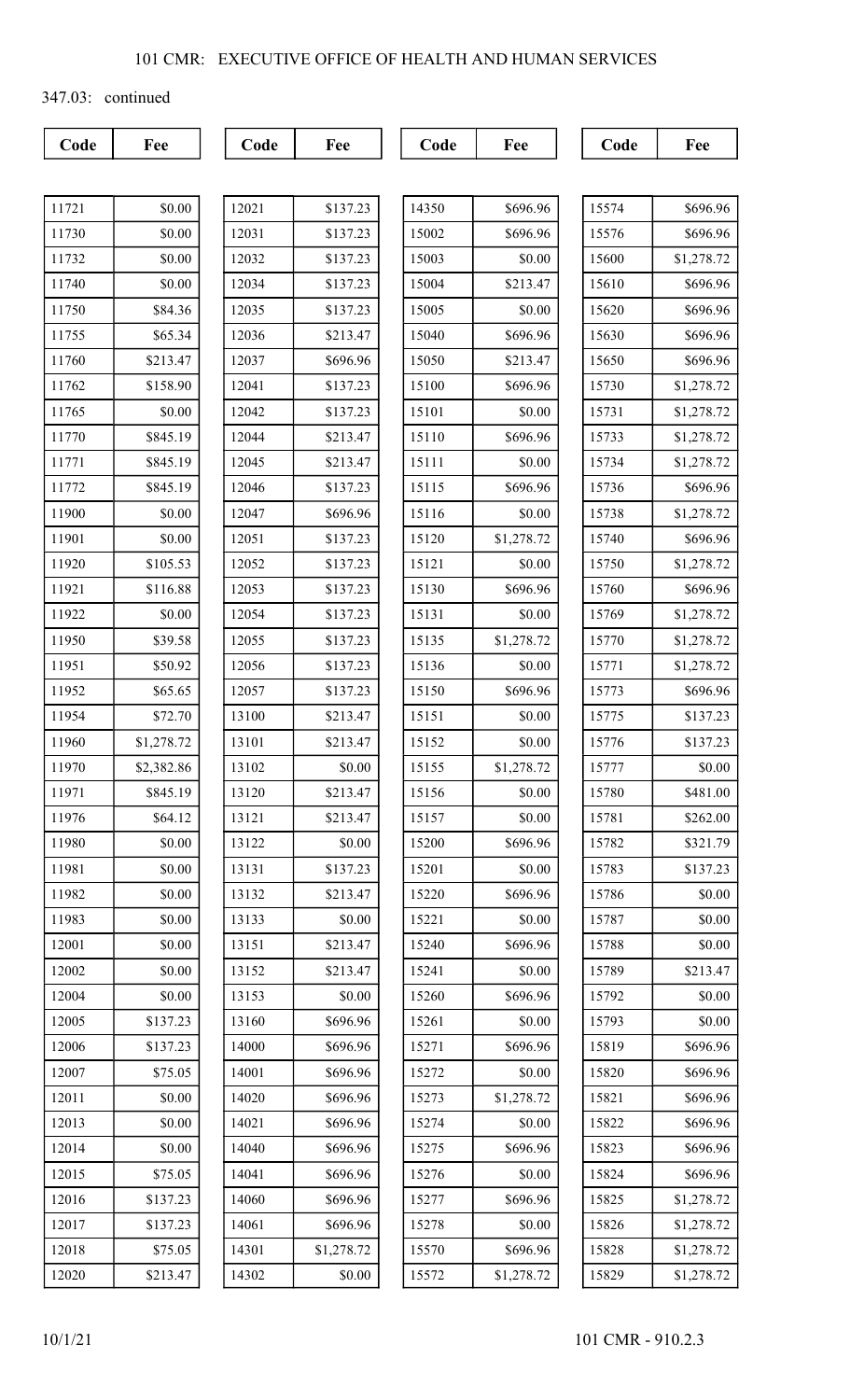347.03: continued

| 15830 | \$1,864.28 |
|-------|------------|
| 15832 | \$845.19   |
| 15833 | \$845.19   |
| 15834 | \$845.19   |
| 15835 | \$845.19   |
| 15836 | \$845.19   |
| 15837 | \$845.19   |
| 15838 | \$845.19   |
| 15839 | \$845.19   |
| 15840 | \$1,278.72 |
| 15841 | \$1,278.72 |
| 15842 | \$696.96   |
| 15845 | \$1,278.72 |
| 15847 | \$0.00     |
| 15850 | \$213.47   |
| 15851 | \$60.74    |
| 15852 | \$0.00     |
| 15860 | \$0.00     |
| 15876 | \$1,278.72 |
| 15877 | \$1,278.72 |
| 15878 | \$696.96   |
| 15879 | \$1,278.72 |
| 15920 | \$845.19   |
| 15922 | \$1,278.72 |
| 15931 | \$845.19   |
| 15933 | \$845.19   |
| 15934 | \$1,278.72 |
| 15935 | \$1,278.72 |
| 15936 | \$696.96   |
| 15937 | \$696.96   |
| 15940 | \$845.19   |
| 15941 | \$845.19   |
| 15944 | \$1,278.72 |
| 15945 | \$696.96   |
| 15946 | \$696.96   |
| 15950 | \$489.93   |
| 15951 | \$845.19   |
| 15952 | \$696.96   |
| 15953 | \$1,278.72 |
| 15956 | \$696.96   |
| 15958 | \$1,278.72 |
| 16000 | \$0.00     |
| 16020 | \$0.00     |

| 16025     | \$75.05  |
|-----------|----------|
| 16030     | \$137.23 |
| 16035     | \$137.23 |
| 17000     | \$0.00   |
| 17003     | \$0.00   |
| 17004     | \$91.72  |
| 17106     | \$137.23 |
| 17107     | \$213.47 |
| 17108     | \$300.32 |
| 17110     | \$0.00   |
| 17111     | \$0.00   |
| 17250     | \$0.00   |
| 17260     | \$0.00   |
| 17261     | \$0.00   |
| 17262     | \$0.00   |
| 17263     | \$0.00   |
| 17264     | \$112.28 |
| 17266     | \$123.62 |
| 17270     | \$75.05  |
| 17271     | \$75.05  |
| 17272     | \$0.00   |
| 17273     | \$110.74 |
| 17274     | \$124.85 |
| 17276     | \$137.23 |
| 1<br>7280 | \$0.00   |
| 17281     | \$96.02  |
| 17282     | \$107.98 |
| 17283     | \$122.09 |
| 17284     | \$134.67 |
| 17286     | \$160.44 |
| 17311     | \$213.47 |
| 17312     | \$0.00   |
| 17313     | \$213.47 |
| 17314     | \$0.00   |
| 17315     | \$0.00   |
| 17340     | \$0.00   |
| 17360     | \$0.00   |
| 17380     | \$213.47 |
| 19000     | \$66.26  |
| 19001     | \$0.00   |
| 19020     | \$489.93 |
| 19030     | \$0.00   |
| 19081     | \$489.93 |

| 19082<br>\$0.00<br>19083<br>\$489.93<br>19084<br>\$0.00<br>\$489.93<br>19085<br>19086<br>\$0.00<br>19100<br>\$489.93<br>19101<br>\$950.67<br>19105<br>\$950.67<br>19110<br>\$950.67<br>19112<br>\$950.67<br>19120<br>\$950.67<br>19125<br>\$950.67<br>19126<br>\$0.00<br>\$0.00<br>19281<br>19282<br>\$0.00<br>19283<br>\$0.00<br>19284<br>\$0.00<br>19285<br>\$0.00<br>\$0.00<br>19286<br>19287<br>\$0.00<br>19288<br>\$0.00<br>19294<br>\$0.00<br>\$3,549.47<br>19296<br>\$0.00<br>19297<br>19298<br>\$1,864.28<br>19300<br>\$950.67<br>19301<br>\$950.67<br>19302<br>\$1,864.28<br>\$1,864.28<br>19303<br>19316<br>\$1,864.28<br>\$1,864.28<br>19318<br>\$2,277.55<br>19325<br>19328<br>\$950.67<br>19330<br>\$950.67<br>\$1,864.28<br>19340<br>19342<br>\$2,277.55<br>19350<br>\$950.67<br>19355<br>\$950.67<br>19357<br>\$3,981.15<br>19370<br>\$950.67<br>19371<br>\$950.67<br>\$1,864.28<br>19380<br>19396<br>\$950.67 |  |
|-------------------------------------------------------------------------------------------------------------------------------------------------------------------------------------------------------------------------------------------------------------------------------------------------------------------------------------------------------------------------------------------------------------------------------------------------------------------------------------------------------------------------------------------------------------------------------------------------------------------------------------------------------------------------------------------------------------------------------------------------------------------------------------------------------------------------------------------------------------------------------------------------------------------------------|--|
|                                                                                                                                                                                                                                                                                                                                                                                                                                                                                                                                                                                                                                                                                                                                                                                                                                                                                                                               |  |
|                                                                                                                                                                                                                                                                                                                                                                                                                                                                                                                                                                                                                                                                                                                                                                                                                                                                                                                               |  |
|                                                                                                                                                                                                                                                                                                                                                                                                                                                                                                                                                                                                                                                                                                                                                                                                                                                                                                                               |  |
|                                                                                                                                                                                                                                                                                                                                                                                                                                                                                                                                                                                                                                                                                                                                                                                                                                                                                                                               |  |
|                                                                                                                                                                                                                                                                                                                                                                                                                                                                                                                                                                                                                                                                                                                                                                                                                                                                                                                               |  |
|                                                                                                                                                                                                                                                                                                                                                                                                                                                                                                                                                                                                                                                                                                                                                                                                                                                                                                                               |  |
|                                                                                                                                                                                                                                                                                                                                                                                                                                                                                                                                                                                                                                                                                                                                                                                                                                                                                                                               |  |
|                                                                                                                                                                                                                                                                                                                                                                                                                                                                                                                                                                                                                                                                                                                                                                                                                                                                                                                               |  |
|                                                                                                                                                                                                                                                                                                                                                                                                                                                                                                                                                                                                                                                                                                                                                                                                                                                                                                                               |  |
|                                                                                                                                                                                                                                                                                                                                                                                                                                                                                                                                                                                                                                                                                                                                                                                                                                                                                                                               |  |
|                                                                                                                                                                                                                                                                                                                                                                                                                                                                                                                                                                                                                                                                                                                                                                                                                                                                                                                               |  |
|                                                                                                                                                                                                                                                                                                                                                                                                                                                                                                                                                                                                                                                                                                                                                                                                                                                                                                                               |  |
|                                                                                                                                                                                                                                                                                                                                                                                                                                                                                                                                                                                                                                                                                                                                                                                                                                                                                                                               |  |
|                                                                                                                                                                                                                                                                                                                                                                                                                                                                                                                                                                                                                                                                                                                                                                                                                                                                                                                               |  |
|                                                                                                                                                                                                                                                                                                                                                                                                                                                                                                                                                                                                                                                                                                                                                                                                                                                                                                                               |  |
|                                                                                                                                                                                                                                                                                                                                                                                                                                                                                                                                                                                                                                                                                                                                                                                                                                                                                                                               |  |
|                                                                                                                                                                                                                                                                                                                                                                                                                                                                                                                                                                                                                                                                                                                                                                                                                                                                                                                               |  |
|                                                                                                                                                                                                                                                                                                                                                                                                                                                                                                                                                                                                                                                                                                                                                                                                                                                                                                                               |  |
|                                                                                                                                                                                                                                                                                                                                                                                                                                                                                                                                                                                                                                                                                                                                                                                                                                                                                                                               |  |
|                                                                                                                                                                                                                                                                                                                                                                                                                                                                                                                                                                                                                                                                                                                                                                                                                                                                                                                               |  |
|                                                                                                                                                                                                                                                                                                                                                                                                                                                                                                                                                                                                                                                                                                                                                                                                                                                                                                                               |  |
|                                                                                                                                                                                                                                                                                                                                                                                                                                                                                                                                                                                                                                                                                                                                                                                                                                                                                                                               |  |
|                                                                                                                                                                                                                                                                                                                                                                                                                                                                                                                                                                                                                                                                                                                                                                                                                                                                                                                               |  |
|                                                                                                                                                                                                                                                                                                                                                                                                                                                                                                                                                                                                                                                                                                                                                                                                                                                                                                                               |  |
|                                                                                                                                                                                                                                                                                                                                                                                                                                                                                                                                                                                                                                                                                                                                                                                                                                                                                                                               |  |
|                                                                                                                                                                                                                                                                                                                                                                                                                                                                                                                                                                                                                                                                                                                                                                                                                                                                                                                               |  |
|                                                                                                                                                                                                                                                                                                                                                                                                                                                                                                                                                                                                                                                                                                                                                                                                                                                                                                                               |  |
|                                                                                                                                                                                                                                                                                                                                                                                                                                                                                                                                                                                                                                                                                                                                                                                                                                                                                                                               |  |
|                                                                                                                                                                                                                                                                                                                                                                                                                                                                                                                                                                                                                                                                                                                                                                                                                                                                                                                               |  |
|                                                                                                                                                                                                                                                                                                                                                                                                                                                                                                                                                                                                                                                                                                                                                                                                                                                                                                                               |  |
|                                                                                                                                                                                                                                                                                                                                                                                                                                                                                                                                                                                                                                                                                                                                                                                                                                                                                                                               |  |
|                                                                                                                                                                                                                                                                                                                                                                                                                                                                                                                                                                                                                                                                                                                                                                                                                                                                                                                               |  |
|                                                                                                                                                                                                                                                                                                                                                                                                                                                                                                                                                                                                                                                                                                                                                                                                                                                                                                                               |  |
|                                                                                                                                                                                                                                                                                                                                                                                                                                                                                                                                                                                                                                                                                                                                                                                                                                                                                                                               |  |
|                                                                                                                                                                                                                                                                                                                                                                                                                                                                                                                                                                                                                                                                                                                                                                                                                                                                                                                               |  |
|                                                                                                                                                                                                                                                                                                                                                                                                                                                                                                                                                                                                                                                                                                                                                                                                                                                                                                                               |  |
|                                                                                                                                                                                                                                                                                                                                                                                                                                                                                                                                                                                                                                                                                                                                                                                                                                                                                                                               |  |
|                                                                                                                                                                                                                                                                                                                                                                                                                                                                                                                                                                                                                                                                                                                                                                                                                                                                                                                               |  |
|                                                                                                                                                                                                                                                                                                                                                                                                                                                                                                                                                                                                                                                                                                                                                                                                                                                                                                                               |  |
|                                                                                                                                                                                                                                                                                                                                                                                                                                                                                                                                                                                                                                                                                                                                                                                                                                                                                                                               |  |
|                                                                                                                                                                                                                                                                                                                                                                                                                                                                                                                                                                                                                                                                                                                                                                                                                                                                                                                               |  |
|                                                                                                                                                                                                                                                                                                                                                                                                                                                                                                                                                                                                                                                                                                                                                                                                                                                                                                                               |  |
|                                                                                                                                                                                                                                                                                                                                                                                                                                                                                                                                                                                                                                                                                                                                                                                                                                                                                                                               |  |

| 20103 | \$262.00    |
|-------|-------------|
| 20150 | \$1,093.32  |
| 20200 | \$489.93    |
| 20205 | \$845.19    |
| 20206 | \$489.93    |
| 20220 | \$489.93    |
| 20225 | \$489.93    |
| 20240 | \$845.19    |
| 20245 | \$845.19    |
| 20250 | \$1,093.32  |
| 20251 | \$2,382.86  |
| 20500 | \$56.44     |
| 20501 | \$0.00      |
| 20520 | \$118.10    |
| 20525 | \$845.19    |
| 20526 | \$35.28     |
| 20527 | \$38.34     |
| 20550 | \$22.08     |
| 20551 | \$23.32     |
| 20552 | \$25.77     |
| 20553 | \$30.06     |
| 20555 | \$1,093.32  |
| 20600 | \$21.17     |
| 20604 | \$36.51     |
| 20605 | \$22.08     |
| 20606 | \$39.58     |
| 20610 | \$26.38     |
| 20611 | \$44.48     |
| 20612 | \$29.76     |
| 20615 | \$137.73    |
| 20650 | \$1,093.32  |
| 20662 | \$606.05    |
| 20663 | \$1,093.32  |
| 20665 | \$156.16    |
| 20670 | \$489.93    |
| 20680 | \$845.19    |
| 20690 | \$3,192.86  |
| 20692 | \$6,917.51  |
| 20693 | \$2,382.86  |
| 20694 | \$606.05    |
| 20696 | \$10,090.37 |
| 20697 | \$606.05    |
| 20822 | \$606.05    |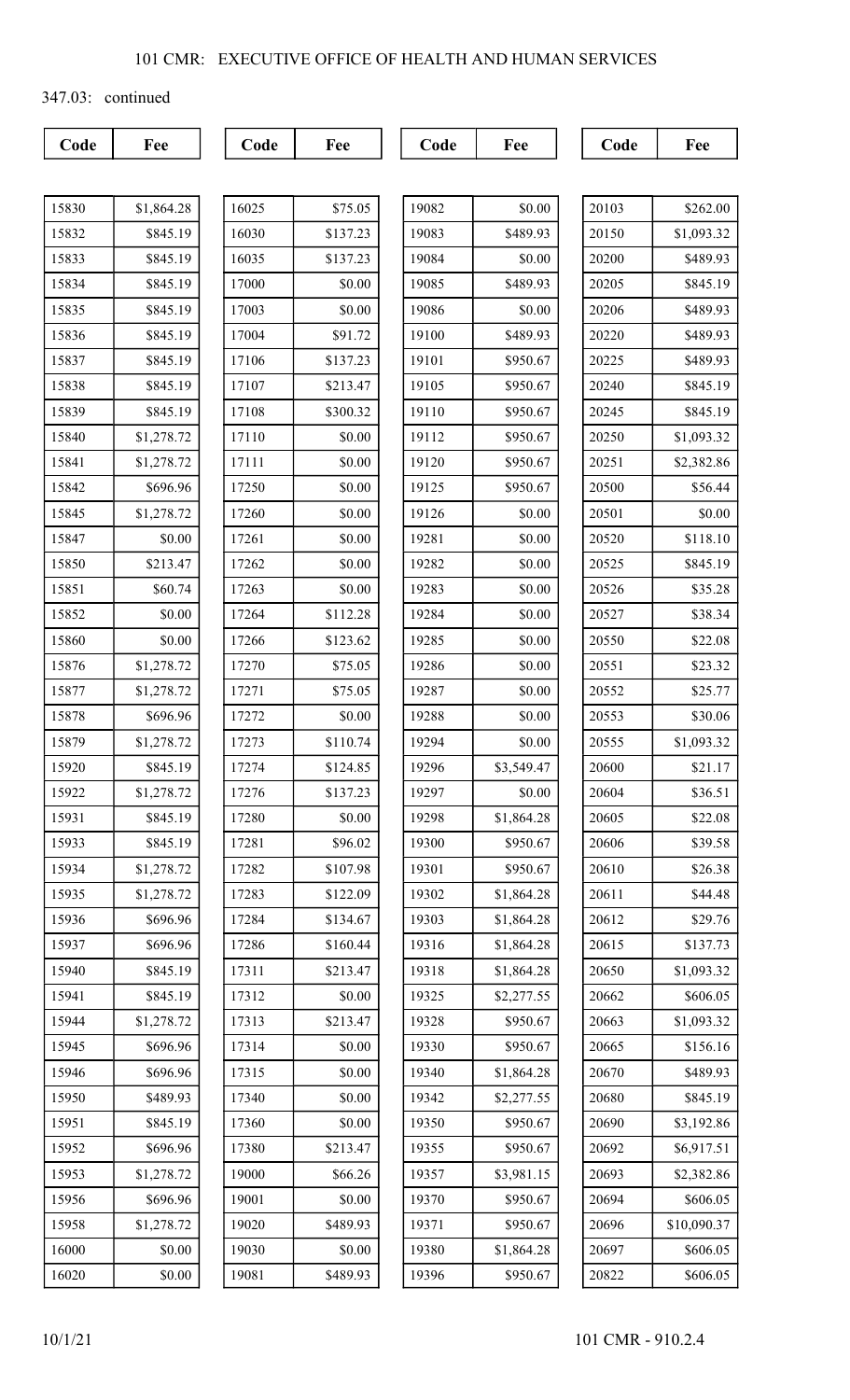347.03: continued

| 20900 | \$2,382.86 |
|-------|------------|
| 20902 | \$2,382.86 |
| 20910 | \$213.47   |
| 20912 | \$1,278.72 |
| 20920 | \$696.96   |
| 20922 | \$696.96   |
| 20924 | \$2,382.86 |
| 20930 | \$0.00     |
| 20931 | \$0.00     |
| 20932 | \$0.00     |
| 20933 | \$0.00     |
| 20934 | \$0.00     |
| 20936 | \$0.00     |
| 20937 | \$0.00     |
| 20938 | \$0.00     |
| 20939 | \$0.00     |
| 20950 | \$262.00   |
| 20972 | \$2,382.86 |
| 20973 | \$2,382.86 |
| 20975 | \$0.00     |
| 20979 | \$0.00     |
| 20982 | \$2,382.86 |
| 20983 | \$3,226.69 |
| 20985 | \$0.00     |
| 21010 | \$896.80   |
| 21011 | \$210.13   |
| 21012 | \$489.93   |
| 21013 | \$271.79   |
| 21014 | \$845.19   |
| 21015 | \$845.19   |
| 21016 | \$845.19   |
| 21025 | \$1,909.57 |
| 21026 | \$1,909.57 |
| 21029 | \$896.80   |
| 21030 | \$266.88   |
| 21031 | \$230.68   |
| 21032 | \$229.46   |
| 21034 | \$1,909.57 |
| 21040 | \$896.80   |
| 21044 | \$1,909.57 |
| 21046 | \$1,909.57 |
| 21047 | \$1,909.57 |
| 21048 | \$1,909.57 |

| 21050 | \$1,909.57  |
|-------|-------------|
| 21060 | \$1,909.57  |
| 21070 | \$1,909.57  |
| 21073 | \$218.72    |
| 21076 | \$346.94    |
| 21077 | \$842.06    |
| 21079 | \$594.20    |
| 21080 | \$693.59    |
| 21081 | \$642.97    |
| 21082 | \$607.08    |
| 21083 | \$598.49    |
| 21084 | \$671.19    |
| 21085 | \$87.46     |
| 21086 | \$633.16    |
| 21087 | \$633.16    |
| 21088 | \$896.80    |
| 21100 | \$1,909.57  |
| 21110 | \$456.11    |
| 21116 | \$0.00      |
| 21120 | \$1,909.57  |
| 21121 | \$896.80    |
| 21122 | \$1,909.57  |
| 21123 | \$896.80    |
| 21125 | \$1,909.57  |
| 21127 | \$1,909.57  |
| 21137 | \$896.80    |
| 21138 | \$1,909.57  |
| 21139 | \$1,909.57  |
| 21150 | \$1,909.57  |
| 21181 | \$1,909.57  |
| 21198 | \$1,909.57  |
| 21199 | \$1,909.57  |
| 21206 | \$1,909.57  |
| 21208 | \$2,504.67  |
| 21209 | \$1,909.57  |
| 21210 | \$1,909.57  |
| 21215 | \$1,909.57  |
| 21230 | \$1,909.57  |
| 21235 | \$1,909.57  |
| 21240 | \$1,909.57  |
| 21242 | \$1,909.57  |
| 21243 | \$10,292.37 |
| 21244 | \$1,909.57  |

| 21245 | \$1,909.57 |
|-------|------------|
| 21246 | \$1,909.57 |
| 21248 | \$1,909.57 |
| 21249 | \$1,909.57 |
| 21260 | \$1,909.57 |
| 21267 | \$1,909.57 |
| 21270 | \$1,909.57 |
| 21275 | \$1,909.57 |
| 21280 | \$896.80   |
| 21282 | \$896.80   |
| 21295 | \$456.11   |
| 21296 | \$896.80   |
| 21310 | \$92.62    |
| 21315 | \$456.11   |
| 21320 | \$896.80   |
| 21325 | \$896.80   |
| 21330 | \$1,909.57 |
| 21335 | \$896.80   |
| 21336 | \$1,093.32 |
| 21337 | \$896.80   |
| 21338 | \$2,787.92 |
| 21339 | \$1,909.57 |
| 21340 | \$896.80   |
| 21345 | \$456.11   |
| 21355 | \$896.80   |
| 21356 | \$1,909.57 |
| 21360 | \$1,909.57 |
| 21390 | \$1,909.57 |
| 21400 | \$189.71   |
| 21401 | \$456.11   |
| 21406 | \$1,909.57 |
| 21407 | \$1,909.57 |
| 21421 | \$896.80   |
| 21440 | \$433.76   |
| 21445 | \$1,909.57 |
| 21450 | \$189.71   |
| 21451 | \$456.11   |
| 21452 | \$1,909.57 |
| 21453 | \$1,909.57 |
| 21454 | \$1,909.57 |
| 21461 | \$2,680.59 |
| 21462 | \$2,625.26 |
| 21465 | \$1,909.57 |
|       |            |

| 21480 | \$92.62    |
|-------|------------|
| 21485 | \$456.11   |
| 21490 | \$896.80   |
| 21497 | \$456.11   |
| 21501 | \$845.19   |
| 21502 | \$1,093.32 |
| 21550 | \$489.93   |
| 21552 | \$845.19   |
| 21554 | \$845.19   |
| 21555 | \$489.93   |
| 21556 | \$845.19   |
| 21557 | \$845.19   |
| 21558 | \$845.19   |
| 21600 | \$2,382.86 |
| 21610 | \$1,093.32 |
| 21685 | \$1,909.57 |
| 21700 | \$2,382.86 |
| 21720 | \$1,093.32 |
| 21725 | \$262.00   |
| 21820 | \$92.62    |
| 21920 | \$151.23   |
| 21925 | \$489.93   |
| 21930 | \$489.93   |
| 21931 | \$489.93   |
| 21932 | \$845.19   |
| 21933 | \$845.19   |
| 21935 | \$845.19   |
| 21936 | \$845.19   |
| 22102 | \$2,382.86 |
| 22103 | \$0.00     |
| 22310 | \$92.62    |
| 22315 | \$1,093.32 |
| 22505 | \$606.05   |
| 22510 | \$1,093.32 |
| 22511 | \$1,093.32 |
| 22512 | \$0.00     |
| 22513 | \$2,382.86 |
| 22514 | \$2,382.86 |
| 22515 | \$0.00     |
| 22551 | \$7,156.77 |
| 22552 | \$0.00     |
| 22554 | \$7,162.97 |
| 22585 | \$0.00     |
|       |            |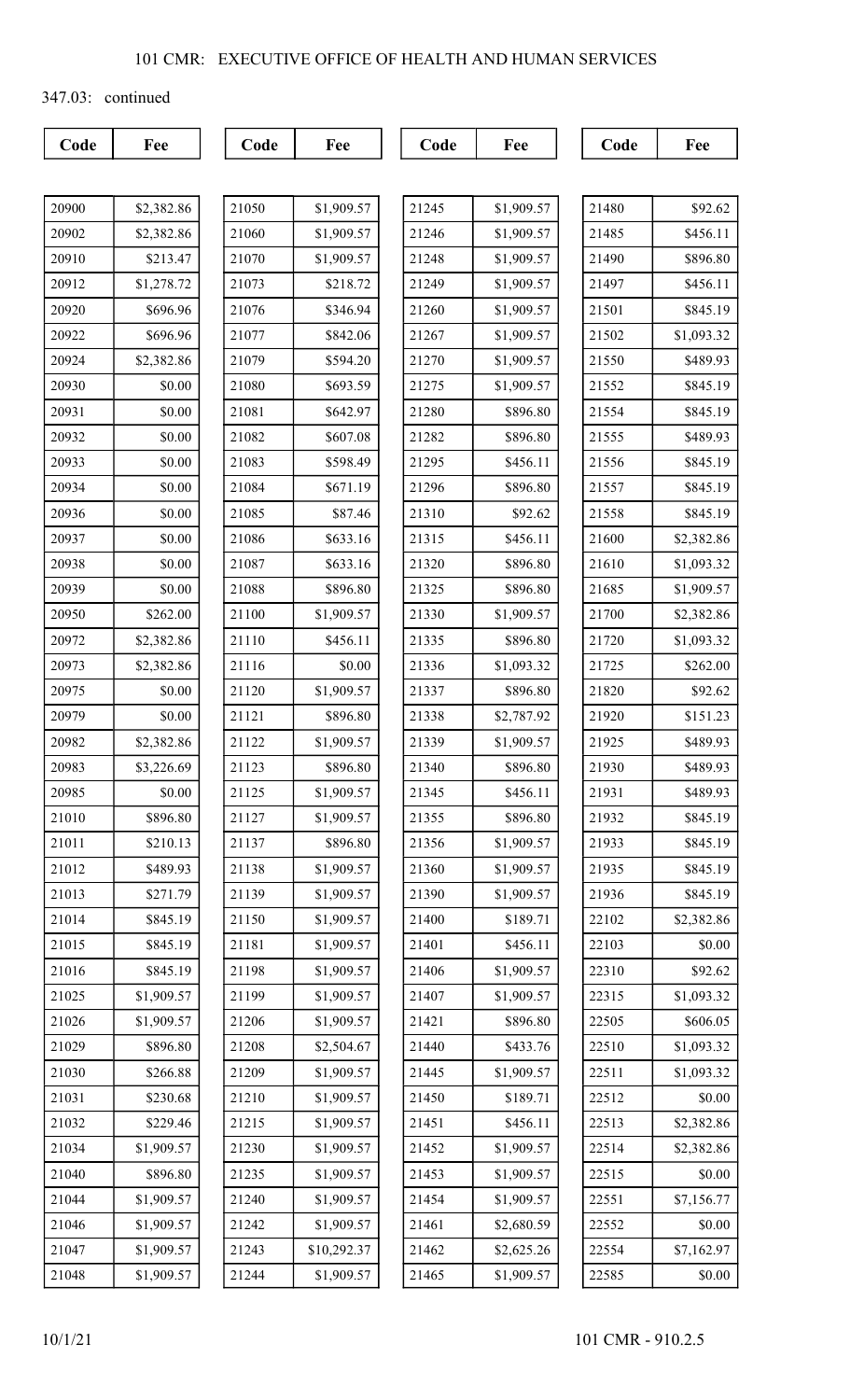347.03: continued

| 22612 | \$7,316.44  |
|-------|-------------|
| 22614 | \$0.00      |
| 22840 | \$0.00      |
| 22842 | \$0.00      |
| 22845 | \$0.00      |
| 22853 | \$0.00      |
| 22854 | \$0.00      |
| 22856 | \$10,035.74 |
| 22858 | \$0.00      |
| 22859 | \$0.00      |
| 22867 | \$10,408.62 |
| 22868 | \$0.00      |
| 22869 | \$8,393.60  |
| 22870 | \$0.00      |
| 22900 | \$845.19    |
| 22901 | \$845.19    |
| 22902 | \$489.93    |
| 22903 | \$845.19    |
| 22904 | \$845.19    |
| 22905 | \$845.19    |
| 23000 | \$845.19    |
| 23020 | \$1,093.32  |
| 23030 | \$845.19    |
| 23031 | \$845.19    |
| 23035 | \$606.05    |
| 23040 | \$1,093.32  |
| 23044 | \$1,093.32  |
| 23065 | \$115.65    |
| 23066 | \$845.19    |
| 23071 | \$489.93    |
| 23073 | \$845.19    |
| 23075 | \$489.93    |
| 23076 | \$845.19    |
| 23077 | \$845.19    |
| 23078 | \$845.19    |
| 23100 | \$1,093.32  |
| 23101 | \$1,093.32  |
| 23105 | \$2,382.86  |
| 23106 | \$1,093.32  |
| 23107 | \$2,382.86  |
| 23120 | \$1,093.32  |
| 23125 | \$1,093.32  |
| 23130 | \$1,093.32  |

| 23140 | \$1,093.32 |
|-------|------------|
| 23145 | \$1,093.32 |
| 23146 | \$2,382.86 |
| 23150 | \$1,093.32 |
| 23155 | \$2,382.86 |
| 23156 | \$3,690.96 |
| 23170 | \$1,093.32 |
| 23172 | \$1,093.32 |
| 23174 | \$2,382.86 |
| 23180 | \$2,382.86 |
| 23182 | \$2,382.86 |
| 23184 | \$2,382.86 |
| 23190 | \$1,093.32 |
| 23195 | \$2,382.86 |
| 23330 | \$262.00   |
| 23333 | \$845.19   |
| 23334 | \$845.19   |
| 23350 | \$0.00     |
| 23395 | \$2,382.86 |
| 23397 | \$2,382.86 |
| 23400 | \$2,382.86 |
| 23405 | \$2,382.86 |
| 23406 | \$3,415.90 |
| 23410 | \$2,382.86 |
| 23412 | \$2,382.86 |
| 23415 | \$2,382.86 |
| 23420 | \$2,382.86 |
| 23430 | \$2,382.86 |
| 23440 | \$2,382.86 |
| 23450 | \$2,382.86 |
| 23455 | \$2,382.86 |
| 23460 | \$2,382.86 |
| 23462 | \$2,382.86 |
| 23465 | \$2,382.86 |
| 23466 | \$2,382.86 |
| 23480 | \$2,382.86 |
| 23485 | \$6,679.21 |
| 23490 | \$2,382.86 |
| 23491 | \$6,804.08 |
| 23500 | \$92.62    |
| 23505 | \$606.05   |
| 23515 | \$3,269.86 |
| 23520 | \$606.05   |

| 23525 | \$92.62    |
|-------|------------|
| 23530 | \$2,382.86 |
| 23532 | \$2,382.86 |
| 23540 | \$92.62    |
| 23545 | \$92.62    |
| 23550 | \$2,382.86 |
| 23552 | \$3,248.86 |
| 23570 | \$92.62    |
| 23575 | \$606.05   |
| 23585 | \$2,382.86 |
| 23600 | \$92.62    |
| 23605 | \$606.05   |
| 23615 | \$7,046.20 |
| 23616 | \$9,920.13 |
| 23620 | \$92.62    |
| 23625 | \$606.05   |
| 23630 | \$3,150.64 |
| 23650 | \$92.62    |
| 23655 | \$606.05   |
| 23660 | \$2,382.86 |
| 23665 | \$606.05   |
| 23670 | \$2,382.86 |
| 23675 | \$606.05   |
| 23680 | \$7,116.26 |
| 23700 | \$606.05   |
| 23800 | \$2,382.86 |
| 23802 | \$4,868.06 |
| 23921 | \$696.96   |
| 23930 | \$845.19   |
| 23931 | \$489.93   |
| 23935 | \$1,093.32 |
| 24000 | \$1,093.32 |
| 24006 | \$1,093.32 |
| 24065 | \$153.38   |
| 24066 | \$845.19   |
| 24071 | \$845.19   |
| 24073 | \$845.19   |
| 24075 | \$489.93   |
| 24076 | \$845.19   |
| 24077 | \$845.19   |
| 24079 | \$845.19   |
| 24100 | \$1,093.32 |
| 24101 | \$1,093.32 |
|       |            |

| 24102 | \$1,093.32  |
|-------|-------------|
| 24105 | \$1,093.32  |
| 24110 | \$1,093.32  |
| 24115 | \$2,382.86  |
| 24116 | \$2,382.86  |
| 24120 | \$1,093.32  |
| 24125 | \$1,093.32  |
| 24126 | \$3,631.00  |
| 24130 | \$1,093.32  |
| 24134 | \$2,382.86  |
| 24136 | \$1,093.32  |
| 24138 | \$2,382.86  |
| 24140 | \$1,093.32  |
| 24145 | \$2,382.86  |
| 24147 | \$1,093.32  |
| 24149 | \$2,382.86  |
| 24152 | \$2,382.86  |
| 24155 | \$1,093.32  |
| 24160 | \$1,093.32  |
| 24164 | \$1,093.32  |
| 24200 | \$125.16    |
| 24201 | \$845.19    |
| 24220 | \$0.00      |
| 24300 | \$606.05    |
| 24301 | \$2,382.86  |
| 24305 | \$1,093.32  |
| 24310 | \$1,093.32  |
| 24320 | \$2,382.86  |
| 24330 | \$2,382.86  |
| 24331 | \$2,382.86  |
| 24332 | \$1,093.32  |
| 24340 | \$2,382.86  |
| 24341 | \$2,382.86  |
| 24342 | \$2,382.86  |
| 24343 | \$1,093.32  |
| 24344 | \$2,382.86  |
| 24345 | \$2,382.86  |
| 24346 | \$4,868.06  |
| 24357 | \$1,093.32  |
| 24358 | \$1,093.32  |
| 24359 | \$1,093.32  |
| 24360 | \$2,382.86  |
| 24361 | \$10,381.94 |
|       |             |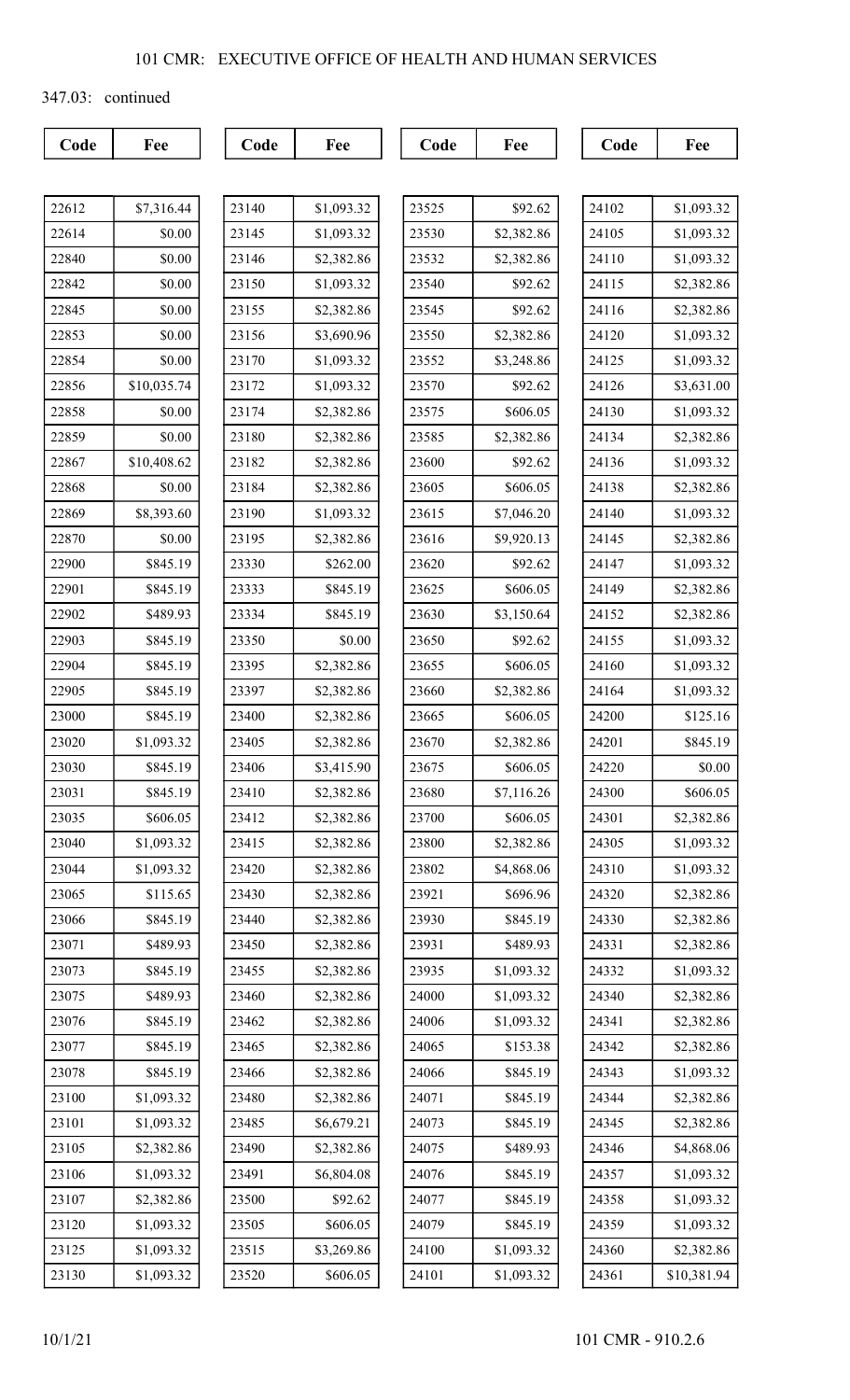347.03: continued

| л М Л |  |
|-------|--|

| 24362 | \$4,868.06  |
|-------|-------------|
| 24363 | \$10,374.32 |
| 24365 | \$7,298.81  |
| 24366 | \$7,759.69  |
| 24370 | \$7,168.21  |
| 24371 | \$9,297.61  |
| 24400 | \$2,382.86  |
| 24410 | \$4,868.06  |
| 24420 | \$2,382.86  |
| 24430 | \$6,820.76  |
| 24435 | \$6,869.84  |
| 24470 | \$1,093.32  |
| 24495 | \$2,382.86  |
| 24498 | \$6,725.91  |
| 24500 | \$92.62     |
| 24505 | \$606.05    |
| 24515 | \$6,643.46  |
| 24516 | \$6,738.30  |
| 24530 | \$92.62     |
| 24535 | \$606.05    |
| 24538 | \$2,382.86  |
| 24545 | \$6,974.71  |
| 24546 | \$9,323.66  |
| 24565 | \$606.05    |
| 24566 | \$606.05    |
| 24575 | \$6,300.77  |
| 24576 | \$92.62     |
| 24577 | \$606.05    |
| 24579 | \$6,408.48  |
| 24582 | \$2,382.86  |
| 24586 | \$4,868.06  |
| 24587 | \$7,021.42  |
| 24600 | \$92.62     |
| 24605 | \$606.05    |
| 24615 | \$2,382.86  |
| 24620 | \$606.05    |
| 24635 | \$3,325.62  |
| 24640 | \$47.55     |
| 24650 | \$92.62     |
| 24655 | \$606.05    |
| 24665 | \$2,382.86  |
| 24666 | \$7,720.13  |
| 24670 | \$92.62     |

| 24675 | \$606.05   |
|-------|------------|
| 24685 | \$3,130.81 |
| 24800 | \$2,382.86 |
| 24802 | \$4,868.06 |
| 24925 | \$1,093.32 |
| 25000 | \$606.05   |
| 25001 | \$1,093.32 |
| 25020 | \$606.05   |
| 25023 | \$1,093.32 |
| 25024 | \$1,093.32 |
| 25025 | \$606.05   |
| 25028 | \$1,093.32 |
| 25031 | \$606.05   |
| 25035 | \$2,382.86 |
| 25040 | \$1,093.32 |
| 25065 | \$155.22   |
| 25066 | \$845.19   |
| 25071 | \$489.93   |
| 25073 | \$845.19   |
| 25075 | \$489.93   |
| 25076 | \$489.93   |
| 25077 | \$845.19   |
| 25078 | \$845.19   |
| 25085 | \$1,093.32 |
| 25100 | \$1,093.32 |
| 25101 | \$1,093.32 |
| 25105 | \$1,093.32 |
| 25107 | \$1,093.32 |
| 25109 | \$1,093.32 |
| 25110 | \$606.05   |
| 25111 | \$606.05   |
| 25112 | \$606.05   |
| 25115 | \$606.05   |
| 25116 | \$1,093.32 |
| 25118 | \$606.05   |
| 25119 | \$1,093.32 |
| 25120 | \$1,093.32 |
| 25125 | \$606.05   |
| 25126 | \$1,093.32 |
| 25130 | \$1,093.32 |
| 25135 | \$2,382.86 |
| 25136 | \$3,156.93 |
| 25145 | \$1,093.32 |

| 25150 | \$1,093.32 |
|-------|------------|
| 25151 | \$1,093.32 |
| 25210 | \$1,093.32 |
| 25215 | \$1,093.32 |
| 25230 | \$1,093.32 |
| 25240 | \$1,093.32 |
| 25246 | \$0.00     |
| 25248 | \$606.05   |
| 25250 | \$606.05   |
| 25251 | \$1,093.32 |
| 25259 | \$606.05   |
| 25260 | \$1,093.32 |
| 25263 | \$2,382.86 |
| 25265 | \$1,093.32 |
| 25270 | \$1,093.32 |
| 25272 | \$1,093.32 |
| 25274 | \$1,093.32 |
| 25275 | \$1,093.32 |
| 25280 | \$1,093.32 |
| 25290 | \$1,093.32 |
| 25295 | \$1,093.32 |
| 25300 | \$1,093.32 |
| 25301 | \$1,093.32 |
| 25310 | \$1,093.32 |
| 25312 | \$1,093.32 |
| 25315 | \$2,382.86 |
| 25316 | \$2,382.86 |
| 25320 | \$2,382.86 |
| 25332 | \$1,093.32 |
| 25335 | \$1,093.32 |
| 25337 | \$2,382.86 |
| 25350 | \$3,691.42 |
| 25355 | \$1,093.32 |
| 25360 | \$2,382.86 |
| 25365 | \$4,868.06 |
| 25370 | \$1,093.32 |
| 25375 | \$1,093.32 |
| 25390 | \$3,355.01 |
| 25391 | \$6,834.58 |
| 25392 | \$2,382.86 |
| 25393 | \$2,382.86 |
| 25394 | \$1,093.32 |
| 25400 | \$3,361.31 |

| 25405 | \$3,323.75  |
|-------|-------------|
| 25415 | \$3,439.00  |
| 25420 | \$2,382.86  |
| 25425 | \$2,382.86  |
| 25426 | \$1,093.32  |
| 25430 | \$1,093.32  |
| 25431 | \$2,382.86  |
| 25440 | \$2,382.86  |
| 25441 | \$7,937.47  |
| 25442 | \$10,861.53 |
| 25443 | \$3,322.34  |
| 25444 | \$8,002.77  |
| 25445 | \$3,357.34  |
| 25446 | \$10,925.06 |
| 25447 | \$1,093.32  |
| 25449 | \$2,382.86  |
| 25450 | \$1,093.32  |
| 25455 | \$1,093.32  |
| 25490 | \$2,382.86  |
| 25491 | \$4,868.06  |
| 25492 | \$1,093.32  |
| 25500 | \$92.62     |
| 25505 | \$606.05    |
| 25515 | \$3,198.47  |
| 25520 | \$606.05    |
| 25525 | \$2,382.86  |
| 25526 | \$3,167.44  |
| 25530 | \$92.62     |
| 25535 | \$92.62     |
| 25545 | \$3,137.34  |
| 25560 | \$92.62     |
| 25565 | \$606.05    |
| 25574 | \$3,374.37  |
| 25575 | \$3,280.82  |
| 25600 | \$92.62     |
| 25605 | \$606.05    |
| 25606 | \$1,093.32  |
| 25607 | \$3,431.54  |
| 25608 | \$3,416.84  |
| 25609 | \$3,430.83  |
| 25622 | \$92.62     |
| 25624 | \$606.05    |
| 25628 | \$2,382.86  |
|       |             |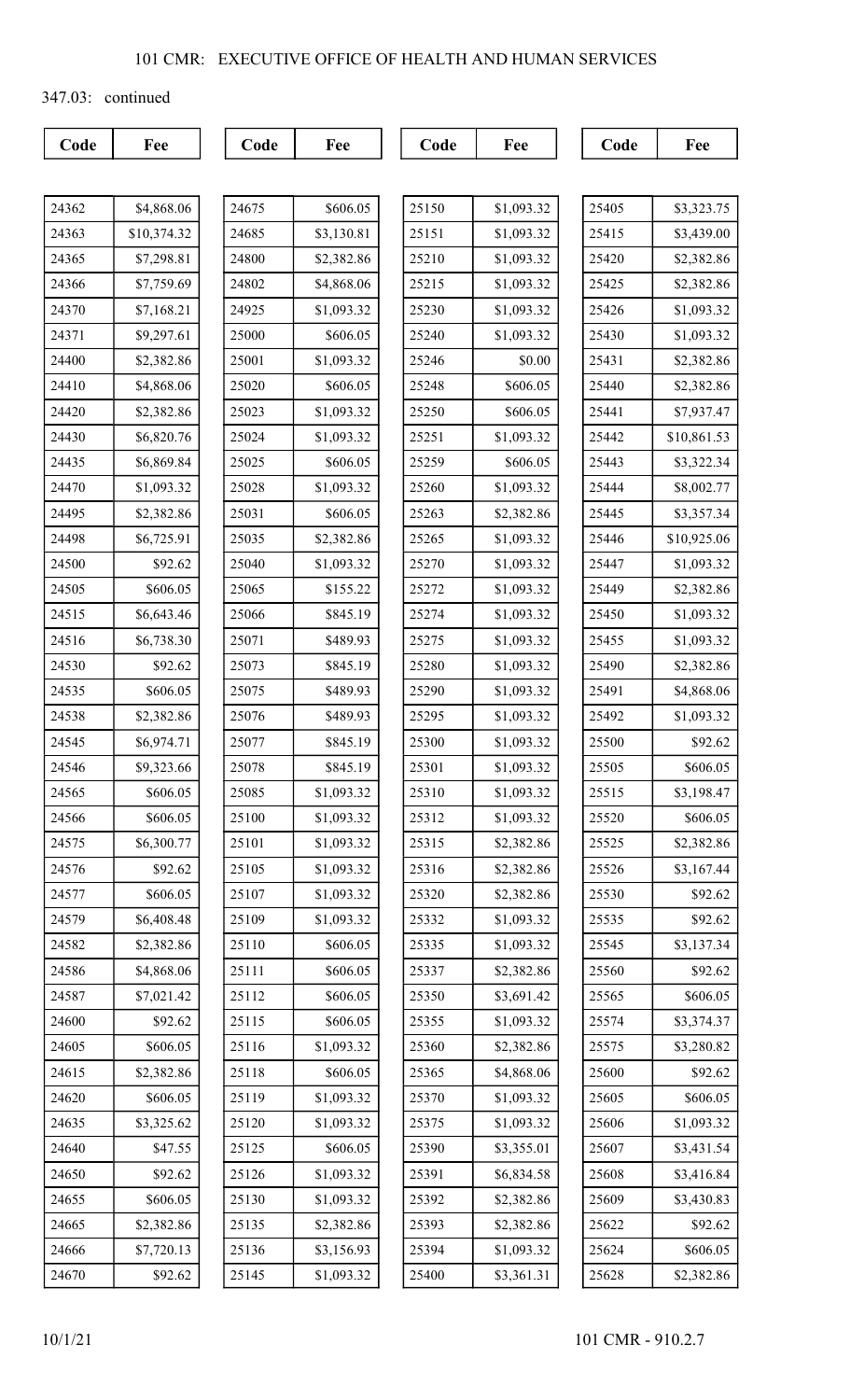347.03: continued

| 25630 | \$92.62    |
|-------|------------|
| 25635 | \$606.05   |
| 25645 | \$1,093.32 |
| 25650 | \$92.62    |
| 25651 | \$1,093.32 |
| 25652 | \$2,382.86 |
| 25660 | \$92.62    |
| 25670 | \$2,382.86 |
| 25671 | \$1,093.32 |
| 25675 | \$92.62    |
| 25676 | \$2,382.86 |
| 25680 | \$92.62    |
| 25685 | \$2,382.86 |
| 25690 | \$606.05   |
| 25695 | \$2,382.86 |
| 25800 | \$3,465.13 |
| 25805 | \$3,445.53 |
| 25810 | \$6,760.23 |
| 25820 | \$3,239.06 |
| 25825 | \$3,220.40 |
| 25830 | \$3,157.87 |
| 25907 | \$1,093.32 |
| 25922 | \$606.05   |
| 25929 | \$696.96   |
| 25931 | \$1,093.32 |
| 26010 | \$75.05    |
| 26011 | \$489.93   |
| 26020 | \$1,093.32 |
| 26025 | \$1,093.32 |
| 26030 | \$1,093.32 |
| 26034 | \$606.05   |
| 26035 | \$1,093.32 |
| 26037 | \$1,093.32 |
| 26040 | \$606.05   |
| 26045 | \$1,093.32 |
| 26055 | \$606.05   |
| 26060 | \$606.05   |
| 26070 | \$606.05   |
| 26075 | \$1,093.32 |
| 26080 | \$606.05   |
| 26100 | \$1,093.32 |
| 26105 | \$1,093.32 |
| 26110 | \$606.05   |

| 26111 | \$489.93   |
|-------|------------|
| 26113 | \$489.93   |
| 26115 | \$489.93   |
| 26116 | \$489.93   |
| 26117 | \$845.19   |
| 26118 | \$845.19   |
| 26121 | \$1,093.32 |
| 26123 | \$1,093.32 |
| 26125 | \$0.00     |
| 26130 | \$1,093.32 |
| 26135 | \$1,093.32 |
| 26140 | \$606.05   |
| 26145 | \$606.05   |
| 26160 | \$606.05   |
| 26170 | \$606.05   |
| 26180 | \$606.05   |
| 26185 | \$606.05   |
| 26200 | \$606.05   |
| 26205 | \$2,382.86 |
| 26210 | \$606.05   |
| 26215 | \$1,093.32 |
| 26230 | \$1,093.32 |
| 26235 | \$606.05   |
| 26236 | \$606.05   |
| 26250 | \$1,093.32 |
| 26260 | \$1,093.32 |
| 26262 | \$606.05   |
| 26320 | \$489.93   |
| 26340 | \$606.05   |
| 26341 | \$60.74    |
| 26350 | \$1,093.32 |
| 26352 | \$2,382.86 |
| 26356 | \$1,093.32 |
| 26357 | \$1,093.32 |
| 26358 | \$2,382.86 |
| 26370 | \$1,093.32 |
| 26372 | \$2,382.86 |
| 26373 | \$1,093.32 |
| 26390 | \$3,161.84 |
| 26392 | \$2,382.86 |
| 26410 | \$606.05   |
| 26412 | \$1,093.32 |
| 26415 | \$1,093.32 |

| 26416 | \$1,093.32 |
|-------|------------|
| 26418 | \$606.05   |
| 26420 | \$1,093.32 |
| 26426 | \$1,093.32 |
| 26428 | \$1,093.32 |
| 26432 | \$606.05   |
| 26433 | \$1,093.32 |
| 26434 | \$1,093.32 |
| 26437 | \$1,093.32 |
| 26440 | \$606.05   |
| 26442 | \$1,093.32 |
| 26445 | \$1,093.32 |
| 26449 | \$1,093.32 |
| 26450 | \$1,093.32 |
| 26455 | \$606.05   |
| 26460 | \$606.05   |
| 26471 | \$1,093.32 |
| 26474 | \$606.05   |
| 26476 | \$1,093.32 |
| 26477 | \$1,093.32 |
| 26478 | \$1,093.32 |
| 26479 | \$1,093.32 |
| 26480 | \$1,093.32 |
| 26483 | \$1,093.32 |
| 26485 | \$1,093.32 |
| 26489 | \$1,093.32 |
| 26490 | \$1,093.32 |
| 26492 | \$1,093.32 |
| 26494 | \$1,093.32 |
| 26496 | \$1,093.32 |
| 26497 | \$1,093.32 |
| 26498 | \$1,093.32 |
| 26499 | \$1,093.32 |
| 26500 | \$2,382.86 |
| 26502 | \$1,093.32 |
| 26508 | \$1,093.32 |
| 26510 | \$1,093.32 |
| 26516 | \$1,093.32 |
| 26517 | \$1,093.32 |
| 26518 | \$2,382.86 |
| 26520 | \$1,093.32 |
| 26525 | \$606.05   |
| 26530 | \$2,382.86 |
|       |            |

| 26531 | \$3,418.00 |
|-------|------------|
| 26535 | \$1,093.32 |
| 26536 | \$3,162.77 |
| 26540 | \$1,093.32 |
| 26541 | \$1,093.32 |
| 26542 | \$1,093.32 |
| 26545 | \$1,093.32 |
| 26546 | \$2,382.86 |
| 26548 | \$1,093.32 |
| 26550 | \$1,093.32 |
| 26555 | \$2,382.86 |
| 26560 | \$606.05   |
| 26561 | \$1,093.32 |
| 26562 | \$1,093.32 |
| 26565 | \$1,093.32 |
| 26567 | \$1,093.32 |
| 26568 | \$2,382.86 |
| 26580 | \$1,093.32 |
| 26587 | \$1,093.32 |
| 26590 | \$606.05   |
| 26591 | \$1,093.32 |
| 26593 | \$1,093.32 |
| 26596 | \$1,093.32 |
| 26600 | \$92.62    |
| 26605 | \$92.62    |
| 26607 | \$1,093.32 |
| 26608 | \$1,093.32 |
| 26615 | \$1,093.32 |
| 26641 | \$92.62    |
| 26645 | \$606.05   |
| 26650 | \$1,093.32 |
| 26665 | \$1,093.32 |
| 26670 | \$92.62    |
| 26675 | \$606.05   |
| 26676 | \$1,093.32 |
| 26685 | \$1,093.32 |
| 26686 | \$1,093.32 |
| 26700 | \$92.62    |
| 26705 | \$606.05   |
| 26706 | \$1,093.32 |
| 26715 | \$1,093.32 |
| 26720 | \$92.62    |
| 26725 | \$92.62    |
|       |            |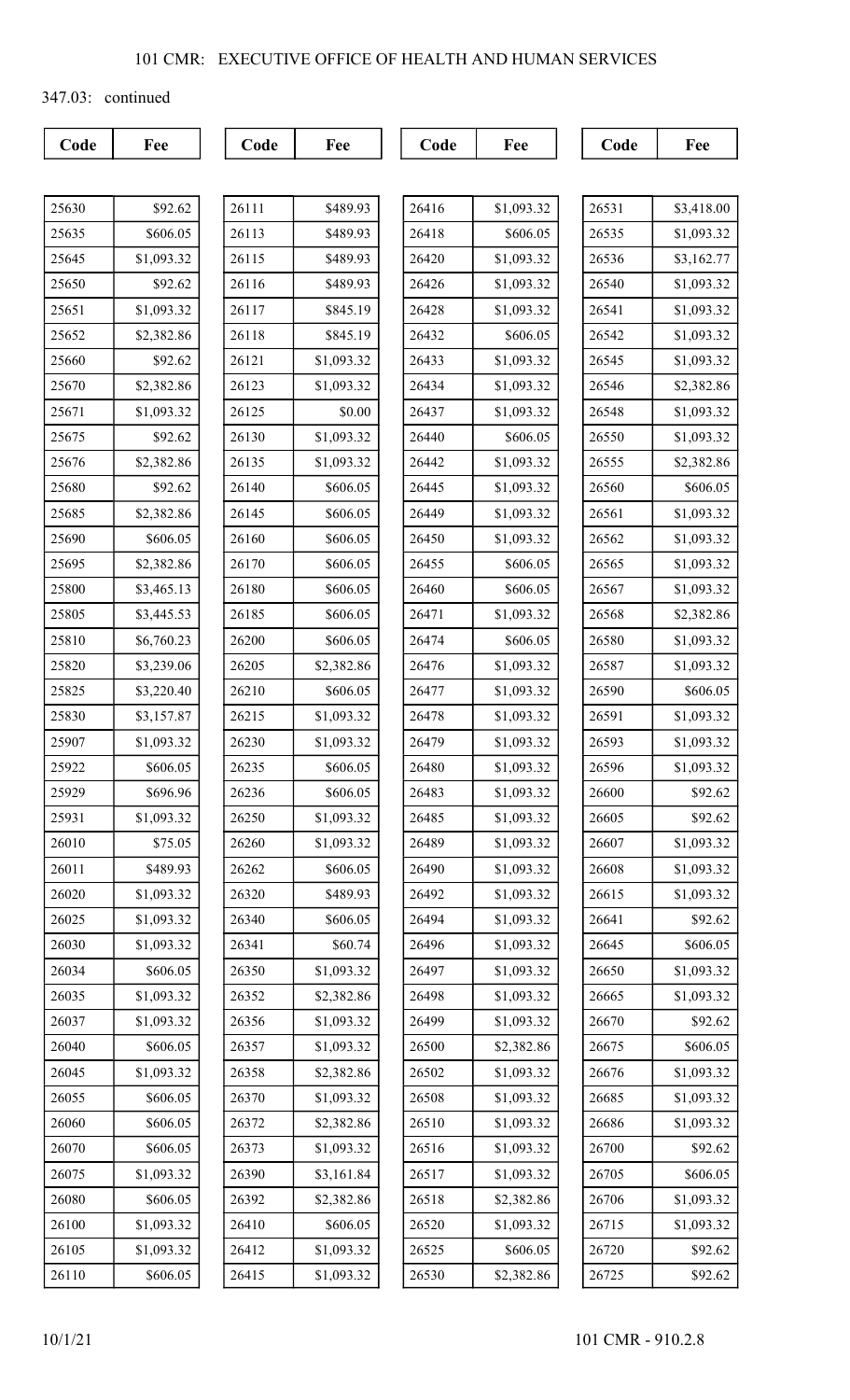347.03: continued

| $\sqrt{ }$<br>. .<br>. |  |
|------------------------|--|

| 26727 | \$1,093.32 |
|-------|------------|
| 26735 | \$1,093.32 |
| 26740 | \$92.62    |
| 26742 | \$606.05   |
| 26746 | \$1,093.32 |
| 26750 | \$92.62    |
| 26755 | \$92.62    |
| 26756 | \$1,093.32 |
| 26765 | \$1,093.32 |
| 26770 | \$92.62    |
| 26775 | \$98.70    |
| 26776 | \$1,093.32 |
| 26785 | \$1,093.32 |
| 26820 | \$3,267.76 |
| 26841 | \$2,382.86 |
| 26842 | \$2,382.86 |
| 26843 | \$2,382.86 |
| 26844 | \$2,382.86 |
| 26850 | \$2,382.86 |
| 26852 | \$2,382.86 |
| 26860 | \$1,093.32 |
| 26861 | \$0.00     |
| 26862 | \$1,093.32 |
| 26863 | \$0.00     |
| 26910 | \$1,093.32 |
| 26951 | \$1,093.32 |
| 26952 | \$1,093.32 |
| 26990 | \$1,093.32 |
| 26991 | \$606.05   |
| 27000 | \$606.05   |
| 27001 | \$1,093.32 |
| 27003 | \$2,382.86 |
| 27033 | \$2,382.86 |
| 27035 | \$1,093.32 |
| 27040 | \$489.93   |
| 27041 | \$489.93   |
| 27043 | \$845.19   |
| 27045 | \$845.19   |
| 27047 | \$845.19   |
| 27048 | \$845.19   |
| 27049 | \$845.19   |
| 27050 | \$606.05   |
| 27052 | \$606.05   |

| 27059 | \$845.19    |
|-------|-------------|
| 27060 | \$2,382.86  |
| 27062 | \$1,093.32  |
| 27065 | \$2,382.86  |
| 27066 | \$1,093.32  |
| 27067 | \$2,382.86  |
| 27080 | \$1,093.32  |
| 27086 | \$489.93    |
| 27087 | \$1,093.32  |
| 27093 | \$0.00      |
| 27095 | \$0.00      |
| 27097 | \$1,093.32  |
| 27098 | \$1,093.32  |
| 27100 | \$2,382.86  |
| 27105 | \$1,093.32  |
| 27110 | \$2,382.86  |
| 27111 | \$1,093.32  |
| 27197 | \$92.62     |
| 27198 | \$92.62     |
| 27200 | \$92.62     |
| 27202 | \$1,093.32  |
| 27220 | \$92.62     |
| 27230 | \$92.62     |
| 27238 | \$606.05    |
| 27246 | \$92.62     |
| 27250 | \$92.62     |
| 27252 | \$606.05    |
| 27256 | \$92.62     |
| 27257 | \$606.05    |
| 27265 | \$92.62     |
| 27266 | \$606.05    |
| 27267 | \$1,093.32  |
| 27275 | \$606.05    |
| 27279 | \$11,034.95 |
| 27301 | \$845.19    |
| 27305 | \$1,093.32  |
| 27306 | \$1,093.32  |
| 27307 | \$1,093.32  |
| 27310 | \$1,093.32  |
| 27323 | \$489.93    |
| 27324 | \$845.19    |
| 27325 | \$677.27    |
| 27326 | \$677.27    |

| \$489.93<br>27327<br>27328<br>\$845.19<br>27329<br>\$845.19<br>\$1,093.32<br>27330<br>27331<br>\$1,093.32<br>27332<br>\$1,093.32<br>27333<br>\$1,093.32<br>27334<br>\$1,093.32<br>27335<br>\$2,382.86<br>27337<br>\$845.19<br>\$845.19<br>27339<br>\$1,093.32<br>27340<br>\$1,093.32<br>27345<br>27347<br>\$1,093.32<br>27350<br>\$2,382.86<br>27355<br>\$1,093.32<br>27356<br>\$4,868.06<br>27357<br>\$2,382.86<br>27358<br>\$0.00<br>27360<br>\$1,093.32<br>27364<br>\$845.19<br>27369<br>\$0.00<br>\$845.19<br>27372<br>27380<br>\$2,382.86<br>27381<br>\$2,382.86<br>27385<br>\$2,382.86<br>27386<br>\$2,382.86<br>27390<br>\$1,093.32<br>27391<br>\$1,093.32<br>27392<br>\$1,093.32<br>27393<br>\$2,382.86<br>\$2,382.86<br>27394<br>\$1,093.32<br>27395<br>27396<br>\$2,382.86<br>27397<br>\$2,382.86<br>27400<br>\$2,382.86<br>27403<br>\$3,148.08<br>27405<br>\$2,382.86<br>27407<br>\$2,382.86<br>27409<br>\$2,382.86<br>27415<br>\$7,998.96<br>27416<br>\$2,382.86<br>27418<br>\$2,382.86 |  |
|-----------------------------------------------------------------------------------------------------------------------------------------------------------------------------------------------------------------------------------------------------------------------------------------------------------------------------------------------------------------------------------------------------------------------------------------------------------------------------------------------------------------------------------------------------------------------------------------------------------------------------------------------------------------------------------------------------------------------------------------------------------------------------------------------------------------------------------------------------------------------------------------------------------------------------------------------------------------------------------------------------|--|
|                                                                                                                                                                                                                                                                                                                                                                                                                                                                                                                                                                                                                                                                                                                                                                                                                                                                                                                                                                                                     |  |
|                                                                                                                                                                                                                                                                                                                                                                                                                                                                                                                                                                                                                                                                                                                                                                                                                                                                                                                                                                                                     |  |
|                                                                                                                                                                                                                                                                                                                                                                                                                                                                                                                                                                                                                                                                                                                                                                                                                                                                                                                                                                                                     |  |
|                                                                                                                                                                                                                                                                                                                                                                                                                                                                                                                                                                                                                                                                                                                                                                                                                                                                                                                                                                                                     |  |
|                                                                                                                                                                                                                                                                                                                                                                                                                                                                                                                                                                                                                                                                                                                                                                                                                                                                                                                                                                                                     |  |
|                                                                                                                                                                                                                                                                                                                                                                                                                                                                                                                                                                                                                                                                                                                                                                                                                                                                                                                                                                                                     |  |
|                                                                                                                                                                                                                                                                                                                                                                                                                                                                                                                                                                                                                                                                                                                                                                                                                                                                                                                                                                                                     |  |
|                                                                                                                                                                                                                                                                                                                                                                                                                                                                                                                                                                                                                                                                                                                                                                                                                                                                                                                                                                                                     |  |
|                                                                                                                                                                                                                                                                                                                                                                                                                                                                                                                                                                                                                                                                                                                                                                                                                                                                                                                                                                                                     |  |
|                                                                                                                                                                                                                                                                                                                                                                                                                                                                                                                                                                                                                                                                                                                                                                                                                                                                                                                                                                                                     |  |
|                                                                                                                                                                                                                                                                                                                                                                                                                                                                                                                                                                                                                                                                                                                                                                                                                                                                                                                                                                                                     |  |
|                                                                                                                                                                                                                                                                                                                                                                                                                                                                                                                                                                                                                                                                                                                                                                                                                                                                                                                                                                                                     |  |
|                                                                                                                                                                                                                                                                                                                                                                                                                                                                                                                                                                                                                                                                                                                                                                                                                                                                                                                                                                                                     |  |
|                                                                                                                                                                                                                                                                                                                                                                                                                                                                                                                                                                                                                                                                                                                                                                                                                                                                                                                                                                                                     |  |
|                                                                                                                                                                                                                                                                                                                                                                                                                                                                                                                                                                                                                                                                                                                                                                                                                                                                                                                                                                                                     |  |
|                                                                                                                                                                                                                                                                                                                                                                                                                                                                                                                                                                                                                                                                                                                                                                                                                                                                                                                                                                                                     |  |
|                                                                                                                                                                                                                                                                                                                                                                                                                                                                                                                                                                                                                                                                                                                                                                                                                                                                                                                                                                                                     |  |
|                                                                                                                                                                                                                                                                                                                                                                                                                                                                                                                                                                                                                                                                                                                                                                                                                                                                                                                                                                                                     |  |
|                                                                                                                                                                                                                                                                                                                                                                                                                                                                                                                                                                                                                                                                                                                                                                                                                                                                                                                                                                                                     |  |
|                                                                                                                                                                                                                                                                                                                                                                                                                                                                                                                                                                                                                                                                                                                                                                                                                                                                                                                                                                                                     |  |
|                                                                                                                                                                                                                                                                                                                                                                                                                                                                                                                                                                                                                                                                                                                                                                                                                                                                                                                                                                                                     |  |
|                                                                                                                                                                                                                                                                                                                                                                                                                                                                                                                                                                                                                                                                                                                                                                                                                                                                                                                                                                                                     |  |
|                                                                                                                                                                                                                                                                                                                                                                                                                                                                                                                                                                                                                                                                                                                                                                                                                                                                                                                                                                                                     |  |
|                                                                                                                                                                                                                                                                                                                                                                                                                                                                                                                                                                                                                                                                                                                                                                                                                                                                                                                                                                                                     |  |
|                                                                                                                                                                                                                                                                                                                                                                                                                                                                                                                                                                                                                                                                                                                                                                                                                                                                                                                                                                                                     |  |
|                                                                                                                                                                                                                                                                                                                                                                                                                                                                                                                                                                                                                                                                                                                                                                                                                                                                                                                                                                                                     |  |
|                                                                                                                                                                                                                                                                                                                                                                                                                                                                                                                                                                                                                                                                                                                                                                                                                                                                                                                                                                                                     |  |
|                                                                                                                                                                                                                                                                                                                                                                                                                                                                                                                                                                                                                                                                                                                                                                                                                                                                                                                                                                                                     |  |
|                                                                                                                                                                                                                                                                                                                                                                                                                                                                                                                                                                                                                                                                                                                                                                                                                                                                                                                                                                                                     |  |
|                                                                                                                                                                                                                                                                                                                                                                                                                                                                                                                                                                                                                                                                                                                                                                                                                                                                                                                                                                                                     |  |
|                                                                                                                                                                                                                                                                                                                                                                                                                                                                                                                                                                                                                                                                                                                                                                                                                                                                                                                                                                                                     |  |
|                                                                                                                                                                                                                                                                                                                                                                                                                                                                                                                                                                                                                                                                                                                                                                                                                                                                                                                                                                                                     |  |
|                                                                                                                                                                                                                                                                                                                                                                                                                                                                                                                                                                                                                                                                                                                                                                                                                                                                                                                                                                                                     |  |
|                                                                                                                                                                                                                                                                                                                                                                                                                                                                                                                                                                                                                                                                                                                                                                                                                                                                                                                                                                                                     |  |
|                                                                                                                                                                                                                                                                                                                                                                                                                                                                                                                                                                                                                                                                                                                                                                                                                                                                                                                                                                                                     |  |
|                                                                                                                                                                                                                                                                                                                                                                                                                                                                                                                                                                                                                                                                                                                                                                                                                                                                                                                                                                                                     |  |
|                                                                                                                                                                                                                                                                                                                                                                                                                                                                                                                                                                                                                                                                                                                                                                                                                                                                                                                                                                                                     |  |
|                                                                                                                                                                                                                                                                                                                                                                                                                                                                                                                                                                                                                                                                                                                                                                                                                                                                                                                                                                                                     |  |
|                                                                                                                                                                                                                                                                                                                                                                                                                                                                                                                                                                                                                                                                                                                                                                                                                                                                                                                                                                                                     |  |
|                                                                                                                                                                                                                                                                                                                                                                                                                                                                                                                                                                                                                                                                                                                                                                                                                                                                                                                                                                                                     |  |
|                                                                                                                                                                                                                                                                                                                                                                                                                                                                                                                                                                                                                                                                                                                                                                                                                                                                                                                                                                                                     |  |
|                                                                                                                                                                                                                                                                                                                                                                                                                                                                                                                                                                                                                                                                                                                                                                                                                                                                                                                                                                                                     |  |
|                                                                                                                                                                                                                                                                                                                                                                                                                                                                                                                                                                                                                                                                                                                                                                                                                                                                                                                                                                                                     |  |

| 27420 | \$2,382.86 |
|-------|------------|
| 27422 | \$2,382.86 |
| 27424 | \$2,382.86 |
| 27425 | \$1,093.32 |
| 27427 | \$3,086.25 |
| 27428 | \$6,559.57 |
| 27429 | \$8,596.64 |
| 27430 | \$2,382.86 |
| 27435 | \$1,093.32 |
| 27437 | \$2,382.86 |
| 27438 | \$6,686.36 |
| 27440 | \$7,190.13 |
| 27441 | \$4,868.06 |
| 27442 | \$7,203.95 |
| 27443 | \$7,026.66 |
| 27446 | \$7,149.15 |
| 27447 | \$7,318.35 |
| 27475 | \$2,382.86 |
| 27479 | \$2,382.86 |
| 27496 | \$1,093.32 |
| 27497 | \$1,093.32 |
| 27498 | \$606.05   |
| 27499 | \$2,382.86 |
| 27500 | \$92.62    |
| 27501 | \$92.62    |
| 27502 | \$606.05   |
| 27503 | \$606.05   |
| 27508 | \$92.62    |
| 27509 | \$2,382.86 |
| 27510 | \$606.05   |
| 27516 | \$92.62    |
| 27517 | \$606.05   |
| 27520 | \$92.62    |
| 27524 | \$2,382.86 |
| 27530 | \$92.62    |
| 27532 | \$1,093.32 |
| 27538 | \$92.62    |
| 27550 | \$92.62    |
| 27552 | \$606.05   |
| 27560 | \$92.62    |
| 27562 | \$92.62    |
| 27566 | \$2,382.86 |
| 27570 | \$606.05   |
|       |            |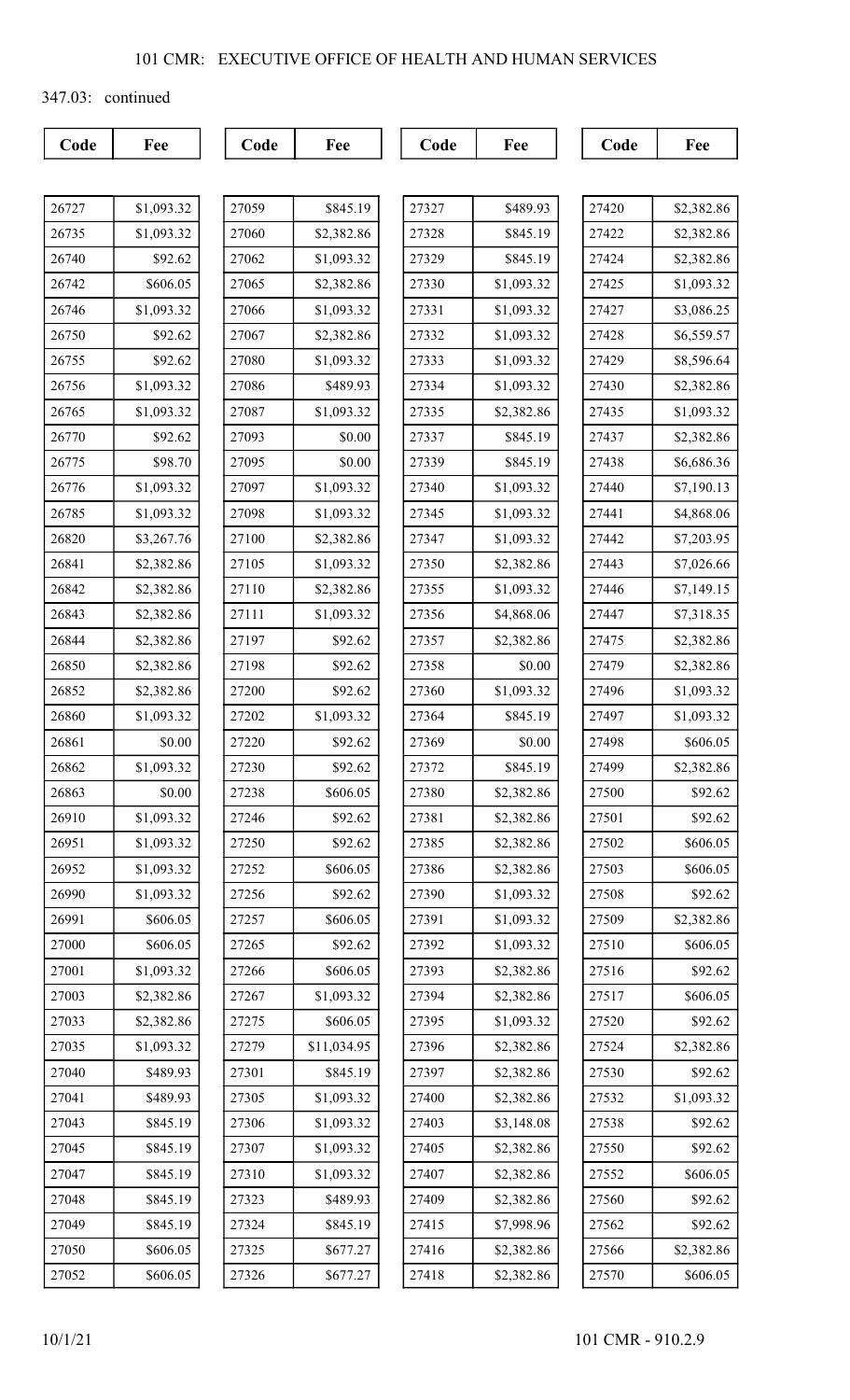347.03: continued

| 27594 | \$1,093.32 |
|-------|------------|
| 27600 | \$1,093.32 |
| 27601 | \$1,093.32 |
| 27602 | \$1,093.32 |
| 27603 | \$845.19   |
| 27604 | \$1,093.32 |
| 27605 | \$606.05   |
| 27606 | \$1,093.32 |
| 27607 | \$1,093.32 |
| 27610 | \$1,093.32 |
| 27612 | \$1,093.32 |
| 27613 | \$144.79   |
| 27614 | \$845.19   |
| 27615 | \$845.19   |
| 27616 | \$845.19   |
| 27618 | \$489.93   |
| 27619 | \$845.19   |
| 27620 | \$1,093.32 |
| 27625 | \$1,093.32 |
| 27626 | \$1,093.32 |
| 27630 | \$1,093.32 |
| 27632 | \$845.19   |
| 27634 | \$845.19   |
| 27635 | \$1,093.32 |
| 27637 | \$2,382.86 |
| 27638 | \$2,382.86 |
| 27640 | \$1,093.32 |
| 27641 | \$1,093.32 |
| 27647 | \$1,093.32 |
| 27648 | \$0.00     |
| 27650 | \$2,382.86 |
| 27652 | \$2,382.86 |
| 27654 | \$2,382.86 |
| 27656 | \$1,093.32 |
| 27658 | \$1,093.32 |
| 27659 | \$2,382.86 |
| 27664 | \$2,382.86 |
| 27665 | \$2,382.86 |
| 27675 | \$1,093.32 |
| 27676 | \$2,382.86 |
| 27680 | \$1,093.32 |
| 27681 | \$1,093.32 |
| 27685 | \$1,093.32 |

| 27686 | \$1,093.32 |
|-------|------------|
| 27687 | \$1,093.32 |
| 27690 | \$2,382.86 |
| 27691 | \$2,382.86 |
| 27692 | \$0.00     |
| 27695 | \$2,382.86 |
| 27696 | \$2,382.86 |
| 27698 | \$2,382.86 |
| 27700 | \$2,382.86 |
| 27704 | \$1,093.32 |
| 27705 | \$3,432.00 |
| 27707 | \$1,093.32 |
| 27709 | \$4,868.06 |
| 27720 | \$3,270.55 |
| 27726 | \$3,331.68 |
| 27730 | \$1,093.32 |
| 27732 | \$1,093.32 |
| 27734 | \$1,093.32 |
| 27740 | \$1,093.32 |
| 27742 | \$1,093.32 |
| 27745 | \$3,319.55 |
| 27750 | \$92.62    |
| 27752 | \$606.05   |
| 27756 | \$3,481.46 |
| 27758 | \$6,878.91 |
| 27759 | \$6,791.69 |
| 27760 | \$92.62    |
| 27762 | \$606.05   |
| 27766 | \$2,382.86 |
| 27767 | \$92.62    |
| 27768 | \$606.05   |
| 27769 | \$2,382.86 |
| 27780 | \$92.62    |
| 27781 | \$606.05   |
| 27784 | \$2,382.86 |
| 27786 | \$92.62    |
| 27788 | \$92.62    |
| 27792 | \$3,149.24 |
| 27808 | \$92.62    |
| 27810 | \$606.05   |
| 27814 | \$3,199.16 |
| 27816 | \$92.62    |
| 27818 | \$606.05   |

| 27822 | \$3,185.63 |
|-------|------------|
| 27823 | \$3,175.14 |
| 27824 | \$92.62    |
| 27825 | \$606.05   |
| 27826 | \$3,328.41 |
| 27827 | \$6,814.56 |
| 27828 | \$6,933.71 |
| 27829 | \$2,382.86 |
| 27830 | \$92.62    |
| 27831 | \$1,093.32 |
| 27832 | \$2,382.86 |
| 27840 | \$92.62    |
| 27842 | \$606.05   |
| 27846 | \$2,382.86 |
| 27848 | \$3,510.39 |
| 27860 | \$1,093.32 |
| 27870 | \$7,181.08 |
| 27871 | \$6,920.84 |
| 27884 | \$1,093.32 |
| 27889 | \$2,382.86 |
| 27892 | \$1,093.32 |
| 27893 | \$2,382.86 |
| 27894 | \$1,093.32 |
| 28001 | \$153.69   |
| 28002 | \$606.05   |
| 28003 | \$1,093.32 |
| 28005 | \$1,093.32 |
| 28008 | \$1,093.32 |
| 28010 | \$105.83   |
| 28011 | \$606.05   |
| 28020 | \$1,093.32 |
| 28022 | \$1,093.32 |
| 28024 | \$606.05   |
| 28035 | \$677.27   |
| 28039 | \$845.19   |
| 28041 | \$845.19   |
| 28043 | \$489.93   |
| 28045 | \$845.19   |
| 28046 | \$845.19   |
| 28047 | \$845.19   |
| 28050 | \$1,093.32 |
| 28052 | \$1,093.32 |
| 28054 | \$1,093.32 |
|       |            |

| 28055 | \$677.27   |
|-------|------------|
| 28060 | \$1,093.32 |
| 28062 | \$1,093.32 |
| 28070 | \$2,382.86 |
| 28072 | \$1,093.32 |
| 28080 | \$606.05   |
| 28086 | \$1,093.32 |
| 28088 | \$1,093.32 |
| 28090 | \$606.05   |
| 28092 | \$606.05   |
| 28100 | \$1,093.32 |
| 28102 | \$2,382.86 |
| 28103 | \$2,382.86 |
| 28104 | \$1,093.32 |
| 28106 | \$2,382.86 |
| 28107 | \$2,382.86 |
| 28108 | \$606.05   |
| 28110 | \$1,093.32 |
| 28111 | \$1,093.32 |
| 28112 | \$1,093.32 |
| 28113 | \$1,093.32 |
| 28114 | \$1,093.32 |
| 28116 | \$1,093.32 |
| 28118 | \$1,093.32 |
| 28119 | \$1,093.32 |
| 28120 | \$1,093.32 |
| 28122 | \$1,093.32 |
| 28124 | \$256.45   |
| 28126 | \$1,093.32 |
| 28130 | \$3,556.11 |
| 28140 | \$1,093.32 |
| 28150 | \$1,093.32 |
| 28153 | \$1,093.32 |
| 28160 | \$1,093.32 |
| 28171 | \$1,093.32 |
| 28173 | \$1,093.32 |
| 28175 | \$606.05   |
| 28190 | \$154.91   |
| 28192 | \$489.93   |
| 28193 | \$489.93   |
| 28200 | \$1,093.32 |
| 28202 | \$2,382.86 |
| 28208 | \$1,093.32 |
|       |            |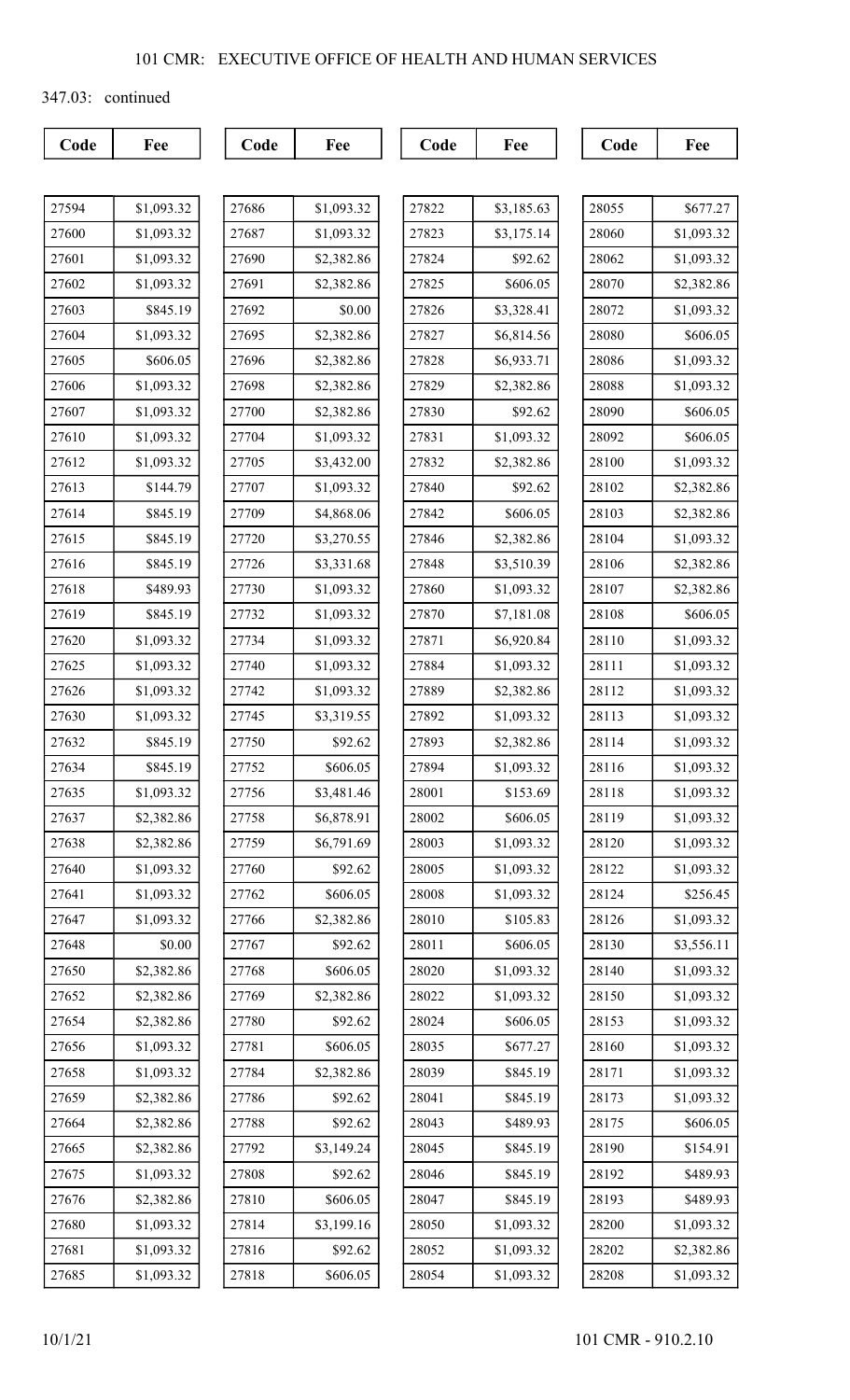347.03: continued

| 28210 | \$2,382.86 |
|-------|------------|
| 28220 | \$242.34   |
| 28222 | \$1,093.32 |
| 28225 | \$1,093.32 |
| 28226 | \$1,093.32 |
| 28230 | \$238.97   |
| 28232 | \$223.01   |
| 28234 | \$606.05   |
| 28238 | \$2,382.86 |
| 28240 | \$1,093.32 |
| 28250 | \$1,093.32 |
| 28260 | \$1,093.32 |
| 28261 | \$606.05   |
| 28262 | \$3,768.88 |
| 28264 | \$606.05   |
| 28270 | \$1,093.32 |
| 28272 | \$215.35   |
| 28280 | \$1,093.32 |
| 28285 | \$1,093.32 |
| 28286 | \$1,093.32 |
| 28288 | \$1,093.32 |
| 28289 | \$1,093.32 |
| 28291 | \$3,655.50 |
| 28292 | \$1,093.32 |
| 28295 | \$1,093.32 |
| 28296 | \$1,093.32 |
| 28297 | \$3,417.77 |
| 28298 | \$2,382.86 |
| 28299 | \$2,382.86 |
| 28300 | \$3,187.03 |
| 28302 | \$2,382.86 |
| 28304 | \$2,382.86 |
| 28305 | \$3,431.54 |
| 28306 | \$2,382.86 |
| 28307 | \$2,382.86 |
| 28308 | \$1,093.32 |
| 28309 | \$2,382.86 |
| 28310 | \$2,382.86 |
| 28312 | \$1,093.32 |
| 28313 | \$1,093.32 |
| 28315 | \$1,093.32 |
| 28320 | \$7,546.16 |
| 28322 | \$3,250.26 |

| 28340 | \$1,093.32 |
|-------|------------|
| 28341 | \$1,093.32 |
| 28344 | \$1,093.32 |
| 28345 | \$606.05   |
| 28400 | \$92.62    |
| 28405 | \$92.62    |
| 28406 | \$2,382.86 |
| 28415 | \$3,293.66 |
| 28420 | \$7,012.84 |
| 28430 | \$92.62    |
| 28435 | \$606.05   |
| 28436 | \$2,382.86 |
| 28445 | \$3,092.08 |
| 28446 | \$2,382.86 |
| 28450 | \$92.62    |
| 28455 | \$142.65   |
| 28456 | \$2,382.86 |
| 28465 | \$3,256.55 |
| 28470 | \$92.62    |
| 28475 | \$92.62    |
| 28476 | \$1,093.32 |
| 28485 | \$3,172.11 |
| 28490 | \$84.06    |
| 28495 | \$92.62    |
| 28496 | \$1,093.32 |
| 28505 | \$1,093.32 |
| 28510 | \$66.56    |
| 28515 | \$89.88    |
| 28525 | \$1,093.32 |
| 28530 | \$63.81    |
| 28531 | \$2,382.86 |
| 28540 | \$92.62    |
| 28545 | \$1,093.32 |
| 28546 | \$606.05   |
| 28555 | \$2,382.86 |
| 28570 | \$92.62    |
| 28575 | \$1,093.32 |
| 28576 | \$2,382.86 |
| 28585 | \$3,514.35 |
| 28600 | \$92.62    |
| 28605 | \$92.62    |
| 28606 | \$1,093.32 |
| 28615 | \$3,107.24 |

| 28630 | \$75.77    |
|-------|------------|
| 28635 | \$606.05   |
| 28636 | \$1,093.32 |
| 28645 | \$1,093.32 |
| 28660 | \$58.59    |
| 28665 | \$98.70    |
| 28666 | \$1,093.32 |
| 28675 | \$1,093.32 |
| 28705 | \$9,842.00 |
| 28715 | \$7,512.80 |
| 28725 | \$6,900.83 |
| 28730 | \$7,424.63 |
| 28735 | \$7,498.98 |
| 28737 | \$7,128.65 |
| 28740 | \$3,522.99 |
| 28750 | \$3,458.36 |
| 28755 | \$2,382.86 |
| 28760 | \$2,382.86 |
| 28810 | \$1,093.32 |
| 28820 | \$1,093.32 |
| 28825 | \$1,093.32 |
| 28890 | \$166.57   |
| 29000 | \$98.70    |
| 29010 | \$98.70    |
| 29015 | \$98.70    |
| 29035 | \$98.70    |
| 29040 | \$98.70    |
| 29044 | \$57.44    |
| 29046 | \$98.70    |
| 29049 | \$52.76    |
| 29055 | \$98.70    |
| 29058 | \$59.20    |
| 29065 | \$51.23    |
| 29075 | \$46.94    |
| 29085 | \$50.92    |
| 29086 | \$46.33    |
| 29105 | \$42.33    |
| 29125 | \$0.00     |
| 29126 | \$0.00     |
| 29130 | \$0.00     |
| 29131 | \$0.00     |
| 29200 | \$15.95    |
| 29240 | \$0.00     |

| 29260 | \$0.00     |
|-------|------------|
| 29280 | \$0.00     |
| 29305 | \$98.70    |
| 29325 | \$98.70    |
| 29345 | \$66.88    |
| 29355 | \$68.10    |
| 29358 | \$85.89    |
| 29365 | \$63.19    |
| 29405 | \$41.11    |
| 29425 | \$38.65    |
| 29435 | \$57.06    |
| 29440 | \$18.71    |
| 29445 | \$52.76    |
| 29450 | \$55.52    |
| 29505 | \$49.39    |
| 29515 | \$35.89    |
| 29520 | \$0.00     |
| 29530 | \$0.00     |
| 29540 | \$11.96    |
| 29550 | \$0.00     |
| 29580 | \$35.89    |
| 29581 | \$57.44    |
| 29584 | \$57.44    |
| 29700 | \$34.36    |
| 29705 | \$29.15    |
| 29710 | \$57.37    |
| 29720 | \$48.16    |
| 29730 | \$27.61    |
| 29740 | \$45.09    |
| 29750 | \$47.24    |
| 29800 | \$1,093.32 |
| 29804 | \$1,093.32 |
| 29805 | \$1,093.32 |
| 29806 | \$2,382.86 |
| 29807 | \$2,382.86 |
| 29819 | \$1,093.32 |
| 29820 | \$2,382.86 |
| 29821 | \$1,093.32 |
| 29822 | \$1,093.32 |
| 29823 | \$1,093.32 |
| 29824 | \$1,093.32 |
| 29825 | \$1,093.32 |
| 29826 | \$0.00     |
|       |            |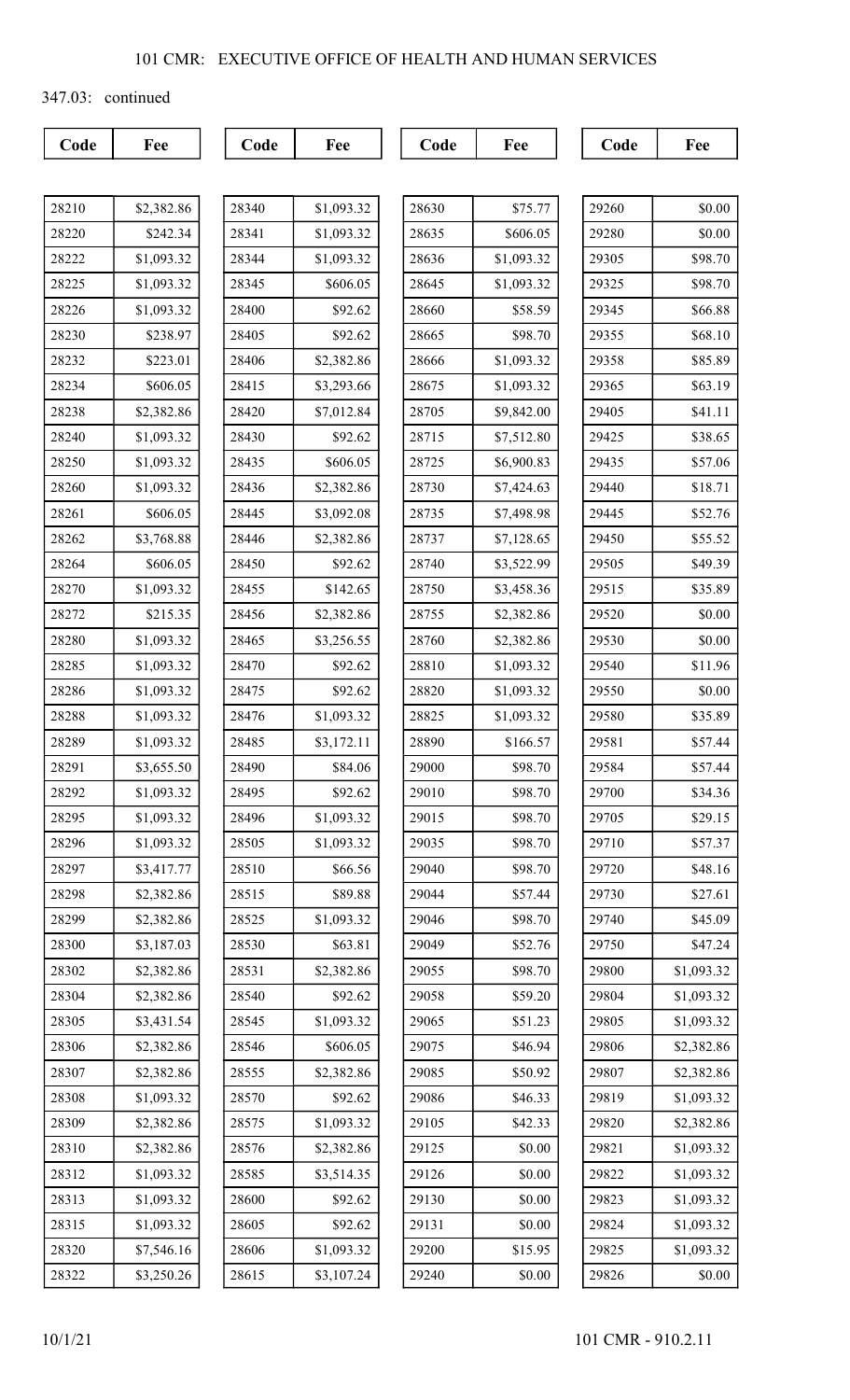347.03: continued

| 29827 | \$2,382.86 |
|-------|------------|
| 29828 | \$2,382.86 |
| 29830 | \$1,093.32 |
| 29834 | \$1,093.32 |
| 29835 | \$1,093.32 |
| 29836 | \$2,382.86 |
| 29837 | \$1,093.32 |
| 29838 | \$1,093.32 |
| 29840 | \$1,093.32 |
| 29843 | \$1,093.32 |
| 29844 | \$1,093.32 |
| 29845 | \$1,093.32 |
| 29846 | \$1,093.32 |
| 29847 | \$2,382.86 |
| 29848 | \$606.05   |
| 29850 | \$606.05   |
| 29851 | \$606.05   |
| 29855 | \$3,657.36 |
| 29856 | \$6,666.81 |
| 29860 | \$2,382.86 |
| 29861 | \$2,382.86 |
| 29862 | \$2,382.86 |
| 29863 | \$1,093.32 |
| 29866 | \$2,382.86 |
| 29867 | \$7,212.54 |
| 29870 | \$1,093.32 |
| 29871 | \$1,093.32 |
| 29873 | \$1,093.32 |
| 29874 | \$1,093.32 |
| 29875 | \$1,093.32 |
| 29876 | \$1,093.32 |
| 29877 | \$1,093.32 |
| 29879 | \$1,093.32 |
| 29880 | \$1,093.32 |
| 29881 | \$1,093.32 |
| 29882 | \$1,093.32 |
| 29883 | \$1,093.32 |
| 29884 | \$1,093.32 |
| 29885 | \$2,382.86 |
| 29886 | \$1,093.32 |
| 29887 | \$2,382.86 |
| 29888 | \$3,292.25 |
| 29889 | \$6,512.39 |

| 29891 | \$1,093.32 |
|-------|------------|
| 29892 | \$2,382.86 |
| 29893 | \$1,093.32 |
| 29894 | \$1,093.32 |
| 29895 | \$1,093.32 |
| 29897 | \$1,093.32 |
| 29898 | \$1,093.32 |
| 29899 | \$3,089.51 |
| 29900 | \$1,093.32 |
| 29901 | \$1,093.32 |
| 29902 | \$606.05   |
| 29904 | \$1,093.32 |
| 29905 | \$2,382.86 |
| 29906 | \$1,093.32 |
| 29907 | \$6,682.54 |
| 29914 | \$2,382.86 |
| 29915 | \$2,382.86 |
| 29916 | \$2,382.86 |
| 30000 | \$87.46    |
| 30020 | \$170.26   |
| 30100 | \$91.11    |
| 30110 | \$150.31   |
| 30115 | \$896.80   |
| 30117 | \$896.80   |
| 30118 | \$896.80   |
| 30120 | \$896.80   |
| 30124 | \$456.11   |
| 30125 | \$1,909.57 |
| 30130 | \$896.80   |
| 30140 | \$896.80   |
| 30150 | \$1,909.57 |
| 30160 | \$1,909.57 |
| 30200 | \$70.25    |
| 30210 | \$90.81    |
| 30220 | \$456.11   |
| 30300 | \$0.00     |
| 30310 | \$896.80   |
| 30320 | \$456.11   |
| 30400 | \$1,909.57 |
| 30410 | \$1,909.57 |
| 30420 | \$1,909.57 |
| 30430 | \$1,909.57 |
| 30435 | \$1,909.57 |

| 30450 | \$1,909.57 |
|-------|------------|
| 30460 | \$1,909.57 |
| 30462 | \$1,909.57 |
| 30465 | \$1,909.57 |
| 30468 | \$2,956.50 |
| 30520 | \$896.80   |
| 30540 | \$1,909.57 |
| 30545 | \$1,909.57 |
| 30560 | \$189.71   |
| 30580 | \$1,909.57 |
| 30600 | \$1,909.57 |
| 30620 | \$1,909.57 |
| 30630 | \$896.80   |
| 30801 | \$456.11   |
| 30802 | \$456.11   |
| 30901 | \$0.00     |
| 30903 | \$46.83    |
| 30905 | \$46.83    |
| 30906 | \$87.46    |
| 30915 | \$1,140.05 |
| 30920 | \$1,140.05 |
| 30930 | \$896.80   |
| 31000 | \$87.46    |
| 31002 | \$456.11   |
| 310ZO | \$896.80   |
| 31030 | \$1,909.57 |
| 31032 | \$1,909.57 |
| 31040 | \$1,909.57 |
| 31050 | \$1,909.57 |
| 31051 | \$1,909.57 |
| 31070 | \$1,909.57 |
| 31075 | \$1,909.57 |
| 31080 | \$1,909.57 |
| 31081 | \$1,909.57 |
| 31084 | \$1,909.57 |
| 31085 | \$1,909.57 |
| 31086 | \$1,909.57 |
| 31087 | \$1,909.57 |
| 31090 | \$1,909.57 |
| 31200 | \$1,909.57 |
| 31201 | \$456.11   |
| 31205 | \$896.80   |
| 31231 | \$67.24    |

| 31233 | \$162.31   |
|-------|------------|
| 31235 | \$519.94   |
| 31237 | \$519.94   |
| 31238 | \$519.94   |
| 31239 | \$1,052.05 |
| 31240 | \$519.94   |
| 31253 | \$1,611.51 |
| 31254 | \$1,611.51 |
| 31255 | \$1,611.51 |
| 31256 | \$1,052.05 |
| 31257 | \$1,611.51 |
| 31259 | \$1,611.51 |
| 31267 | \$1,611.51 |
| 31276 | \$1,611.51 |
| 31287 | \$1,611.51 |
| 31288 | \$1,611.51 |
| 31295 | \$1,548.22 |
| 31296 | \$1,556.51 |
| 31297 | \$1,544.24 |
| 31298 | \$1,611.51 |
| 31300 | \$896.80   |
| 31400 | \$1,909.57 |
| 31420 | \$1,909.57 |
| 31500 | \$87.46    |
| 31502 | \$87.46    |
| 31505 | \$54.60    |
| 31510 | \$1,052.05 |
| 31511 | \$67.24    |
| 31512 | \$1,052.05 |
| 31513 | \$162.31   |
| 31515 | \$162.31   |
| 31520 | \$162.31   |
| 31525 | \$519.94   |
| 31526 | \$519.94   |
| 31527 | \$1,052.05 |
| 31528 | \$1,052.05 |
| 31529 | \$1,052.05 |
| 31530 | \$519.94   |
| 31531 | \$1,052.05 |
| 31535 | \$1,052.05 |
| 31536 | \$1,052.05 |
| 31540 | \$1,052.05 |
| 31541 | \$1,052.05 |
|       |            |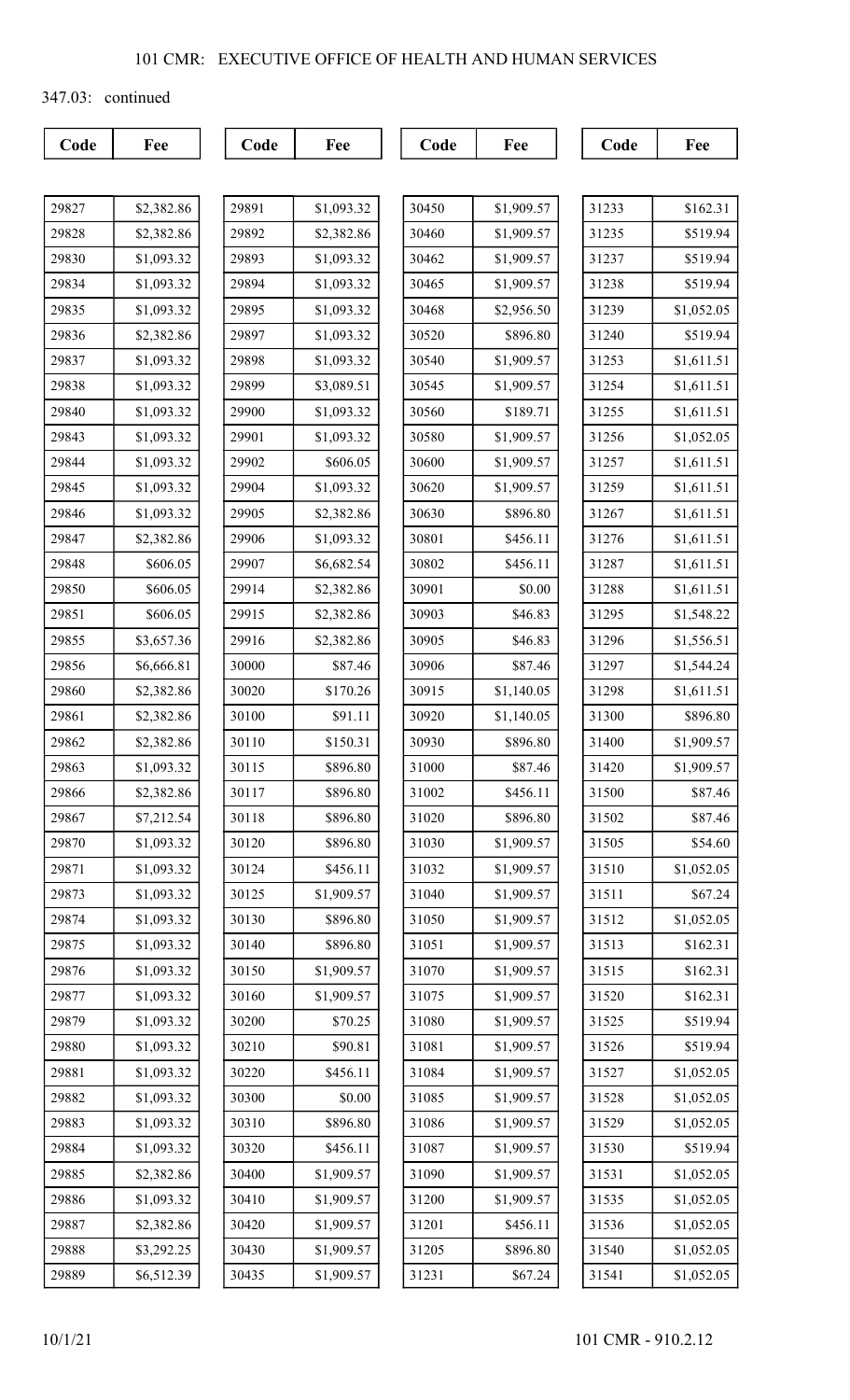347.03: continued

| 31545 | \$1,052.05 |
|-------|------------|
| 31546 | \$1,611.51 |
| 31551 | \$1,909.57 |
| 31552 | \$1,909.57 |
| 31553 | \$1,909.57 |
| 31554 | \$1,909.57 |
| 31560 | \$1,611.51 |
| 31561 | \$1,611.51 |
| 31570 | \$1,052.05 |
| 31571 | \$1,052.05 |
| 31572 | \$1,052.05 |
| 31573 | \$155.52   |
| 31574 | \$519.94   |
| 31575 | \$67.24    |
| 31576 | \$519.94   |
| 31577 | \$162.31   |
| 31578 | \$1,052.05 |
| 31579 | \$101.85   |
| 31580 | \$1,909.57 |
| 31590 | \$1,909.57 |
| 31591 | \$1,909.57 |
| 31592 | \$1,909.57 |
| 31603 | \$456.11   |
| 31605 | \$87.46    |
| 31611 | \$896.80   |
| 31612 | \$896.80   |
| 31613 | \$896.80   |
| 31614 | \$1,909.57 |
| 31615 | \$189.71   |
| 31622 | \$519.94   |
| 31623 | \$519.94   |
| 31624 | \$519.94   |
| 31625 | \$519.94   |
| 31626 | \$1,611.51 |
| 31627 | \$0.00     |
| 31628 | \$1,052.05 |
| 31629 | \$1,052.05 |
| 31630 | \$1,052.05 |
| 31631 | \$1,611.51 |
| 31632 | \$0.00     |
| 31633 | \$0.00     |
| 31634 | \$1,611.51 |
| 31635 | \$519.94   |

| 31636 | \$2,358.10 |
|-------|------------|
| 31637 | \$0.00     |
| 31638 | \$1,611.51 |
| 31640 | \$1,052.05 |
| 31641 | \$1,052.05 |
| 31643 | \$519.94   |
| 31645 | \$519.94   |
| 31646 | \$162.31   |
| 31647 | \$2,100.61 |
| 31648 | \$1,052.05 |
| 31649 | \$519.94   |
| 31651 | \$0.00     |
| 31652 | \$1,052.05 |
| 31653 | \$1,052.05 |
| 31654 | \$0.00     |
| 31717 | \$162.31   |
| 31720 | \$0.00     |
| 31730 | \$519.94   |
| 31750 | \$1,909.57 |
| 31755 | \$1,909.57 |
| 31820 | \$896.80   |
| 31825 | \$896.80   |
| 31830 | \$896.80   |
| 32400 | \$489.93   |
| 32408 | \$505.04   |
| 32550 | \$1,170.63 |
| 32552 | \$270.80   |
| 32553 | \$534.87   |
| 32554 | \$270.80   |
| 32555 | \$270.80   |
| 32556 | \$563.60   |
| 32557 | \$492.92   |
| 32960 | \$270.80   |
| 32994 | \$1,864.96 |
| 32998 | \$1,864.96 |
| 33016 | \$492.92   |
| 33206 | \$6,277.95 |
| 33207 | \$6,488.87 |
| 33208 | \$6,644.59 |
| 33210 | \$3,232.10 |
| 33211 | \$4,986.79 |
| 33212 | \$5,271.28 |
| 33213 | \$6,554.32 |

| 33214 | \$6,431.30  |
|-------|-------------|
| 33215 | \$1,140.05  |
| 33216 | \$4,649.14  |
| 33217 | \$5,672.53  |
| 33218 | \$1,281.61  |
| 33220 | \$1,807.87  |
| 33221 | \$9,968.88  |
| 33222 | \$696.96    |
| 33223 | \$696.96    |
| 33224 | \$6,662.33  |
| 33225 | \$0.00      |
| 33226 | \$1,140.05  |
| 33227 | \$5,152.61  |
| 33228 | \$6,489.66  |
| 33229 | \$10,036.97 |
| 33230 | \$16,958.41 |
| 33231 | \$22,646.02 |
| 33233 | \$4,550.09  |
| 33234 | \$1,281.61  |
| 33235 | \$1,658.81  |
| 33240 | \$16,781.20 |
| 33241 | \$1,281.61  |
| 33249 | \$22,696.48 |
| 33262 | \$16,578.41 |
| 33263 | \$16,812.47 |
| 33264 | \$22,729.28 |
| 33270 | \$22,493.38 |
| 33271 | \$5,320.96  |
| 33273 | \$1,281.61  |
| 33274 | \$9,459.41  |
| 33275 | \$1,140.05  |
| 33285 | \$5,657.66  |
| 33286 | \$262.00    |
| 33419 | \$0.00      |
| 33508 | \$0.00      |
| 33866 | \$0.00      |
| 34490 | \$1,140.05  |
| 34713 | \$0.00      |
| 34714 | \$0.00      |
| 34715 | \$0.00      |
| 34716 | \$0.00      |
| 35188 | \$1,973.54  |
| 35207 | \$1,140.05  |
|       |             |

| 35572 | \$0.00     |
|-------|------------|
| 35875 | \$1,973.54 |
| 35876 | \$1,973.54 |
| 36000 | \$0.00     |
| 36002 | \$270.80   |
| 36005 | \$0.00     |
| 36010 | \$0.00     |
| 36011 | \$0.00     |
| 36012 | \$0.00     |
| 36013 | \$0.00     |
| 36014 | \$0.00     |
| 36015 | \$0.00     |
| 36100 | \$0.00     |
| 36140 | \$0.00     |
| 36160 | \$0.00     |
| 36200 | \$0.00     |
| 36215 | \$0.00     |
| 36216 | \$0.00     |
| 36217 | \$0.00     |
| 36218 | \$0.00     |
| 36221 | \$0.00     |
| 36222 | \$0.00     |
| 36223 | \$0.00     |
| 36224 | \$0.00     |
| 36225 | \$0.00     |
| 36226 | \$0.00     |
| 36227 | \$0.00     |
| 36228 | \$0.00     |
| 36245 | \$0.00     |
| 36246 | \$0.00     |
| 36247 | \$0.00     |
| 36248 | \$0.00     |
| 36251 | \$0.00     |
| 36252 | \$0.00     |
| 36253 | \$0.00     |
| 36254 | \$0.00     |
| 36260 | \$1,973.54 |
| 36261 | \$2,234.00 |
| 36262 | \$1,281.61 |
| 36400 | \$0.00     |
| 36405 | \$0.00     |
| 36406 | \$0.00     |
| 36410 | \$0.00     |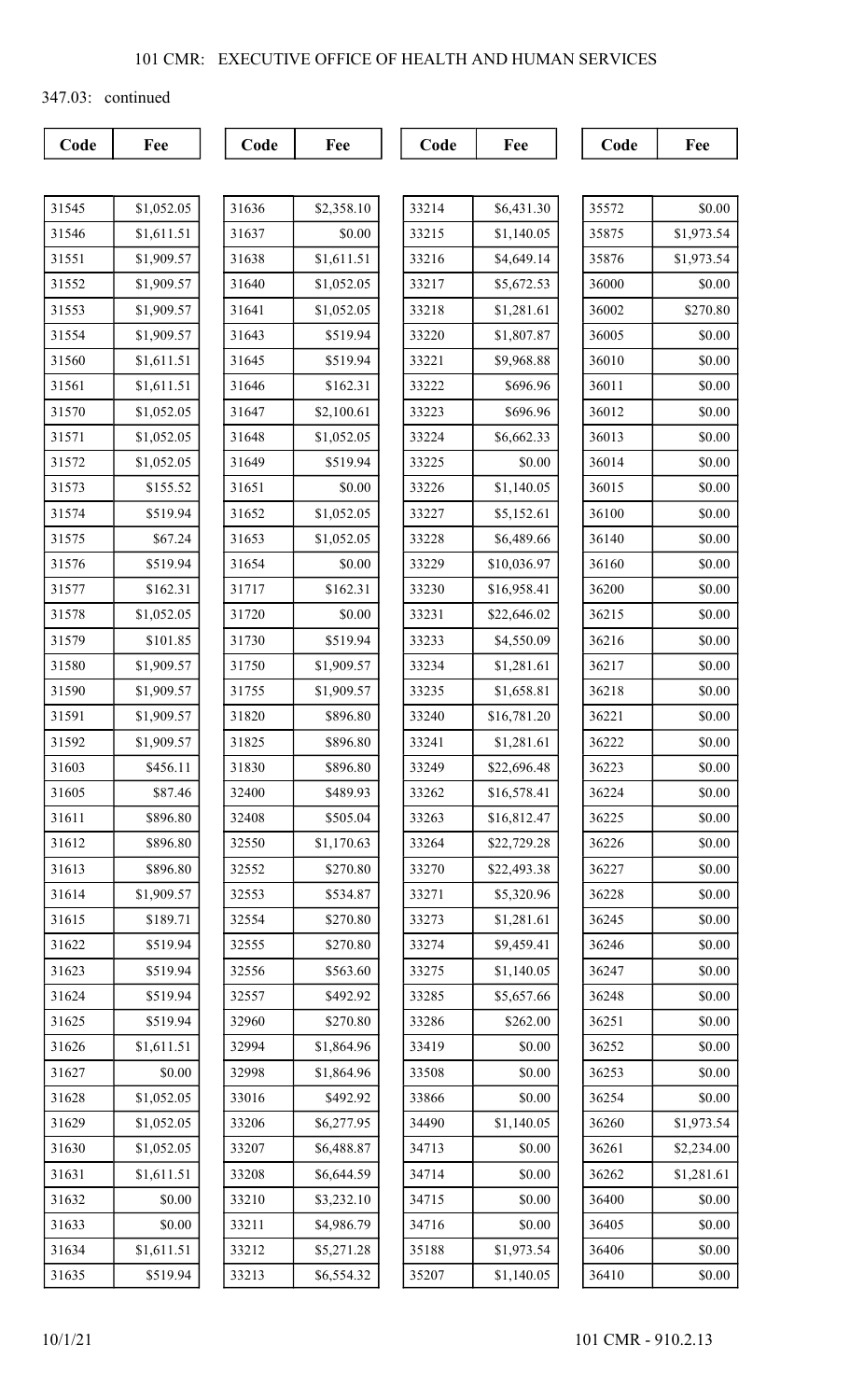347.03: continued

| 36416 | \$0.00     |
|-------|------------|
| 36420 | \$0.00     |
| 36425 | \$0.00     |
| 36430 | \$29.76    |
| 36440 | \$166.66   |
| 36450 | \$166.66   |
| 36455 | \$166.66   |
| 36465 | \$696.96   |
| 36466 | \$696.96   |
| 36468 | \$0.00     |
| 36470 | \$68.10    |
| 36471 | \$116.88   |
| 36473 | \$1,112.01 |
| 36474 | \$0.00     |
| 36475 | \$1,140.05 |
| 36476 | \$0.00     |
| 36478 | \$1,140.05 |
| 36479 | \$0.00     |
| 36481 | \$0.00     |
| 36482 | \$1,529.52 |
| 36483 | \$0.00     |
| 36500 | \$0.00     |
| 36510 | \$0.00     |
| 36511 | \$568.49   |
| 36512 | \$568.49   |
| 36513 | \$166.66   |
| 36514 | \$568.49   |
| 36516 | \$1,639.96 |
| 36522 | \$1,639.96 |
| 36555 | \$492.92   |
| 36556 | \$492.92   |
| 36557 | \$1,973.54 |
| 36558 | \$1,140.05 |
| 36560 | \$1,140.05 |
| 36561 | \$1,140.05 |
| 36563 | \$1,973.54 |
| 36565 | \$1,140.05 |
| 36566 | \$1,973.54 |
| 36568 | \$270.80   |
| 36569 | \$492.92   |
| 36570 | \$1,140.05 |
| 36571 | \$1,140.05 |
| 36572 | \$270.80   |

| 36573 | \$492.92   |
|-------|------------|
| 36575 | \$270.80   |
| 36576 | \$492.92   |
| 36578 | \$1,140.05 |
| 36580 | \$492.92   |
| 36581 | \$1,140.05 |
| 36582 | \$1,140.05 |
| 36583 | \$3,558.93 |
| 36584 | \$492.92   |
| 36585 | \$1,140.05 |
| 36589 | \$270.80   |
| 36590 | \$270.80   |
| 36591 | \$0.00     |
| 36592 | \$0.00     |
| 36593 | \$26.69    |
| 36595 | \$1,140.05 |
| 36596 | \$492.92   |
| 36597 | \$492.92   |
| 36598 | \$78.91    |
| 36600 | \$0.00     |
| 36620 | \$0.00     |
| 36625 | \$0.00     |
| 36640 | \$1,140.05 |
| 36680 | \$0.00     |
| 36800 | \$1,973.54 |
| 36810 | \$1,140.05 |
| 36815 | \$1,973.54 |
| 36818 | \$1,973.54 |
| 36819 | \$1,973.54 |
| 36820 | \$1,973.54 |
| 36821 | \$1,140.05 |
| 36825 | \$1,973.54 |
| 36830 | \$1,973.54 |
| 36831 | \$1,973.54 |
| 36832 | \$1,973.54 |
| 36833 | \$1,973.54 |
| 36835 | \$1,699.70 |
| 36860 | \$270.80   |
| 36861 | \$1,973.54 |
| 36901 | \$487.44   |
| 36902 | \$1,820.48 |
| 36903 | \$5,371.24 |
| 36904 | \$2,443.95 |

| 36905 | \$3,555.50 |
|-------|------------|
| 36906 | \$8,654.90 |
| 36907 | \$0.00     |
| 36908 | \$0.00     |
| 36909 | \$0.00     |
| 37184 | \$5,465.23 |
| 37185 | \$0.00     |
| 37186 | \$0.00     |
| 37187 | \$2,637.52 |
| 37188 | \$1,140.05 |
| 37197 | \$1,140.05 |
| 37200 | \$1,973.54 |
| 37211 | \$1,973.54 |
| 37212 | \$1,140.05 |
| 37220 | \$1,820.48 |
| 37221 | \$5,252.88 |
| 37222 | \$0.00     |
| 37223 | \$0.00     |
| 37224 | \$2,651.96 |
| 37225 | \$5,674.09 |
| 37226 | \$5,478.11 |
| 37227 | \$9,300.44 |
| 37228 | \$4,819.83 |
| 37229 | \$8,743.73 |
| 37230 | \$8,586.45 |
| 37231 | \$9,052.07 |
| 37232 | \$0.00     |
| 37233 | \$0.00     |
| 37234 | \$0.00     |
| 37235 | \$0.00     |
| 37236 | \$5,053.41 |
| 37237 | \$0.00     |
| 37238 | \$5,265.06 |
| 37239 | \$0.00     |
| 37241 | \$3,555.50 |
| 37242 | \$5,182.21 |
| 37243 | \$3,555.50 |
| 37246 | \$1,820.48 |
| 37247 | \$0.00     |
| 37248 | \$1,820.48 |
| 37249 | \$0.00     |
| 37252 | \$0.00     |
| 37253 | \$0.00     |
|       |            |

| 37500 | \$1,973.54 |
|-------|------------|
| 37607 | \$1,140.05 |
| 37609 | \$489.93   |
| 37650 | \$1,140.05 |
| 37700 | \$1,140.05 |
| 37718 | \$1,140.05 |
| 37722 | \$1,140.05 |
| 37735 | \$1,140.05 |
| 37760 | \$1,140.05 |
| 37761 | \$492.92   |
| 37765 | \$210.75   |
| 37766 | \$232.22   |
| 37780 | \$492.92   |
| 37785 | \$1,140.05 |
| 37790 | \$1,170.42 |
| 38200 | \$0.00     |
| 38204 | \$0.00     |
| 38206 | \$568.49   |
| 38220 | \$103.99   |
| 38221 | \$95.10    |
| 38222 | \$845.19   |
| 38230 | \$568.49   |
| 38232 | \$1,639.96 |
| 38241 | \$568.49   |
| 38242 | \$568.49   |
| 38243 | \$568.49   |
| 38300 | \$845.19   |
| 38305 | \$845.19   |
| 38308 | \$950.67   |
| 38500 | \$950.67   |
| 38505 | \$489.93   |
| 38510 | \$950.67   |
| 38520 | \$950.67   |
| 38525 | \$950.67   |
| 38530 | \$950.67   |
| 38542 | \$1,864.96 |
| 38550 | \$950.67   |
| 38555 | \$1,864.28 |
| 38570 | \$1,864.96 |
| 38571 | \$3,050.29 |
| 38572 | \$3,050.29 |
| 38573 | \$3,050.29 |
| 38700 | \$1,864.28 |
|       |            |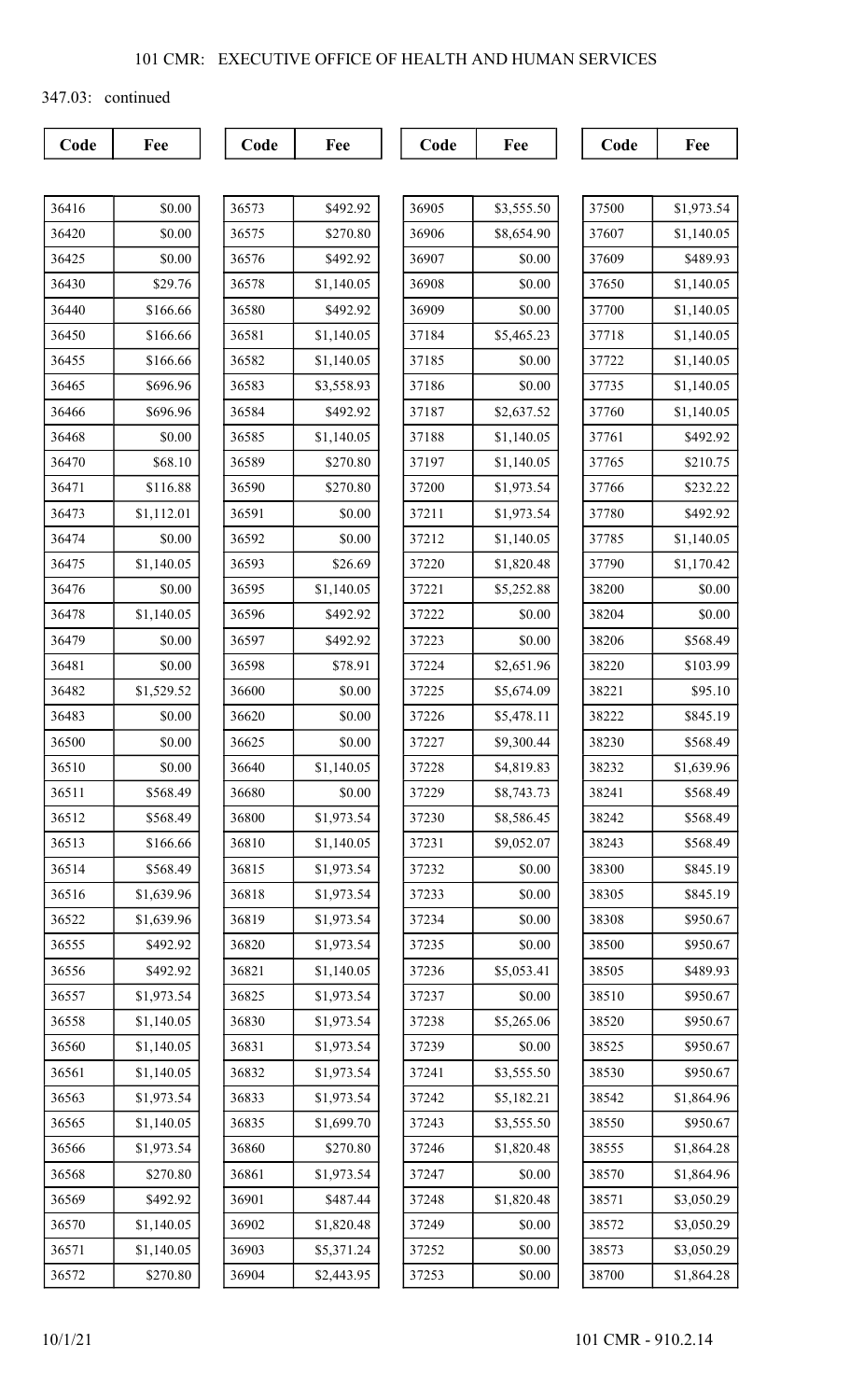347.03: continued

Code Fee Code Fee Code Fee Code Fee Fee

| 38740 | \$1,864.96 |
|-------|------------|
| 38745 | \$1,864.96 |
| 38760 | \$1,864.28 |
| 38790 | \$0.00     |
| 38792 | \$0.00     |
| 38794 | \$0.00     |
| 38900 | \$0.00     |
| 40490 | \$68.10    |
| 40500 | \$896.80   |
| 40510 | \$896.80   |
| 40520 | \$896.80   |
| 40525 | \$896.80   |
| 40527 | \$1,909.57 |
| 40530 | \$896.80   |
| 40650 | \$189.71   |
| 40652 | \$189.71   |
| 40654 | \$456.11   |
| 40700 | \$1,909.57 |
| 40701 | \$1,909.57 |
| 40702 | \$1,909.57 |
| 40720 | \$896.80   |
| 40761 | \$1,909.57 |
| 40800 | \$141.41   |
| 40801 | \$189.71   |
| 40804 | \$0.00     |
| 40805 | \$167.19   |
| 40806 | \$76.08    |
| 40808 | \$103.68   |
| 40810 | \$137.73   |
| 40812 | \$170.56   |
| 40814 | \$896.80   |
| 40816 | \$896.80   |
| 40818 | \$189.71   |
| 40819 | \$456.11   |
| 40820 | \$182.52   |
| 40830 | \$87.46    |
| 40831 | \$189.71   |
| 40840 | \$1,909.57 |
| 40842 | \$1,909.57 |
| 40843 | \$1,909.57 |
| 40844 | \$1,909.57 |
| 40845 | \$1,909.57 |
| 41000 | \$93.25    |

| 41005 | \$87.46    |
|-------|------------|
| 41006 | \$456.11   |
| 41007 | \$456.11   |
| 41008 | \$896.80   |
| 41009 | \$189.71   |
| 41010 | \$456.11   |
| 41015 | \$189.71   |
| 41016 | \$1,909.57 |
| 41017 | \$896.80   |
| 41018 | \$456.11   |
| 41019 | \$1,909.57 |
| 41100 | \$104.30   |
| 41105 | \$104.30   |
| 41108 | \$98.17    |
| 41110 | \$138.65   |
| 41112 | \$896.80   |
| 41113 | \$896.80   |
| 41114 | \$896.80   |
| 41115 | \$159.83   |
| 41116 | \$896.80   |
| 41120 | \$1,909.57 |
| 41250 | \$0.00     |
| 41251 | \$87.46    |
| 41252 | \$87.46    |
| 41510 | \$896.80   |
| 41512 | \$1,909.57 |
| 41520 | \$896.80   |
| 41530 | \$709.84   |
| 41800 | \$0.00     |
| 41805 | \$214.43   |
| 41806 | \$257.37   |
| 41820 | \$896.80   |
| 41821 | \$456.11   |
| 41822 | \$215.96   |
| 41823 | \$310.75   |
| 41825 | \$142.65   |
| 41826 | \$193.26   |
| 41827 | \$1,909.57 |
| 41828 | \$192.34   |
| 41830 | \$276.70   |
| 41850 | \$456.11   |
| 41870 | \$456.11   |
| 41872 | \$284.67   |

| 41874 | \$235.90   |
|-------|------------|
| 42000 | \$87.46    |
| 42100 | \$82.82    |
| 42104 | \$131.60   |
| 42106 | \$160.74   |
| 42107 | \$1,909.57 |
| 42120 | \$1,909.57 |
| 42140 | \$896.80   |
| 42145 | \$1,909.57 |
| 42160 | \$141.72   |
| 42180 | \$189.71   |
| 42182 | \$1,909.57 |
| 42200 | \$1,909.57 |
| 42205 | \$896.80   |
| 42210 | \$1,909.57 |
| 42215 | \$1,909.57 |
| 42220 | \$1,909.57 |
| 42225 | \$1,909.57 |
| 42226 | \$1,909.57 |
| 42227 | \$1,909.57 |
| 42235 | \$1,909.57 |
| 42260 | \$1,909.57 |
| 42280 | \$103.07   |
| 42281 | \$1,909.57 |
| 42300 | \$456.11   |
| 42305 | \$896.80   |
| 42310 | \$189.71   |
| 42320 | \$189.71   |
| 42330 | \$124.85   |
| 42335 | \$235.59   |
| 42340 | \$896.80   |
| 42400 | \$63.81    |
| 42405 | \$456.11   |
| 42408 | \$896.80   |
| 42409 | \$896.80   |
| 42410 | \$1,909.57 |
| 42415 | \$1,909.57 |
| 42420 | \$1,909.57 |
| 42425 | \$1,909.57 |
| 42440 | \$1,909.57 |
| 42450 | \$1,909.57 |
| 42500 | \$1,909.57 |
| 42505 | \$1,909.57 |

| 42507 | \$1,909.57 |
|-------|------------|
| 42509 | \$1,909.57 |
| 42510 | \$896.80   |
| 42550 | \$0.00     |
| 42600 | \$896.80   |
| 42650 | \$42.02    |
| 42660 | \$64.12    |
| 42665 | \$896.80   |
| 42700 | \$87.46    |
| 42720 | \$896.80   |
| 42725 | \$1,909.57 |
| 42800 | \$87.74    |
| 42804 | \$896.80   |
| 42806 | \$896.80   |
| 42808 | \$896.80   |
| 42809 | \$0.00     |
| 42810 | \$896.80   |
| 42815 | \$1,909.57 |
| 42820 | \$1,909.57 |
| 42821 | \$896.80   |
| 42825 | \$1,909.57 |
| 42826 | \$896.80   |
| 42830 | \$896.80   |
| 42831 | \$896.80   |
| 42835 | \$896.80   |
| 42836 | \$896.80   |
| 42860 | \$896.80   |
| 42870 | \$1,909.57 |
| 42890 | \$1,909.57 |
| 42892 | \$1,909.57 |
| 42900 | \$456.11   |
| 42950 | \$1,909.57 |
| 42955 | \$456.11   |
| 42960 | \$189.71   |
| 42962 | \$896.80   |
| 42970 | \$87.46    |
| 42972 | \$896.80   |
| 43030 | \$1,909.57 |
| 43130 | \$1,909.57 |
| 43180 | \$1,909.57 |
| 43191 | \$563.60   |
| 43192 | \$563.60   |
| 43193 | \$563.60   |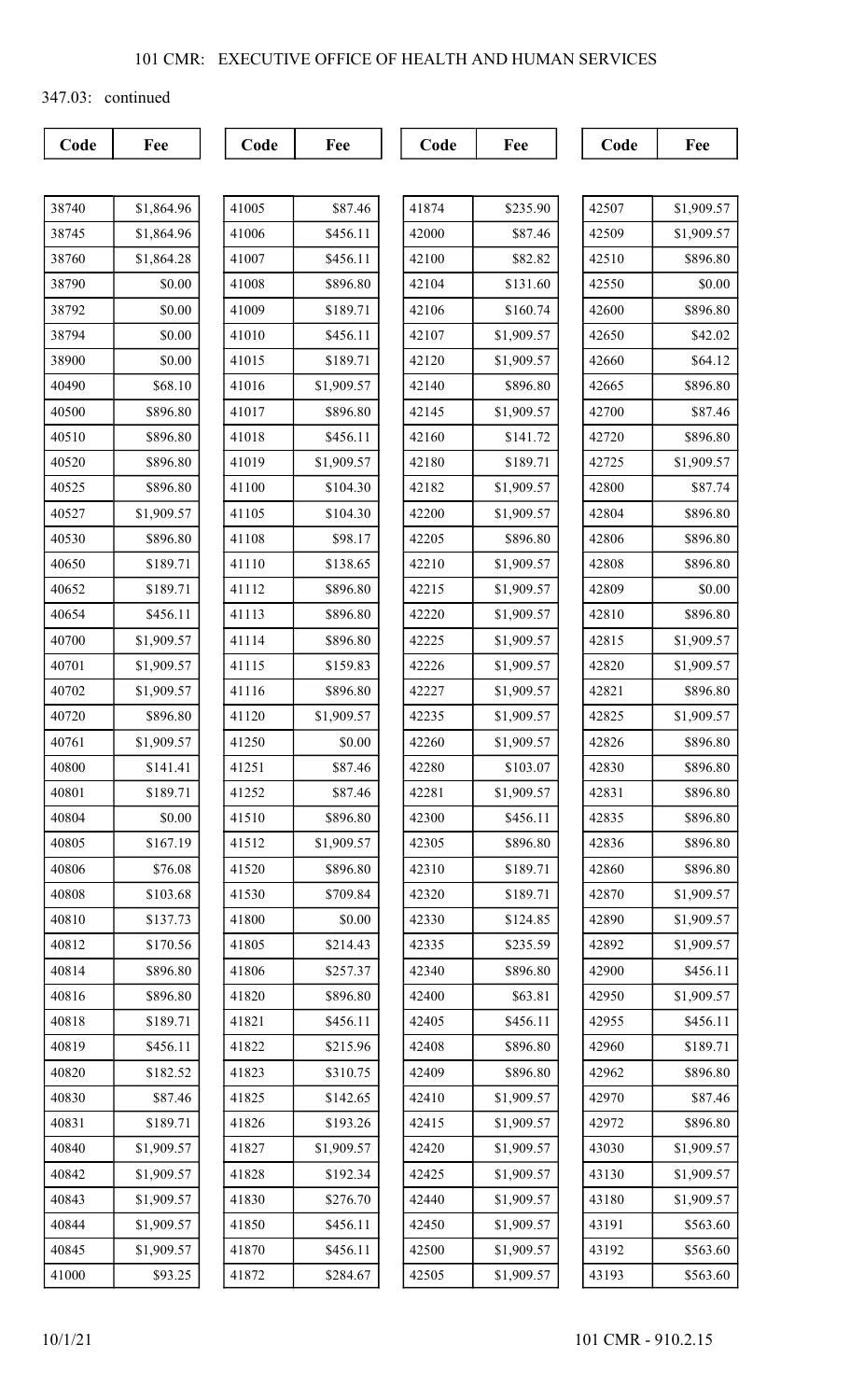347.03: continued

| 43194 | \$563.60   |
|-------|------------|
| 43195 | \$1,110.22 |
| 43196 | \$1,110.22 |
| 43197 | \$115.04   |
| 43198 | \$122.71   |
| 43200 | \$337.55   |
| 43201 | \$563.60   |
| 43202 | \$563.60   |
| 43204 | \$563.60   |
| 43205 | \$563.60   |
| 43206 | \$563.60   |
| 43210 | \$3,050.29 |
| 43211 | \$563.60   |
| 43212 | \$2,655.89 |
| 43213 | \$563.60   |
| 43214 | \$563.60   |
| 43215 | \$563.60   |
| 43216 | \$563.60   |
| 43217 | \$563.60   |
| 43220 | \$563.60   |
| 43226 | \$563.60   |
| 43227 | \$563.60   |
| 43229 | \$1,110.22 |
| 43231 | \$563.60   |
| 43232 | \$563.60   |
| 43233 | \$563.60   |
| 43235 | \$337.55   |
| 43236 | \$337.55   |
| 43237 | \$563.60   |
| 43238 | \$563.60   |
| 43239 | \$337.55   |
| 43240 | \$1,672.41 |
| 43241 | \$563.60   |
| 43242 | \$563.60   |
| 43243 | \$563.60   |
| 43244 | \$563.60   |
| 43245 | \$563.60   |
| 43246 | \$563.60   |
| 43247 | \$337.55   |
| 43248 | \$337.55   |
| 43249 | \$563.60   |
| 43250 | \$563.60   |
| 43251 | \$563.60   |

| 43252 | \$1,110.22 |
|-------|------------|
| 43253 | \$563.60   |
| 43254 | \$563.60   |
| 43255 | \$563.60   |
| 43257 | \$1,110.22 |
| 43259 | \$563.60   |
| 43260 | \$1,110.22 |
| 43261 | \$1,110.22 |
| 43262 | \$1,110.22 |
| 43263 | \$1,110.22 |
| 43264 | \$1,110.22 |
| 43265 | \$1,666.48 |
| 43266 | \$2,690.49 |
| 43270 | \$563.60   |
| 43273 | \$0.00     |
| 43274 | \$1,666.48 |
| 43275 | \$1,110.22 |
| 43276 | \$1,666.48 |
| 43277 | \$1,110.22 |
| 43278 | \$1,110.22 |
| 43284 | \$4,353.58 |
| 43285 | \$1,864.96 |
| 43450 | \$337.55   |
| 43453 | \$563.60   |
| 43633 | \$1,864.96 |
| 43752 | \$156.16   |
| 43753 | \$0.00     |
| 43754 | \$0.00     |
| 43755 | \$59.42    |
| 43756 | \$337.55   |
| 43757 | \$337.55   |
| 43761 | \$100.89   |
| 43762 | \$100.89   |
| 43763 | \$100.89   |
| 43870 | \$1,110.22 |
| 43886 | \$1,278.72 |
| 43887 | \$696.96   |
| 43888 | \$1,278.72 |
| 44100 | \$337.55   |
| 44312 | \$1,278.72 |
| 44340 | \$1,278.72 |
| 44360 | \$563.60   |
| 44361 | \$563.60   |

| 44363<br>\$563.60<br>44364<br>\$563.60<br>\$563.60<br>44365<br>\$563.60<br>44366<br>44369<br>\$563.60<br>44370<br>\$2,693.26<br>44372<br>\$563.60<br>\$563.60<br>44373<br>\$563.60<br>44376<br>\$563.60<br>44377<br>\$563.60<br>44378<br>44379<br>\$1,666.48<br>\$337.55<br>44380<br>44381<br>\$563.60<br>44382<br>\$337.55<br>44384<br>\$1,110.22<br>44385<br>\$328.08<br>44386<br>\$328.08<br>44388<br>\$328.08<br>44389<br>\$431.31<br>44390<br>\$328.08<br>44391<br>\$431.31<br>\$431.31<br>44392<br>\$431.31<br>44394<br>44401<br>\$431.31<br>44402<br>\$2,502.03<br>\$431.31<br>44403<br>\$431.31<br>44404<br>\$431.31<br>44405<br>\$431.31<br>44406<br>\$431.31<br>44407<br>44408<br>\$328.08<br>\$337.55<br>44500<br>44701<br>\$0.00<br>\$431.31<br>45000<br>\$431.31<br>45005<br>\$935.17<br>45020<br>45100<br>\$935.17<br>45108<br>\$935.17<br>45150<br>\$431.31<br>45160<br>\$935.17<br>45171<br>\$935.17<br>45172<br>\$935.17 |  |
|-------------------------------------------------------------------------------------------------------------------------------------------------------------------------------------------------------------------------------------------------------------------------------------------------------------------------------------------------------------------------------------------------------------------------------------------------------------------------------------------------------------------------------------------------------------------------------------------------------------------------------------------------------------------------------------------------------------------------------------------------------------------------------------------------------------------------------------------------------------------------------------------------------------------------------------------|--|
|                                                                                                                                                                                                                                                                                                                                                                                                                                                                                                                                                                                                                                                                                                                                                                                                                                                                                                                                           |  |
|                                                                                                                                                                                                                                                                                                                                                                                                                                                                                                                                                                                                                                                                                                                                                                                                                                                                                                                                           |  |
|                                                                                                                                                                                                                                                                                                                                                                                                                                                                                                                                                                                                                                                                                                                                                                                                                                                                                                                                           |  |
|                                                                                                                                                                                                                                                                                                                                                                                                                                                                                                                                                                                                                                                                                                                                                                                                                                                                                                                                           |  |
|                                                                                                                                                                                                                                                                                                                                                                                                                                                                                                                                                                                                                                                                                                                                                                                                                                                                                                                                           |  |
|                                                                                                                                                                                                                                                                                                                                                                                                                                                                                                                                                                                                                                                                                                                                                                                                                                                                                                                                           |  |
|                                                                                                                                                                                                                                                                                                                                                                                                                                                                                                                                                                                                                                                                                                                                                                                                                                                                                                                                           |  |
|                                                                                                                                                                                                                                                                                                                                                                                                                                                                                                                                                                                                                                                                                                                                                                                                                                                                                                                                           |  |
|                                                                                                                                                                                                                                                                                                                                                                                                                                                                                                                                                                                                                                                                                                                                                                                                                                                                                                                                           |  |
|                                                                                                                                                                                                                                                                                                                                                                                                                                                                                                                                                                                                                                                                                                                                                                                                                                                                                                                                           |  |
|                                                                                                                                                                                                                                                                                                                                                                                                                                                                                                                                                                                                                                                                                                                                                                                                                                                                                                                                           |  |
|                                                                                                                                                                                                                                                                                                                                                                                                                                                                                                                                                                                                                                                                                                                                                                                                                                                                                                                                           |  |
|                                                                                                                                                                                                                                                                                                                                                                                                                                                                                                                                                                                                                                                                                                                                                                                                                                                                                                                                           |  |
|                                                                                                                                                                                                                                                                                                                                                                                                                                                                                                                                                                                                                                                                                                                                                                                                                                                                                                                                           |  |
|                                                                                                                                                                                                                                                                                                                                                                                                                                                                                                                                                                                                                                                                                                                                                                                                                                                                                                                                           |  |
|                                                                                                                                                                                                                                                                                                                                                                                                                                                                                                                                                                                                                                                                                                                                                                                                                                                                                                                                           |  |
|                                                                                                                                                                                                                                                                                                                                                                                                                                                                                                                                                                                                                                                                                                                                                                                                                                                                                                                                           |  |
|                                                                                                                                                                                                                                                                                                                                                                                                                                                                                                                                                                                                                                                                                                                                                                                                                                                                                                                                           |  |
|                                                                                                                                                                                                                                                                                                                                                                                                                                                                                                                                                                                                                                                                                                                                                                                                                                                                                                                                           |  |
|                                                                                                                                                                                                                                                                                                                                                                                                                                                                                                                                                                                                                                                                                                                                                                                                                                                                                                                                           |  |
|                                                                                                                                                                                                                                                                                                                                                                                                                                                                                                                                                                                                                                                                                                                                                                                                                                                                                                                                           |  |
|                                                                                                                                                                                                                                                                                                                                                                                                                                                                                                                                                                                                                                                                                                                                                                                                                                                                                                                                           |  |
|                                                                                                                                                                                                                                                                                                                                                                                                                                                                                                                                                                                                                                                                                                                                                                                                                                                                                                                                           |  |
|                                                                                                                                                                                                                                                                                                                                                                                                                                                                                                                                                                                                                                                                                                                                                                                                                                                                                                                                           |  |
|                                                                                                                                                                                                                                                                                                                                                                                                                                                                                                                                                                                                                                                                                                                                                                                                                                                                                                                                           |  |
|                                                                                                                                                                                                                                                                                                                                                                                                                                                                                                                                                                                                                                                                                                                                                                                                                                                                                                                                           |  |
|                                                                                                                                                                                                                                                                                                                                                                                                                                                                                                                                                                                                                                                                                                                                                                                                                                                                                                                                           |  |
|                                                                                                                                                                                                                                                                                                                                                                                                                                                                                                                                                                                                                                                                                                                                                                                                                                                                                                                                           |  |
|                                                                                                                                                                                                                                                                                                                                                                                                                                                                                                                                                                                                                                                                                                                                                                                                                                                                                                                                           |  |
|                                                                                                                                                                                                                                                                                                                                                                                                                                                                                                                                                                                                                                                                                                                                                                                                                                                                                                                                           |  |
|                                                                                                                                                                                                                                                                                                                                                                                                                                                                                                                                                                                                                                                                                                                                                                                                                                                                                                                                           |  |
|                                                                                                                                                                                                                                                                                                                                                                                                                                                                                                                                                                                                                                                                                                                                                                                                                                                                                                                                           |  |
|                                                                                                                                                                                                                                                                                                                                                                                                                                                                                                                                                                                                                                                                                                                                                                                                                                                                                                                                           |  |
|                                                                                                                                                                                                                                                                                                                                                                                                                                                                                                                                                                                                                                                                                                                                                                                                                                                                                                                                           |  |
|                                                                                                                                                                                                                                                                                                                                                                                                                                                                                                                                                                                                                                                                                                                                                                                                                                                                                                                                           |  |
|                                                                                                                                                                                                                                                                                                                                                                                                                                                                                                                                                                                                                                                                                                                                                                                                                                                                                                                                           |  |
|                                                                                                                                                                                                                                                                                                                                                                                                                                                                                                                                                                                                                                                                                                                                                                                                                                                                                                                                           |  |
|                                                                                                                                                                                                                                                                                                                                                                                                                                                                                                                                                                                                                                                                                                                                                                                                                                                                                                                                           |  |
|                                                                                                                                                                                                                                                                                                                                                                                                                                                                                                                                                                                                                                                                                                                                                                                                                                                                                                                                           |  |
|                                                                                                                                                                                                                                                                                                                                                                                                                                                                                                                                                                                                                                                                                                                                                                                                                                                                                                                                           |  |
|                                                                                                                                                                                                                                                                                                                                                                                                                                                                                                                                                                                                                                                                                                                                                                                                                                                                                                                                           |  |
|                                                                                                                                                                                                                                                                                                                                                                                                                                                                                                                                                                                                                                                                                                                                                                                                                                                                                                                                           |  |
|                                                                                                                                                                                                                                                                                                                                                                                                                                                                                                                                                                                                                                                                                                                                                                                                                                                                                                                                           |  |

| 45190 | \$935.17   |
|-------|------------|
| 45300 | \$80.06    |
| 45303 | \$431.31   |
| 45305 | \$431.31   |
| 45307 | \$935.17   |
| 45308 | \$935.17   |
| 45309 | \$431.31   |
| 45315 | \$431.31   |
| 45317 | \$431.31   |
| 45320 | \$935.17   |
| 45321 | \$935.17   |
| 45327 | \$2,156.79 |
| 45330 | \$123.62   |
| 45331 | \$328.08   |
| 45332 | \$431.31   |
| 45333 | \$328.08   |
| 45334 | \$431.31   |
| 45335 | \$328.08   |
| 45337 | \$328.08   |
| 45338 | \$431.31   |
| 45340 | \$431.31   |
| 45341 | \$328.08   |
| 45342 | \$431.31   |
| 45346 | \$431.31   |
| 45347 | \$2,760.15 |
| 45349 | \$935.17   |
| 45350 | \$431.31   |
| 45378 | \$328.08   |
| 45379 | \$431.31   |
| 45380 | \$431.31   |
| 45381 | \$431.31   |
| 45382 | \$431.31   |
| 45384 | \$431.31   |
| 45385 | \$431.31   |
| 45386 | \$431.31   |
| 45388 | \$431.31   |
| 45389 | \$2,662.75 |
| 45390 | \$935.17   |
| 45391 | \$431.31   |
| 45392 | \$431.31   |
| 45393 | \$431.31   |
| 45398 | \$431.31   |
| 45500 | \$935.17   |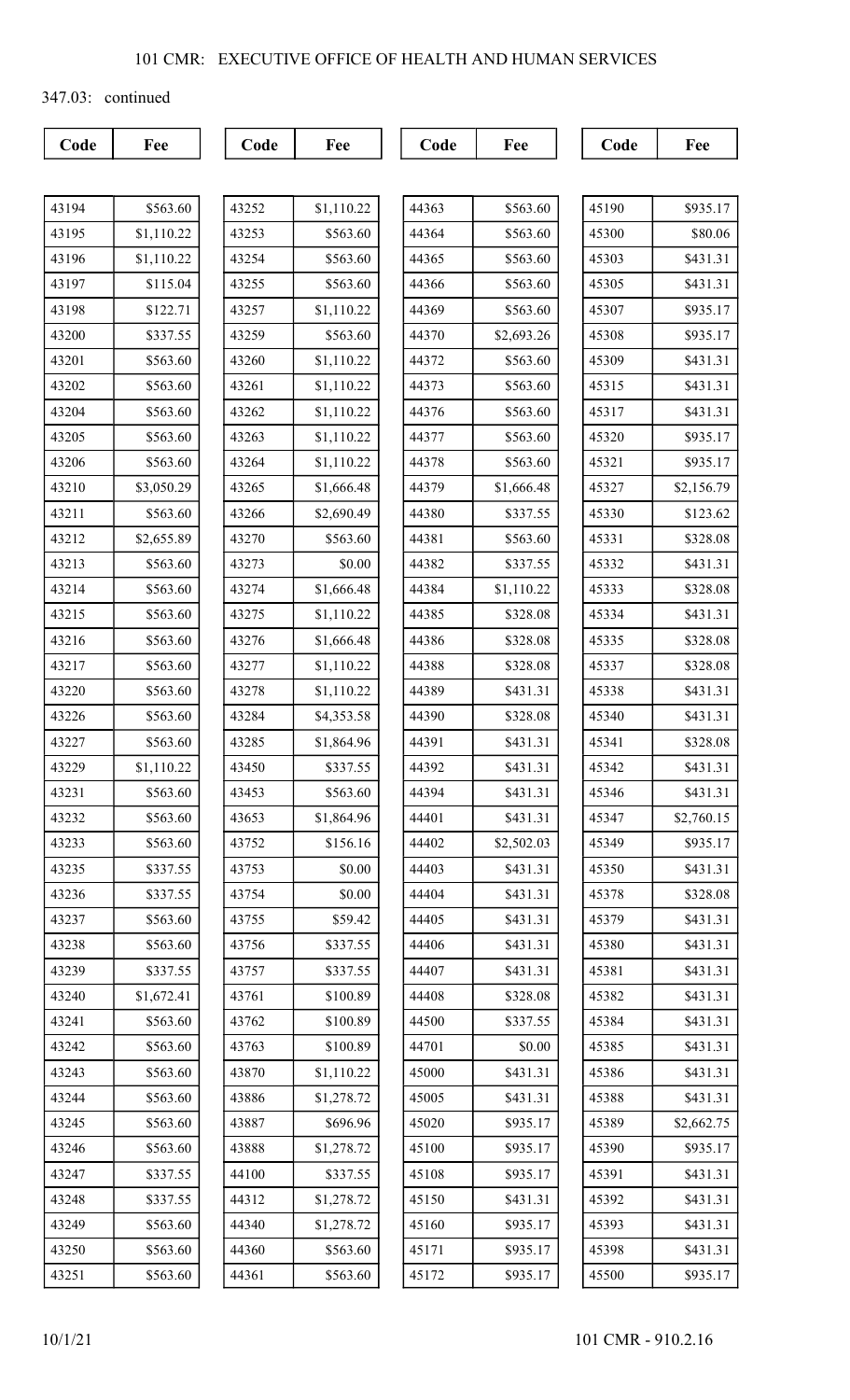347.03: continued

| 45505 | \$935.17 |
|-------|----------|
| 45520 | \$0.00   |
| 45541 | \$935.17 |
| 45560 | \$935.17 |
| 45900 | \$328.08 |
| 45905 | \$431.31 |
| 45910 | \$431.31 |
| 45915 | \$431.31 |
| 45990 | \$935.17 |
| 46020 | \$935.17 |
| 46030 | \$431.31 |
| 46040 | \$431.31 |
| 46045 | \$935.17 |
| 46050 | \$328.08 |
| 46060 | \$935.17 |
| 46070 | \$935.17 |
| 46080 | \$935.17 |
| 46083 | \$100.89 |
| 46200 | \$935.17 |
| 46220 | \$431.31 |
| 46221 | \$158.29 |
| 46230 | \$935.17 |
| 46250 | \$935.17 |
| 46255 | \$935.17 |
| 46257 | \$935.17 |
| 46258 | \$935.17 |
| 46260 | \$935.17 |
| 46261 | \$935.17 |
| 46262 | \$935.17 |
| 46270 | \$935.17 |
| 46275 | \$935.17 |
| 46280 | \$935.17 |
| 46285 | \$935.17 |
| 46288 | \$935.17 |
| 46320 | \$114.42 |
| 46500 | \$200.32 |
| 46505 | \$431.31 |
| 46600 | \$0.00   |
| 46601 | \$0.00   |
| 46604 | \$431.31 |
| 46606 | \$181.60 |
| 46607 | \$431.31 |
| 46608 | \$328.08 |

| 46610 | \$935.17   |
|-------|------------|
| 46611 | \$328.08   |
| 46612 | \$935.17   |
| 46614 | \$93.87    |
| 46615 | \$935.17   |
| 46700 | \$935.17   |
| 46706 | \$935.17   |
| 46707 | \$935.17   |
| 46750 | \$935.17   |
| 46753 | \$935.17   |
| 46754 | \$935.17   |
| 46760 | \$935.17   |
| 46761 | \$935.17   |
| 46900 | \$137.23   |
| 46910 | \$158.90   |
| 46916 | \$75.05    |
| 46917 | \$935.17   |
| 46922 | \$935.17   |
| 46924 | \$935.17   |
| 46930 | \$131.60   |
| 46940 | \$134.36   |
| 46942 | \$134.05   |
| 46945 | \$935.17   |
| 46946 | \$935.17   |
| 46947 | \$935.17   |
| 46948 | \$935.17   |
| 47000 | \$489.93   |
| 47001 | \$0.00     |
| 47382 | \$1,864.96 |
| 47383 | \$2,637.15 |
| 47531 | \$0.00     |
| 47532 | \$0.00     |
| 47533 | \$1,170.63 |
| 47534 | \$1,170.63 |
| 47535 | \$1,170.63 |
| 47536 | \$1,170.63 |
| 47537 | \$337.55   |
| 47538 | \$2,829.97 |
| 47539 | \$1,864.96 |
| 47540 | \$2,651.40 |
| 47541 | \$1,170.63 |
| 47542 | \$0.00     |
| 47543 | \$0.00     |

| 47544<br>\$0.00<br>47552<br>\$1,170.63<br>47553<br>\$1,170.63<br>47554<br>\$1,864.96<br>47555<br>\$1,170.63<br>47556<br>\$2,764.23<br>47562<br>\$1,864.96<br>47563<br>\$1,864.96<br>47564<br>\$1,864.96<br>48102<br>\$489.93<br>\$337.55<br>49082<br>\$337.55<br>49083<br>\$337.55<br>49084<br>49180<br>\$489.93<br>49250<br>\$1,170.63<br>49320<br>\$1,864.96<br>49321<br>\$1,864.96<br>49322<br>\$1,864.96<br>49324<br>\$1,864.96<br>49325<br>\$1,864.96<br>49326<br>\$0.00<br>49327<br>\$0.00<br>49400<br>\$0.00<br>49402<br>\$1,170.63<br>49406<br>\$489.93<br>49407<br>\$489.93<br>\$308.30<br>49411<br>49418<br>\$1,170.63<br>\$1,973.54<br>49419<br>49421<br>\$1,170.63<br>\$1,140.05<br>49422<br>49423<br>\$563.60<br>49424<br>\$0.00<br>49426<br>\$1,170.63<br>49427<br>\$0.00<br>49429<br>\$1,140.05<br>49435<br>\$0.00<br>49436<br>\$563.60<br>49440<br>\$563.60<br>49441<br>\$563.60<br>\$431.31<br>49442<br>\$563.60<br>49446 |       |          |
|--------------------------------------------------------------------------------------------------------------------------------------------------------------------------------------------------------------------------------------------------------------------------------------------------------------------------------------------------------------------------------------------------------------------------------------------------------------------------------------------------------------------------------------------------------------------------------------------------------------------------------------------------------------------------------------------------------------------------------------------------------------------------------------------------------------------------------------------------------------------------------------------------------------------------------------------|-------|----------|
|                                                                                                                                                                                                                                                                                                                                                                                                                                                                                                                                                                                                                                                                                                                                                                                                                                                                                                                                            |       |          |
|                                                                                                                                                                                                                                                                                                                                                                                                                                                                                                                                                                                                                                                                                                                                                                                                                                                                                                                                            |       |          |
|                                                                                                                                                                                                                                                                                                                                                                                                                                                                                                                                                                                                                                                                                                                                                                                                                                                                                                                                            |       |          |
|                                                                                                                                                                                                                                                                                                                                                                                                                                                                                                                                                                                                                                                                                                                                                                                                                                                                                                                                            |       |          |
|                                                                                                                                                                                                                                                                                                                                                                                                                                                                                                                                                                                                                                                                                                                                                                                                                                                                                                                                            |       |          |
|                                                                                                                                                                                                                                                                                                                                                                                                                                                                                                                                                                                                                                                                                                                                                                                                                                                                                                                                            |       |          |
|                                                                                                                                                                                                                                                                                                                                                                                                                                                                                                                                                                                                                                                                                                                                                                                                                                                                                                                                            |       |          |
|                                                                                                                                                                                                                                                                                                                                                                                                                                                                                                                                                                                                                                                                                                                                                                                                                                                                                                                                            |       |          |
|                                                                                                                                                                                                                                                                                                                                                                                                                                                                                                                                                                                                                                                                                                                                                                                                                                                                                                                                            |       |          |
|                                                                                                                                                                                                                                                                                                                                                                                                                                                                                                                                                                                                                                                                                                                                                                                                                                                                                                                                            |       |          |
|                                                                                                                                                                                                                                                                                                                                                                                                                                                                                                                                                                                                                                                                                                                                                                                                                                                                                                                                            |       |          |
|                                                                                                                                                                                                                                                                                                                                                                                                                                                                                                                                                                                                                                                                                                                                                                                                                                                                                                                                            |       |          |
|                                                                                                                                                                                                                                                                                                                                                                                                                                                                                                                                                                                                                                                                                                                                                                                                                                                                                                                                            |       |          |
|                                                                                                                                                                                                                                                                                                                                                                                                                                                                                                                                                                                                                                                                                                                                                                                                                                                                                                                                            |       |          |
|                                                                                                                                                                                                                                                                                                                                                                                                                                                                                                                                                                                                                                                                                                                                                                                                                                                                                                                                            |       |          |
|                                                                                                                                                                                                                                                                                                                                                                                                                                                                                                                                                                                                                                                                                                                                                                                                                                                                                                                                            |       |          |
|                                                                                                                                                                                                                                                                                                                                                                                                                                                                                                                                                                                                                                                                                                                                                                                                                                                                                                                                            |       |          |
|                                                                                                                                                                                                                                                                                                                                                                                                                                                                                                                                                                                                                                                                                                                                                                                                                                                                                                                                            |       |          |
|                                                                                                                                                                                                                                                                                                                                                                                                                                                                                                                                                                                                                                                                                                                                                                                                                                                                                                                                            |       |          |
|                                                                                                                                                                                                                                                                                                                                                                                                                                                                                                                                                                                                                                                                                                                                                                                                                                                                                                                                            |       |          |
|                                                                                                                                                                                                                                                                                                                                                                                                                                                                                                                                                                                                                                                                                                                                                                                                                                                                                                                                            |       |          |
|                                                                                                                                                                                                                                                                                                                                                                                                                                                                                                                                                                                                                                                                                                                                                                                                                                                                                                                                            |       |          |
|                                                                                                                                                                                                                                                                                                                                                                                                                                                                                                                                                                                                                                                                                                                                                                                                                                                                                                                                            |       |          |
|                                                                                                                                                                                                                                                                                                                                                                                                                                                                                                                                                                                                                                                                                                                                                                                                                                                                                                                                            |       |          |
|                                                                                                                                                                                                                                                                                                                                                                                                                                                                                                                                                                                                                                                                                                                                                                                                                                                                                                                                            |       |          |
|                                                                                                                                                                                                                                                                                                                                                                                                                                                                                                                                                                                                                                                                                                                                                                                                                                                                                                                                            |       |          |
|                                                                                                                                                                                                                                                                                                                                                                                                                                                                                                                                                                                                                                                                                                                                                                                                                                                                                                                                            |       |          |
|                                                                                                                                                                                                                                                                                                                                                                                                                                                                                                                                                                                                                                                                                                                                                                                                                                                                                                                                            |       |          |
|                                                                                                                                                                                                                                                                                                                                                                                                                                                                                                                                                                                                                                                                                                                                                                                                                                                                                                                                            |       |          |
|                                                                                                                                                                                                                                                                                                                                                                                                                                                                                                                                                                                                                                                                                                                                                                                                                                                                                                                                            |       |          |
|                                                                                                                                                                                                                                                                                                                                                                                                                                                                                                                                                                                                                                                                                                                                                                                                                                                                                                                                            |       |          |
|                                                                                                                                                                                                                                                                                                                                                                                                                                                                                                                                                                                                                                                                                                                                                                                                                                                                                                                                            |       |          |
|                                                                                                                                                                                                                                                                                                                                                                                                                                                                                                                                                                                                                                                                                                                                                                                                                                                                                                                                            |       |          |
|                                                                                                                                                                                                                                                                                                                                                                                                                                                                                                                                                                                                                                                                                                                                                                                                                                                                                                                                            |       |          |
|                                                                                                                                                                                                                                                                                                                                                                                                                                                                                                                                                                                                                                                                                                                                                                                                                                                                                                                                            |       |          |
|                                                                                                                                                                                                                                                                                                                                                                                                                                                                                                                                                                                                                                                                                                                                                                                                                                                                                                                                            |       |          |
|                                                                                                                                                                                                                                                                                                                                                                                                                                                                                                                                                                                                                                                                                                                                                                                                                                                                                                                                            |       |          |
|                                                                                                                                                                                                                                                                                                                                                                                                                                                                                                                                                                                                                                                                                                                                                                                                                                                                                                                                            |       |          |
|                                                                                                                                                                                                                                                                                                                                                                                                                                                                                                                                                                                                                                                                                                                                                                                                                                                                                                                                            |       |          |
|                                                                                                                                                                                                                                                                                                                                                                                                                                                                                                                                                                                                                                                                                                                                                                                                                                                                                                                                            |       |          |
|                                                                                                                                                                                                                                                                                                                                                                                                                                                                                                                                                                                                                                                                                                                                                                                                                                                                                                                                            |       |          |
|                                                                                                                                                                                                                                                                                                                                                                                                                                                                                                                                                                                                                                                                                                                                                                                                                                                                                                                                            |       |          |
|                                                                                                                                                                                                                                                                                                                                                                                                                                                                                                                                                                                                                                                                                                                                                                                                                                                                                                                                            | 49450 | \$337.55 |

| 49451 | \$337.55   |
|-------|------------|
| 49452 | \$337.55   |
| 49460 | \$337.55   |
| 49465 | \$100.09   |
| 49495 | \$1,170.63 |
| 49496 | \$1,170.63 |
| 49500 | \$1,170.63 |
| 49501 | \$1,170.63 |
| 49505 | \$1,170.63 |
| 49507 | \$1,170.63 |
| 49520 | \$1,170.63 |
| 49521 | \$1,170.63 |
| 49525 | \$1,170.63 |
| 49540 | \$1,864.96 |
| 49550 | \$1,170.63 |
| 49553 | \$1,170.63 |
| 49555 | \$1,170.63 |
| 49557 | \$1,170.63 |
| 49560 | \$1,170.63 |
| 49561 | \$1,170.63 |
| 49565 | \$1,864.96 |
| 49566 | \$1,864.96 |
| 49568 | \$0.00     |
| 49570 | \$1,170.63 |
| 49572 | \$1,170.63 |
| 49580 | \$1,170.63 |
| 49582 | \$1,170.63 |
| 49585 | \$1,170.63 |
| 49587 | \$1,170.63 |
| 49590 | \$1,170.63 |
| 49600 | \$1,170.63 |
| 49650 | \$1,864.96 |
| 49651 | \$1,864.96 |
| 49652 | \$1,864.96 |
| 49653 | \$1,864.96 |
| 49654 | \$3,050.29 |
| 49655 | \$3,050.29 |
| 49656 | \$3,050.29 |
| 49657 | \$3,050.29 |
| 50080 | \$3,396.30 |
| 50081 | \$3,396.30 |
| 50200 | \$489.93   |
| 50382 | \$671.25   |
|       |            |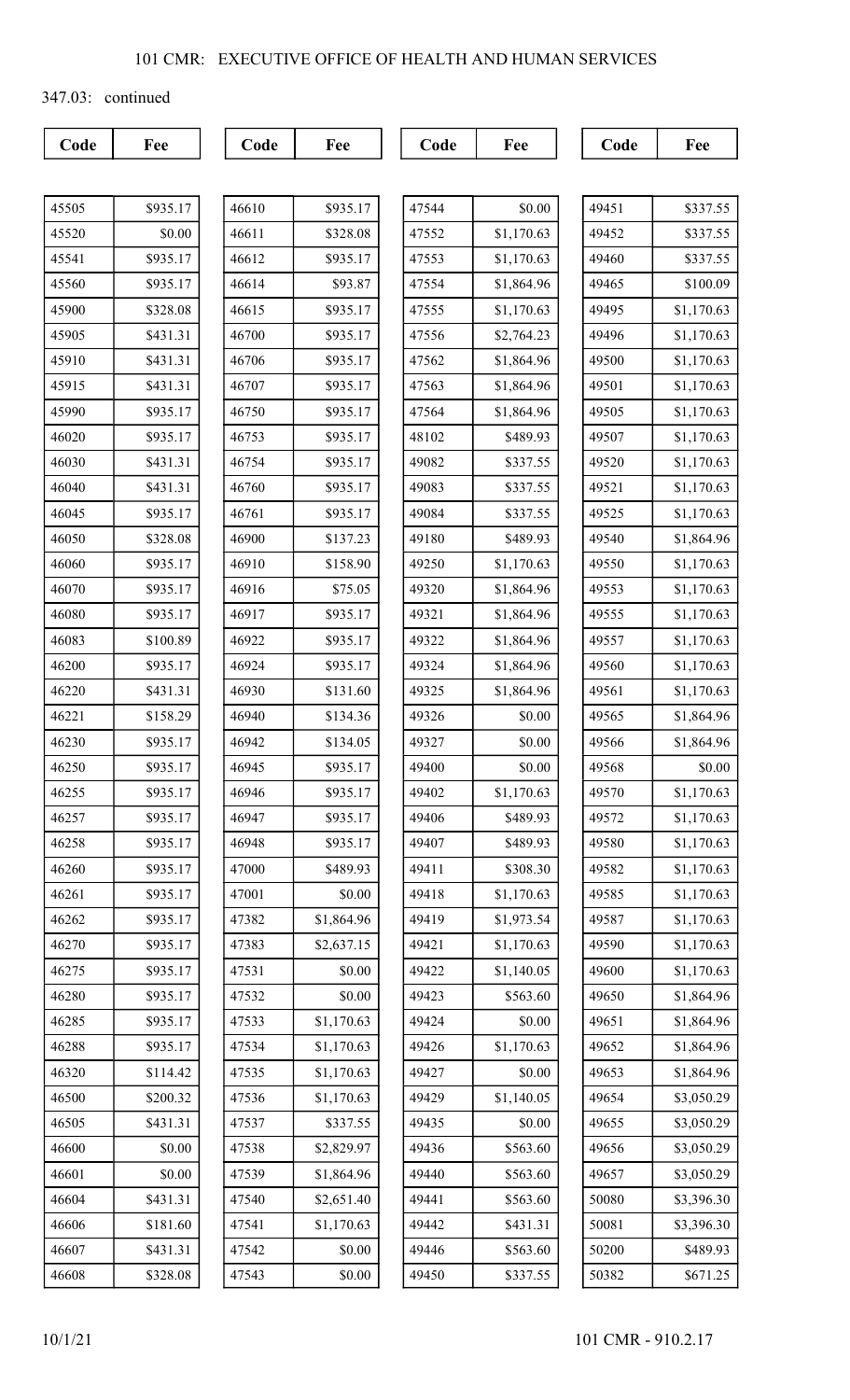347.03: continued

| 50384 | \$671.25   |
|-------|------------|
| 50385 | \$671.25   |
| 50386 | \$543.58   |
| 50387 | \$671.25   |
| 50389 | \$239.03   |
| 50390 | \$262.00   |
| 50391 | \$41.72    |
| 50396 | \$239.03   |
| 50430 | \$0.00     |
| 50431 | \$0.00     |
| 50432 | \$671.25   |
| 50433 | \$1,170.42 |
| 50434 | \$899.31   |
| 50435 | \$671.25   |
| 50436 | \$671.25   |
| 50437 | \$1,170.42 |
| 50551 | \$1,679.83 |
| 50553 | \$1,679.83 |
| 50555 | \$3,396.30 |
| 50557 | \$3,396.30 |
| 50561 | \$1,679.83 |
| 50562 | \$3,396.30 |
| 50570 | \$1,170.42 |
| 50572 | \$239.03   |
| 50574 | \$671.25   |
| 50575 | \$1,679.83 |
| 50576 | \$1,679.83 |
| 50580 | \$1,679.83 |
| 50590 | \$1,170.42 |
| 50592 | \$1,864.96 |
| 50593 | \$4,179.17 |
| 50606 | \$0.00     |
| 50684 | \$0.00     |
| 50686 | \$59.42    |
| 50688 | \$671.25   |
| 50690 | \$0.00     |
| 50693 | \$1,170.42 |
| 50694 | \$1,170.42 |
| 50695 | \$1,170.42 |
| 50705 | \$0.00     |
| 50706 | \$0.00     |
| 50727 | \$1,170.42 |
| 50947 | \$1,864.96 |

| 50948 | \$3,050.29 |
|-------|------------|
| 50951 | \$1,170.42 |
| 50953 | \$1,170.42 |
| 50955 | \$1,679.83 |
| 50957 | \$1,679.83 |
| 50961 | \$1,679.83 |
| 50970 | \$1,170.42 |
| 50972 | \$1,170.42 |
| 50974 | \$1,679.83 |
| 50976 | \$1,679.83 |
| 50980 | \$1,679.83 |
| 51020 | \$1,170.42 |
| 51030 | \$1,170.42 |
| 51040 | \$671.25   |
| 51045 | \$671.25   |
| 51050 | \$1,679.83 |
| 51065 | \$1,170.42 |
| 51080 | \$845.19   |
| 51100 | \$33.13    |
| 51101 | \$89.57    |
| 51102 | \$671.25   |
| 51500 | \$1,864.96 |
| 51520 | \$1,170.42 |
| 51535 | \$1,170.42 |
| 51600 | \$0.00     |
| 51605 | \$0.00     |
| 51610 | \$0.00     |
| 51700 | \$44.48    |
| 51701 | \$0.00     |
| 51702 | \$0.00     |
| 51703 | \$59.42    |
| 51705 | \$52.15    |
| 51710 | \$239.03   |
| 51715 | \$1,552.24 |
| 51720 | \$43.56    |
| 51725 | \$100.89   |
| 51726 | \$100.89   |
| 51727 | \$207.99   |
| 51728 | \$213.50   |
| 51729 | \$214.43   |
| 51736 | \$0.00     |
| 51741 | \$0.00     |
| 51784 | \$24.85    |

| 51785 | \$100.89   |
|-------|------------|
| 51792 | \$0.00     |
| 51797 | \$0.00     |
| 51798 | \$0.00     |
| 51880 | \$1,170.42 |
| 51992 | \$2,485.42 |
| 52000 | \$239.03   |
| 52001 | \$1,170.42 |
| 52005 | \$671.25   |
| 52007 | \$1,170.42 |
| 52010 | \$239.03   |
| 52204 | \$671.25   |
| 52214 | \$671.25   |
| 52224 | \$671.25   |
| 52234 | \$1,170.42 |
| 52235 | \$1,170.42 |
| 52240 | \$1,679.83 |
| 52250 | \$1,170.42 |
| 52260 | \$671.25   |
| 52265 | \$230.99   |
| 52270 | \$671.25   |
| 52275 | \$671.25   |
| 52276 | \$671.25   |
| 52277 | \$1,170.42 |
| 52281 | \$671.25   |
| 52282 | \$1,170.42 |
| 52283 | \$671.25   |
| 52285 | \$239.03   |
| 52287 | \$671.25   |
| 52290 | \$671.25   |
| 52300 | \$1,170.42 |
| 52301 | \$1,170.42 |
| 52305 | \$1,679.83 |
| 52310 | \$671.25   |
| 52315 | \$671.25   |
| 52317 | \$1,170.42 |
| 52318 | \$1,170.42 |
| 52320 | \$1,170.42 |
| 52325 | \$1,679.83 |
| 52327 | \$2,284.74 |
| 52330 | \$1,170.42 |
| 52332 | \$1,170.42 |
| 52334 | \$1,170.42 |
|       |            |

| 52341 | \$1,170.42 |
|-------|------------|
| 52342 | \$1,170.42 |
| 52343 | \$671.25   |
| 52344 | \$1,170.42 |
| 52345 | \$1,170.42 |
| 52346 | \$1,679.83 |
| 52351 | \$1,170.42 |
| 52352 | \$1,170.42 |
| 52353 | \$1,679.83 |
| 52354 | \$1,679.83 |
| 52355 | \$1,679.83 |
| 52356 | \$1,679.83 |
| 52400 | \$1,170.42 |
| 52402 | \$1,170.42 |
| 52450 | \$1,170.42 |
| 52500 | \$1,170.42 |
| 52601 | \$1,679.83 |
| 52630 | \$1,679.83 |
| 52640 | \$1,170.42 |
| 52647 | \$1,679.83 |
| 52648 | \$1,679.83 |
| 52649 | \$1,679.83 |
| 52700 | \$1,170.42 |
| 53000 | \$671.25   |
| 53010 | \$1,679.83 |
| 53020 | \$671.25   |
| 53025 | \$671.25   |
| 53040 | \$671.25   |
| 53060 | \$69.63    |
| 53080 | \$239.03   |
| 53085 | \$671.25   |
| 53200 | \$671.25   |
| 53210 | \$1,170.42 |
| 53215 | \$1,679.83 |
| 53220 | \$1,170.42 |
| 53230 | \$1,679.83 |
| 53235 | \$1,679.83 |
| 53240 | \$1,170.42 |
| 53250 | \$1,170.42 |
| 53260 | \$671.25   |
| 53265 | \$671.25   |
| 53270 | \$671.25   |
| 53275 | \$671.25   |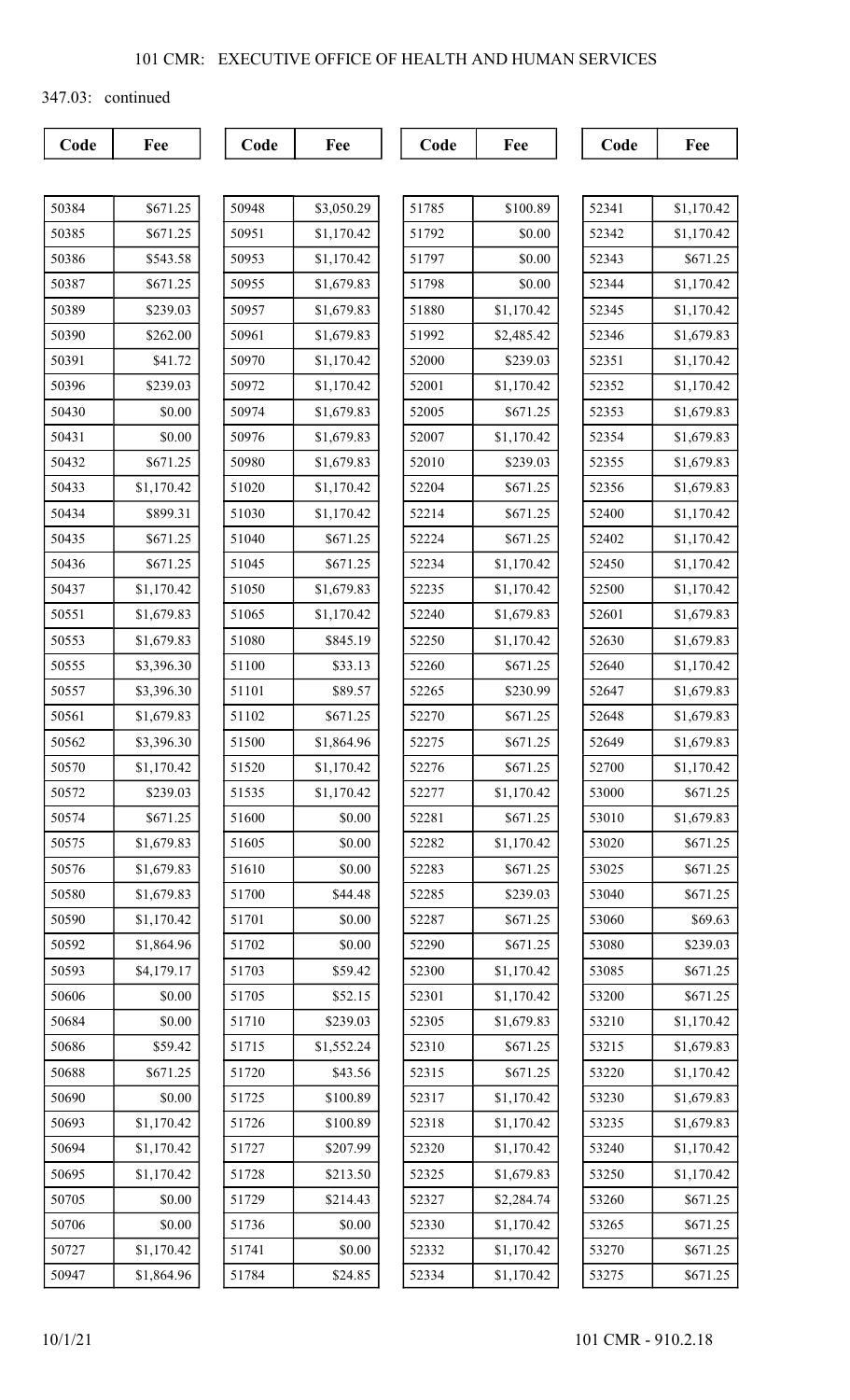347.03: continued

| 53400 | \$1,679.83  |
|-------|-------------|
| 53405 | \$1,679.83  |
| 53410 | \$1,679.83  |
| 53420 | \$1,679.83  |
| 53425 | \$1,679.83  |
| 53430 | \$1,679.83  |
| 53431 | \$1,679.83  |
| 53440 | \$5,564.69  |
| 53442 | \$1,679.83  |
| 53444 | \$11,645.96 |
| 53445 | \$12,696.73 |
| 53446 | \$1,679.83  |
| 53447 | \$12,310.92 |
| 53449 | \$1,679.83  |
| 53450 | \$1,170.42  |
| 53460 | \$1,170.42  |
| 53502 | \$1,170.42  |
| 53505 | \$1,679.83  |
| 53510 | \$1,679.83  |
| 53515 | \$1,679.83  |
| 53520 | \$1,679.83  |
| 53600 | \$33.44     |
| 53601 | \$0.00      |
| 53605 | \$671.25    |
| 53620 | \$74.24     |
| 53621 | \$76.08     |
| 53660 | \$37.43     |
| 53661 | \$0.00      |
| 53665 | \$671.25    |
| 53850 | \$1,170.42  |
| 53852 | \$1,116.92  |
| 53854 | \$671.25    |
| 53855 | \$590.83    |
| 53860 | \$671.25    |
| 54000 | \$1,170.42  |
| 54001 | \$671.25    |
| 54015 | \$489.93    |
| 54050 | \$0.00      |
| 54055 | \$67.80     |
| 54056 | \$0.00      |
| 54057 | \$696.96    |
| 54060 | \$696.96    |
| 54065 | \$696.96    |

| 54100 | \$489.93    |
|-------|-------------|
| 54105 | \$845.19    |
| 54110 | \$1,170.42  |
| 54111 | \$1,679.83  |
| 54112 | \$3,396.30  |
| 54115 | \$845.19    |
| 54120 | \$1,170.42  |
| 54150 | \$671.25    |
| 54160 | \$239.03    |
| 54161 | \$671.25    |
| 54162 | \$671.25    |
| 54163 | \$671.25    |
| 54164 | \$671.25    |
| 54200 | \$59.51     |
| 54205 | \$1,679.83  |
| 54220 | \$100.89    |
| 54230 | \$0.00      |
| 54231 | \$54.91     |
| 54235 | \$37.12     |
| 54240 | \$32.21     |
| 54250 | \$10.43     |
| 54300 | \$1,170.42  |
| 54304 | \$1,170.42  |
| 54308 | \$1,679.83  |
| 54312 | \$1,170.42  |
| 54316 | \$1,679.83  |
| 54318 | \$1,170.42  |
| 54322 | \$1,170.42  |
| 54324 | \$1,170.42  |
| 54326 | \$671.25    |
| 54328 | \$1,170.42  |
| 54340 | \$1,170.42  |
| 54344 | \$1,679.83  |
| 54348 | \$1,679.83  |
| 54352 | \$1,679.83  |
| 54360 | \$1,170.42  |
| 54380 | \$671.25    |
| 54385 | \$671.25    |
| 54400 | \$12,288.26 |
| 54401 | \$12,634.62 |
| 54405 | \$12,698.92 |
| 54406 | \$1,170.42  |
| 54408 | \$1,679.83  |

| 54410 | \$12,519.91 |
|-------|-------------|
| 54415 | \$1,170.42  |
| 54416 | \$12,440.25 |
| 54420 | \$671.25    |
| 54435 | \$1,170.42  |
| 54437 | \$1,170.42  |
| 54440 | \$1,170.42  |
| 54450 | \$100.89    |
| 54500 | \$845.19    |
| 54505 | \$1,170.42  |
| 54512 | \$1,170.42  |
| 54520 | \$1,170.42  |
| 54522 | \$1,170.42  |
| 54530 | \$1,170.63  |
| 54550 | \$1,170.63  |
| 54560 | \$671.25    |
| 54600 | \$1,170.42  |
| 54620 | \$1,170.42  |
| 54640 | \$1,170.63  |
| 54660 | \$2,330.79  |
| 54670 | \$671.25    |
| 54680 | \$1,170.42  |
| 54690 | \$1,864.96  |
| 54692 | \$1,864.96  |
| 54700 | \$671.25    |
| 54800 | \$489.93    |
| 54830 | \$671.25    |
| 54840 | \$671.25    |
| 54860 | \$671.25    |
| 54861 | \$1,170.42  |
| 54865 | \$1,170.42  |
| 54900 | \$671.25    |
| 54901 | \$1,170.42  |
| 55000 | \$54.60     |
| 55040 | \$1,170.63  |
| 55041 | \$1,170.63  |
| 55060 | \$1,170.42  |
| 55100 | \$489.93    |
| 55110 | \$1,170.42  |
| 55120 | \$671.25    |
| 55150 | \$1,170.42  |
| 55175 | \$1,170.42  |
| 55180 | \$1,679.83  |

| 55200 | \$1,170.42 |
|-------|------------|
| 55250 | \$671.25   |
| 55300 | \$0.00     |
| 55400 | \$1,170.42 |
| 55500 | \$1,170.42 |
| 55520 | \$1,170.42 |
| 55530 | \$1,170.42 |
| 55535 | \$1,170.63 |
| 55540 | \$1,170.63 |
| 55550 | \$1,864.96 |
| 55600 | \$671.25   |
| 55680 | \$1,170.42 |
| 55700 | \$671.25   |
| 55705 | \$671.25   |
| 55706 | \$1,170.42 |
| 55720 | \$671.25   |
| 55725 | \$1,170.42 |
| 55860 | \$1,679.83 |
| 55870 | \$65.95    |
| 55873 | \$5,265.42 |
| 55874 | \$1,679.83 |
| 55875 | \$1,679.83 |
| 55876 | \$69.02    |
| 55880 | \$1,753.87 |
| 55920 | \$1,543.91 |
| 56405 | \$59.51    |
| 56420 | \$71.32    |
| 56440 | \$1,050.01 |
| 56441 | \$1,050.01 |
| 56442 | \$1,050.01 |
| 56501 | \$88.04    |
| 56515 | \$696.96   |
| 56605 | \$40.49    |
| 56606 | \$0.00     |
| 56620 | \$1,050.01 |
| 56625 | \$1,050.01 |
| 56700 | \$1,050.01 |
| 56740 | \$1,050.01 |
| 56800 | \$1,050.01 |
| 56805 | \$1,050.01 |
| 56810 | \$1,050.01 |
| 56820 | \$51.84    |
| 56821 | \$67.49    |
|       |            |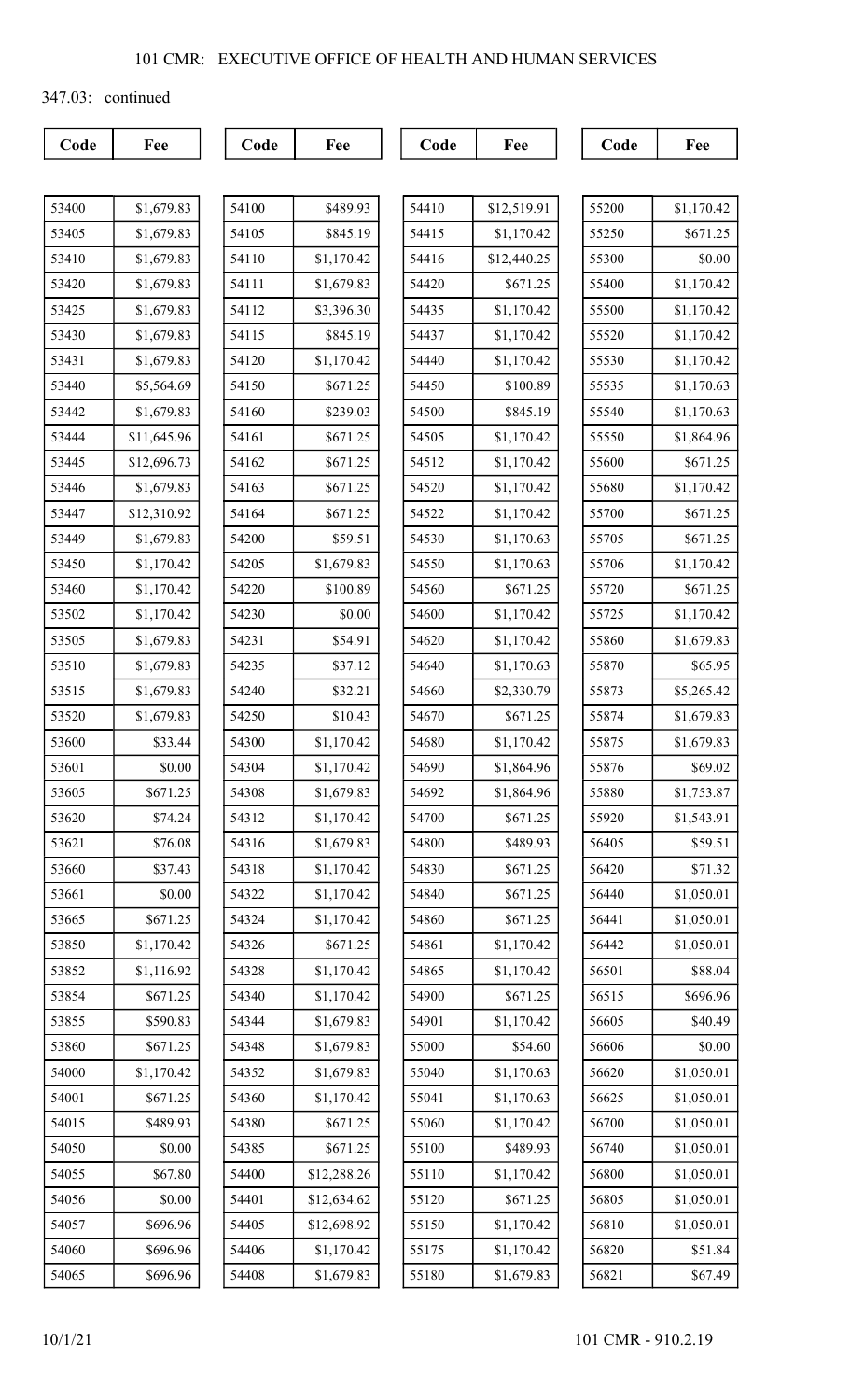347.03: continued

| 57000 | \$1,050.01 |
|-------|------------|
| 57010 | \$1,050.01 |
| 57020 | \$1,543.91 |
| 57022 | \$845.19   |
| 57023 | \$845.19   |
| 57061 | \$77.92    |
| 57065 | \$1,050.01 |
| 57100 | \$42.33    |
| 57105 | \$1,050.01 |
| 57120 | \$1,543.91 |
| 57130 | \$1,050.01 |
| 57135 | \$1,050.01 |
| 57150 | \$0.00     |
| 57155 | \$1,543.91 |
| 57156 | \$116.27   |
| 57160 | \$28.83    |
| 57170 | \$30.06    |
| 57180 | \$71.32    |
| 57200 | \$1,050.01 |
| 57210 | \$1,050.01 |
| 57220 | \$1,543.91 |
| 57230 | \$1,050.01 |
| 57240 | \$1,543.91 |
| 57250 | \$1,543.91 |
| 57260 | \$1,543.91 |
| 57265 | \$1,543.91 |
| 57267 | \$0.00     |
| 57268 | \$1,543.91 |
| 57287 | \$1,050.01 |
| 57288 | \$2,084.00 |
| 57289 | \$2,320.78 |
| 57291 | \$1,543.91 |
| 57295 | \$1,050.01 |
| 57300 | \$1,050.01 |
| 57310 | \$2,320.78 |
| 57320 | \$1,543.91 |
| 57400 | \$1,050.01 |
| 57410 | \$1,050.01 |
| 57415 | \$1,050.01 |
| 57420 | \$53.69    |
| 57421 | \$70.86    |
| 57426 | \$2,320.78 |
| 57452 | \$52.45    |

| 57454 | \$61.66    |
|-------|------------|
| 57455 | \$65.65    |
| 57456 | \$62.58    |
| 57460 | \$169.02   |
| 57461 | \$180.38   |
| 57500 | \$83.44    |
| 57505 | \$71.17    |
| 57510 | \$65.34    |
| 57511 | \$84.06    |
| 57513 | \$1,050.01 |
| 57520 | \$1,050.01 |
| 57522 | \$1,050.01 |
| 57530 | \$1,543.91 |
| 57550 | \$1,543.91 |
| 57556 | \$1,543.91 |
| 57558 | \$1,050.01 |
| 57700 | \$1,050.01 |
| 57720 | \$1,050.01 |
| 57800 | \$34.36    |
| 58100 | \$42.95    |
| 58110 | \$0.00     |
| 58120 | \$1,050.01 |
| 58145 | \$1,050.01 |
| 58260 | \$1,543.91 |
| 58262 | \$1,543.91 |
| 58301 | \$44.48    |
| 58321 | \$37.12    |
| 58322 | \$39.26    |
| 58323 | \$5.22     |
| 58340 | \$0.00     |
| 58345 | \$1,050.01 |
| 58346 | \$1,543.91 |
| 58350 | \$1,543.91 |
| 58353 | \$1,543.91 |
| 58356 | \$1,368.77 |
| 58541 | \$1,864.96 |
| 58542 | \$3,050.29 |
| 58543 | \$3,050.29 |
| 58544 | \$3,050.29 |
| 58545 | \$1,864.96 |
| 58546 | \$3,050.29 |
| 58550 | \$1,864.96 |
| 58552 | \$3,050.29 |

| 58553 | \$3,050.29 |
|-------|------------|
| 58554 | \$3,050.29 |
| 58555 | \$1,050.01 |
| 58558 | \$1,050.01 |
| 58559 | \$1,543.91 |
| 58560 | \$1,543.91 |
| 58561 | \$1,543.91 |
| 58562 | \$1,050.01 |
| 58563 | \$1,543.91 |
| 58565 | \$1,543.91 |
| 58570 | \$3,050.29 |
| 58571 | \$3,050.29 |
| 58572 | \$3,050.29 |
| 58573 | \$3,050.29 |
| 58600 | \$1,050.01 |
| 58615 | \$1,050.01 |
| 58660 | \$1,864.96 |
| 58661 | \$1,864.96 |
| 58662 | \$1,864.96 |
| 58670 | \$1,864.96 |
| 58671 | \$1,864.96 |
| 58672 | \$1,864.96 |
| 58673 | \$1,864.96 |
| 58674 | \$3,050.29 |
| 58800 | \$1,050.01 |
| 58805 | \$1,050.01 |
| 58820 | \$1,050.01 |
| 58900 | \$1,050.01 |
| 58970 | \$274.22   |
| 58974 | \$274.22   |
| 58976 | \$116.27   |
| 59000 | \$55.83    |
| 59001 | \$116.27   |
| 59012 | \$116.27   |
| 59015 | \$52.45    |
| 59020 | \$28.22    |
| 59025 | \$15.95    |
| 59070 | \$116.27   |
| 59072 | \$162.54   |
| 59074 | \$116.27   |
| 59076 | \$116.27   |
| 59100 | \$1,543.91 |
| 59150 | \$1,864.96 |

| 59151 | \$1,864.96 |
|-------|------------|
| 59160 | \$1,050.01 |
| 59200 | \$47.86    |
| 59300 | \$95.10    |
| 59320 | \$1,050.01 |
| 59412 | \$1,050.01 |
| 59414 | \$1,050.01 |
| 59812 | \$1,050.01 |
| 59820 | \$1,050.01 |
| 59821 | \$1,050.01 |
| 59840 | \$1,050.01 |
| 59841 | \$1,050.01 |
| 59866 | \$116.27   |
| 59870 | \$1,050.01 |
| 59871 | \$1,050.01 |
| 60000 | \$456.11   |
| 60100 | \$45.70    |
| 60200 | \$1,864.96 |
| 60210 | \$1,864.96 |
| 60212 | \$1,864.96 |
| 60220 | \$1,864.96 |
| 60225 | \$1,864.96 |
| 60240 | \$1,864.96 |
| 60280 | \$1,864.96 |
| 60281 | \$1,864.96 |
| 60300 | \$66.88    |
| 60500 | \$1,909.57 |
| 61000 | \$268.46   |
| 61001 | \$268.46   |
| 61020 | \$348.77   |
| 61026 | \$268.46   |
| 61050 | \$112.43   |
| 61055 | \$112.43   |
| 61070 | \$268.46   |
| 61215 | \$1,844.70 |
| 61330 | \$896.80   |
| 61770 | \$1,844.70 |
| 61781 | \$0.00     |
| 61782 | \$0.00     |
| 61783 | \$0.00     |
| 61790 | \$677.27   |
| 61791 | \$677.27   |
| 61880 | \$1,569.06 |
|       |            |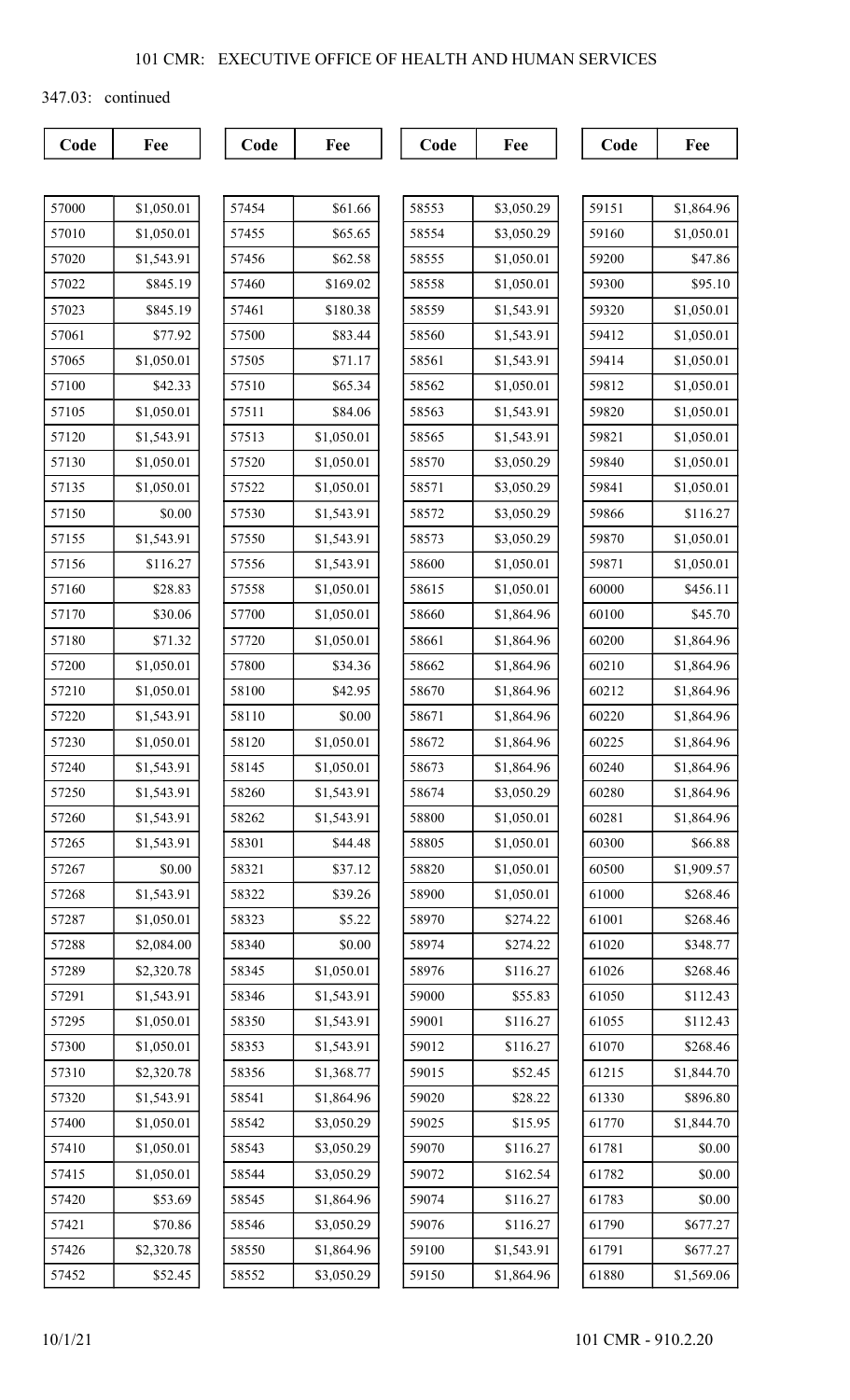347.03: continued

| 61885 | \$14,711.53 |
|-------|-------------|
| 61886 | \$20,027.75 |
| 61888 | \$3,806.91  |
| 62160 | \$0.00      |
| 62194 | \$677.27    |
| 62225 | \$1,844.70  |
| 62230 | \$1,844.70  |
| 62252 | \$29.76     |
| 62263 | \$348.77    |
| 62264 | \$348.77    |
| 62267 | \$262.00    |
| 62268 | \$348.77    |
| 62269 | \$489.93    |
| 62270 | \$268.46    |
| 62272 | \$268.46    |
| 62273 | \$268.46    |
| 62280 | \$348.77    |
| 62281 | \$348.77    |
| 62282 | \$348.77    |
| 62284 | \$0.00      |
| 62287 | \$677.27    |
| 62290 | \$0.00      |
| 62291 | \$0.00      |
| 62292 | \$677.27    |
| 62294 | \$348.77    |
| 62302 | \$0.00      |
| 62303 | \$0.00      |
| 62304 | \$0.00      |
| 62305 | \$0.00      |
| 62320 | \$268.46    |
| 62321 | \$268.46    |
| 62322 | \$268.46    |
| 62323 | \$268.46    |
| 62324 | \$348.77    |
| 62325 | \$348.77    |
| 62326 | \$348.77    |
| 62327 | \$348.77    |
| 62328 | \$268.46    |
| 62329 | \$268.46    |
| 62350 | \$2,463.29  |
| 62355 | \$677.27    |
| 62360 | \$11,751.22 |
| 62361 | \$12,105.69 |

| 62362 | \$11,617.56 |
|-------|-------------|
| 62365 | \$1,844.70  |
| 62367 | \$11.65     |
| 62368 | \$16.26     |
| 62369 | \$60.44     |
| 62370 | \$56.44     |
| 62380 | \$2,382.86  |
| 63001 | \$2,382.86  |
| 63003 | \$2,382.86  |
| 63005 | \$2,382.86  |
| 63020 | \$2,382.86  |
| 63030 | \$2,382.86  |
| 63042 | \$2,382.86  |
| 63044 | \$0.00      |
| 63045 | \$2,382.86  |
| 63046 | \$2,382.86  |
| 63047 | \$2,382.86  |
| 63055 | \$2,382.86  |
| 63056 | \$2,382.86  |
| 63600 | \$677.27    |
| 63610 | \$1,000.93  |
| 63650 | \$3,837.63  |
| 63655 | \$13,552.09 |
| 63661 | \$677.27    |
| 63662 | \$1,569.06  |
| 63663 | \$3,751.47  |
| 63664 | \$12,344.99 |
| 63685 | \$19,948.00 |
| 63688 | \$1,569.06  |
| 63744 | \$1,844.70  |
| 63746 | \$677.27    |
| 64400 | \$65.03     |
| 64405 | \$28.22     |
| 64408 | \$34.66     |
| 64415 | \$348.77    |
| 64416 | \$348.77    |
| 64417 | \$348.77    |
| 64418 | \$36.81     |
| 64420 | \$268.46    |
| 64421 | \$348.77    |
| 64425 | \$63.81     |
| 64430 | \$348.77    |
| 64435 | \$37.73     |

| 64445 | \$76.08     |
|-------|-------------|
| 64446 | \$348.77    |
| 64447 | \$41.11     |
| 64448 | \$348.77    |
| 64449 | \$348.77    |
| 64450 | \$41.11     |
| 64451 | \$268.46    |
| 64454 | \$134.36    |
| 64455 | \$17.48     |
| 64461 | \$268.46    |
| 64462 | \$0.00      |
| 64463 | \$268.46    |
| 64479 | \$348.77    |
| 64480 | \$0.00      |
| 64483 | \$348.77    |
| 64484 | \$0.00      |
| 64486 | \$0.00      |
| 64487 | \$0.00      |
| 64488 | \$0.00      |
| 64489 | \$0.00      |
| 64490 | \$348.77    |
| 64491 | \$0.00      |
| 64492 | \$0.00      |
| 64493 | \$348.77    |
| 64494 | \$0.00      |
| 64495 | \$0.00      |
| 64505 | \$60.74     |
| 64510 | \$348.77    |
| 64517 | \$348.77    |
| 64520 | \$348.77    |
| 64530 | \$348.77    |
| 64553 | \$4,388.55  |
| 64555 | \$3,983.23  |
| 64561 | \$3,981.22  |
| 64566 | \$88.96     |
| 64568 | \$20,355.26 |
| 64569 | \$4,645.52  |
| 64570 | \$1,844.70  |
| 64575 | \$13,321.61 |
| 64580 | \$14,483.39 |
| 64581 | \$4,117.58  |
| 64585 | \$1,569.06  |
| 64590 | \$14,699.02 |

| 64595 | \$1,569.06 |
|-------|------------|
| 64600 | \$348.77   |
| 64605 | \$677.27   |
| 64610 | \$677.27   |
| 64611 | \$64.12    |
| 64612 | \$65.65    |
| 64615 | \$57.98    |
| 64616 | \$55.52    |
| 64617 | \$75.46    |
| 64620 | \$348.77   |
| 64624 | \$270.87   |
| 64625 | \$677.27   |
| 64630 | \$348.77   |
| 64632 | \$36.20    |
| 64633 | \$677.27   |
| 64634 | \$0.00     |
| 64635 | \$677.27   |
| 64636 | \$0.00     |
| 64640 | \$150.01   |
| 64642 | \$67.18    |
| 64643 | \$0.00     |
| 64644 | \$82.82    |
| 64645 | \$0.00     |
| 64646 | \$67.49    |
| 64647 | \$74.24    |
| 64650 | \$45.70    |
| 64653 | \$52.76    |
| 64680 | \$348.77   |
| 64681 | \$348.77   |
| 64702 | \$677.27   |
| 64704 | \$677.27   |
| 64708 | \$677.27   |
| 64712 | \$677.27   |
| 64713 | \$677.27   |
| 64714 | \$677.27   |
| 64716 | \$677.27   |
| 64718 | \$677.27   |
| 64719 | \$677.27   |
| 64721 | \$677.27   |
| 64722 | \$677.27   |
| 64726 | \$677.27   |
| 64727 | \$0.00     |
| 64732 | \$677.27   |
|       |            |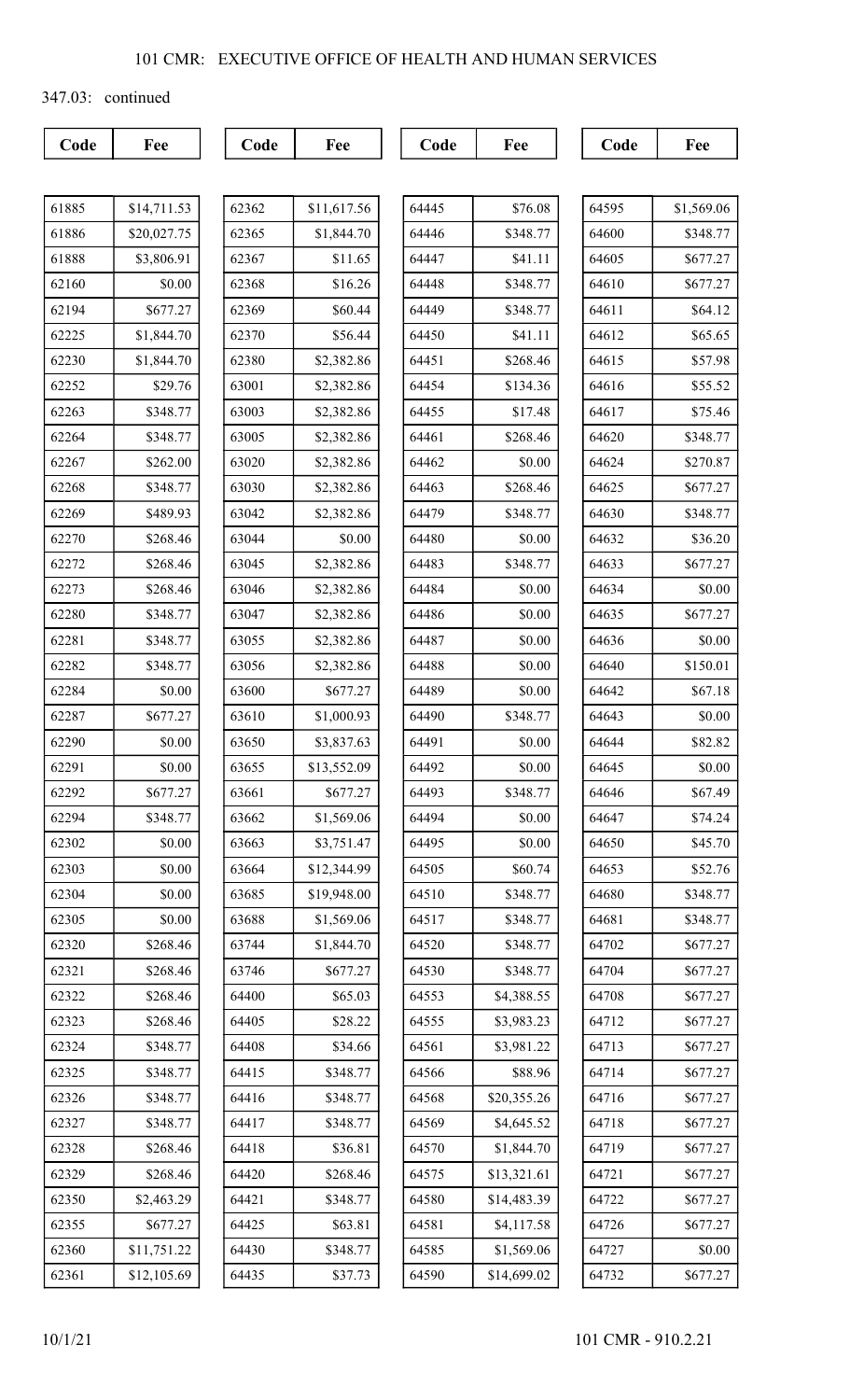347.03: continued

| 64734 | \$677.27   |
|-------|------------|
| 64736 | \$677.27   |
| 64738 | \$677.27   |
| 64740 | \$677.27   |
| 64742 | \$677.27   |
| 64744 | \$677.27   |
| 64746 | \$677.27   |
| 64763 | \$677.27   |
| 64766 | \$677.27   |
| 64771 | \$677.27   |
| 64772 | \$677.27   |
| 64774 | \$677.27   |
| 64776 | \$677.27   |
| 64778 | \$0.00     |
| 64782 | \$677.27   |
| 64783 | \$0.00     |
| 64784 | \$677.27   |
| 64786 | \$1,844.70 |
| 64787 | \$0.00     |
| 64788 | \$677.27   |
| 64790 | \$677.27   |
| 64792 | \$1,844.70 |
| 64795 | \$677.27   |
| 64802 | \$677.27   |
| 64820 | \$677.27   |
| 64821 | \$1,093.32 |
| 64822 | \$1,093.32 |
| 64823 | \$1,093.32 |
| 64831 | \$677.27   |
| 64832 | \$0.00     |
| 64834 | \$1,844.70 |
| 64835 | \$1,844.70 |
| 64836 | \$1,844.70 |
| 64837 | \$0.00     |
| 64840 | \$1,844.70 |
| 64856 | \$1,844.70 |
| 64857 | \$1,844.70 |
| 64858 | \$677.27   |
| 64859 | \$0.00     |
| 64861 | \$677.27   |
| 64862 | \$1,844.70 |
| 64864 | \$1,844.70 |
| 64865 | \$1,844.70 |

| 64872 | \$0.00     |
|-------|------------|
| 64874 | \$0.00     |
| 64876 | \$0.00     |
| 64885 | \$1,844.70 |
| 64886 | \$1,844.70 |
| 64890 | \$1,844.70 |
| 64891 | \$2,404.59 |
| 64892 | \$1,844.70 |
| 64893 | \$1,844.70 |
| 64895 | \$1,844.70 |
| 64896 | \$1,844.70 |
| 64897 | \$1,844.70 |
| 64898 | \$1,844.70 |
| 64901 | \$0.00     |
| 64902 | \$0.00     |
| 64905 | \$1,844.70 |
| 64907 | \$1,844.70 |
| 64910 | \$2,662.86 |
| 64912 | \$2,908.67 |
| 64913 | \$0.00     |
| 65091 | \$1,152.29 |
| 65093 | \$1,152.29 |
| 65101 | \$1,152.29 |
| 65103 | \$1,152.29 |
| 65105 | \$1,152.29 |
| 65110 | \$1,152.29 |
| 65112 | \$1,152.29 |
| 65114 | \$1,152.29 |
| 65125 | \$711.40   |
| 65130 | \$1,152.29 |
| 65135 | \$1,152.29 |
| 65140 | \$1,152.29 |
| 65150 | \$1,152.29 |
| 65155 | \$1,152.29 |
| 65175 | \$1,152.29 |
| 65205 | \$0.00     |
| 65210 | \$0.00     |
| 65220 | \$0.00     |
| 65222 | \$0.00     |
| 65235 | \$860.81   |
| 65260 | \$860.81   |
| 65265 | \$860.81   |
| 65270 | \$711.40   |

| 65272<br>65275<br>65280<br>65285<br>65286<br>65290<br>65400<br>65410 | \$711.40<br>\$1,152.29<br>\$1,560.46<br>\$1,560.46<br>\$393.27 |  |  |
|----------------------------------------------------------------------|----------------------------------------------------------------|--|--|
|                                                                      |                                                                |  |  |
|                                                                      |                                                                |  |  |
|                                                                      |                                                                |  |  |
|                                                                      |                                                                |  |  |
|                                                                      |                                                                |  |  |
|                                                                      | \$1,152.29                                                     |  |  |
|                                                                      | \$346.59                                                       |  |  |
|                                                                      | \$711.40                                                       |  |  |
| 65420                                                                | \$711.40                                                       |  |  |
| 65426                                                                | \$711.40                                                       |  |  |
| 65430                                                                | \$0.00                                                         |  |  |
| 65435                                                                | \$40.80                                                        |  |  |
| 65436                                                                | \$177.62                                                       |  |  |
| 65450                                                                | \$116.18                                                       |  |  |
| 65600                                                                | \$221.18                                                       |  |  |
| 65710                                                                | \$1,560.46                                                     |  |  |
| 65730                                                                | \$1,560.46                                                     |  |  |
| 65750                                                                | \$1,560.46                                                     |  |  |
| 65755                                                                | \$1,560.46                                                     |  |  |
| 65756                                                                | \$1,560.46                                                     |  |  |
| 65757                                                                | \$0.00                                                         |  |  |
| 65770                                                                | \$7,552.47                                                     |  |  |
| 65772                                                                | \$346.59                                                       |  |  |
| 65775                                                                | \$711.40                                                       |  |  |
| 65778                                                                | \$0.00                                                         |  |  |
| 65779                                                                | \$0.00                                                         |  |  |
|                                                                      | \$1,152.29                                                     |  |  |
| 65780                                                                |                                                                |  |  |
| 65781                                                                | \$1,560.46                                                     |  |  |
| 65782                                                                | \$1,152.29                                                     |  |  |
| 65785                                                                | \$1,560.46                                                     |  |  |
| 65800                                                                | \$860.81                                                       |  |  |
| 65810                                                                | \$860.81                                                       |  |  |
| 65815                                                                | \$860.81                                                       |  |  |
| 65820                                                                | \$1,560.46                                                     |  |  |
| 65850                                                                | \$860.81                                                       |  |  |
| 65855                                                                | \$115.35                                                       |  |  |
| 65860                                                                | \$150.62                                                       |  |  |
| 65865                                                                | \$860.81                                                       |  |  |
| 65870                                                                | \$860.81                                                       |  |  |
| 65875                                                                | \$860.81                                                       |  |  |
| 65880                                                                | \$1,560.46                                                     |  |  |
| 65900                                                                | \$860.81                                                       |  |  |

| 65930 | \$860.81   |  |  |
|-------|------------|--|--|
| 66020 | \$860.81   |  |  |
| 66030 | \$860.81   |  |  |
| 66130 | \$711.40   |  |  |
| 66150 | \$1,560.46 |  |  |
| 66155 | \$1,560.46 |  |  |
| 66160 | \$860.81   |  |  |
| 66170 | \$860.81   |  |  |
| 66172 | \$860.81   |  |  |
| 66174 | \$1,560.46 |  |  |
| 66175 | \$1,560.46 |  |  |
| 66179 | \$1,560.46 |  |  |
| 66180 | \$2,092.90 |  |  |
| 66183 | \$2,203.21 |  |  |
| 66184 | \$860.81   |  |  |
| 66185 | \$860.81   |  |  |
| 66225 | \$1,560.46 |  |  |
| 66250 | \$711.40   |  |  |
| 66500 | \$860.81   |  |  |
| 66505 | \$860.81   |  |  |
| 66600 | \$1,560.46 |  |  |
| 66605 | \$860.81   |  |  |
| 66625 | \$860.81   |  |  |
| 66630 | \$860.81   |  |  |
| 66635 | \$860.81   |  |  |
| 66680 | \$860.81   |  |  |
| 66682 | \$860.81   |  |  |
| 66700 | \$860.81   |  |  |
| 66710 | \$711.40   |  |  |
| 66711 | \$860.81   |  |  |
| 66720 | \$711.40   |  |  |
| 66740 | \$711.40   |  |  |
| 66761 | \$161.36   |  |  |
| 66762 | \$217.72   |  |  |
| 66770 | \$217.72   |  |  |
| 66820 | \$860.81   |  |  |
| 66821 | \$217.72   |  |  |
| 66825 | \$860.81   |  |  |
| 66830 | \$860.81   |  |  |
| 66840 | \$860.81   |  |  |
| 66850 | \$860.81   |  |  |
| 66852 | \$1,560.46 |  |  |
| 66920 | \$860.81   |  |  |
|       |            |  |  |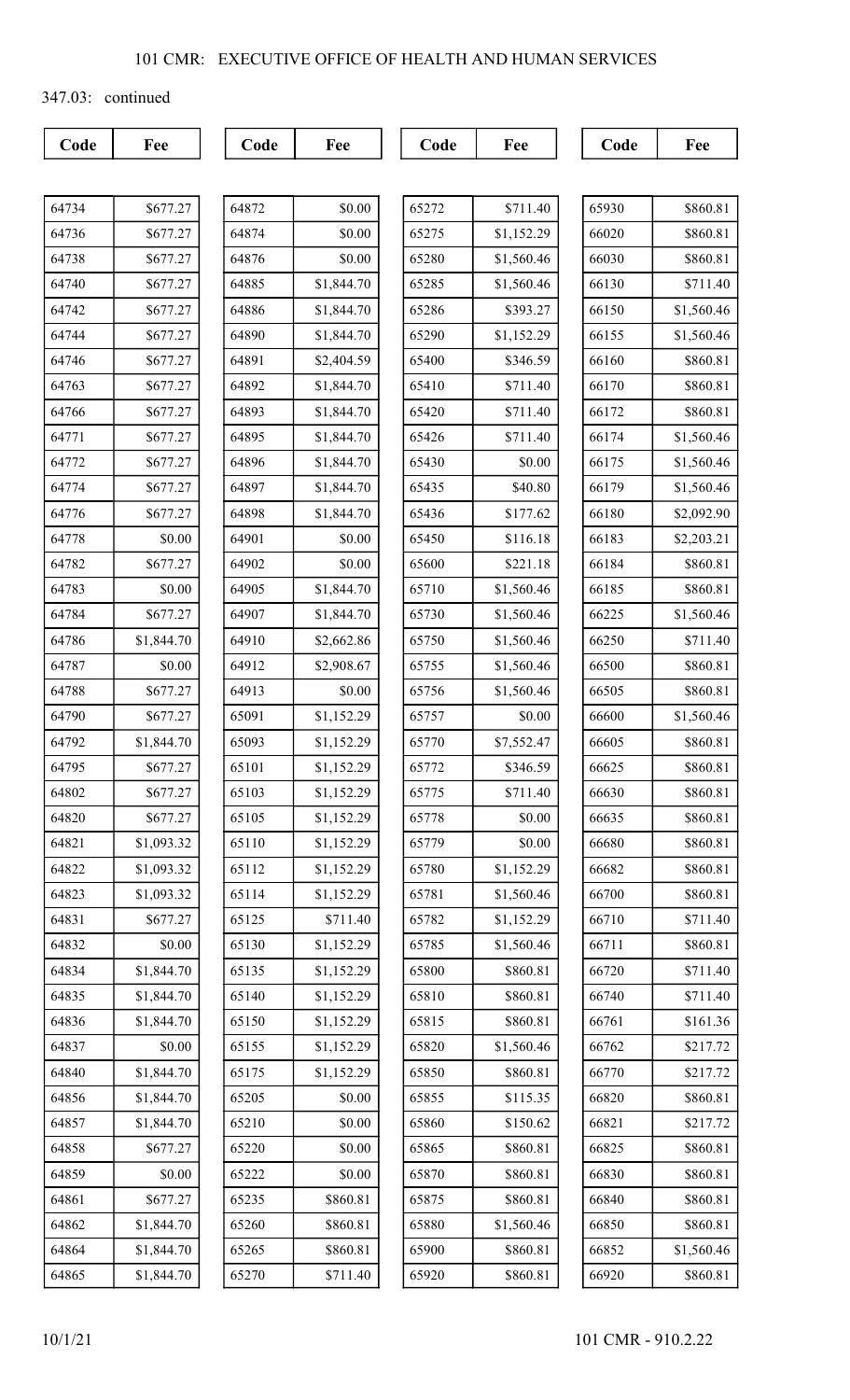347.03: continued

| 66930 | \$1,560.46 |
|-------|------------|
| 66940 | \$860.81   |
| 66982 | \$860.81   |
| 66983 | \$860.81   |
| 66984 | \$860.81   |
| 66985 | \$860.81   |
| 66986 | \$860.81   |
| 66987 | \$2,034.08 |
| 66988 | \$2,034.08 |
| 66990 | \$0.00     |
| 67005 | \$860.81   |
| 67010 | \$860.81   |
| 67015 | \$860.81   |
| 67025 | \$860.81   |
| 67027 | \$1,384.87 |
| 67028 | \$40.19    |
| 67030 | \$860.81   |
| 67031 | \$217.72   |
| 67036 | \$1,560.46 |
| 67039 | \$1,560.46 |
| 67040 | \$1,560.46 |
| 67041 | \$1,560.46 |
| 67042 | \$1,560.46 |
| 67043 | \$1,560.46 |
| 67101 | \$172.40   |
| 67105 | \$145.72   |
| 67107 | \$1,560.46 |
| 67108 | \$1,560.46 |
| 67110 | \$432.23   |
| 67113 | \$1,560.46 |
| 67115 | \$1,560.46 |
| 67120 | \$860.81   |
| 67121 | \$860.81   |
| 67141 | \$116.18   |
| 67145 | \$217.72   |
| 67208 | \$116.18   |
| 67210 | \$217.72   |
| 67218 | \$1,152.29 |
| 67220 | \$217.72   |
| 67221 | \$130.07   |
| 67225 | \$0.00     |
| 67227 | \$139.88   |
| 67228 | \$152.15   |

| 67229 | \$217.72   |
|-------|------------|
| 67250 | \$711.40   |
| 67255 | \$860.81   |
| 67311 | \$711.40   |
| 67312 | \$1,152.29 |
| 67314 | \$711.40   |
| 67316 | \$711.40   |
| 67318 | \$711.40   |
| 67320 | \$0.00     |
| 67331 | \$0.00     |
| 67332 | \$0.00     |
| 67334 | \$0.00     |
| 67335 | \$0.00     |
| 67340 | \$0.00     |
| 67343 | \$711.40   |
| 67345 | \$107.36   |
| 67346 | \$1,152.29 |
| 67400 | \$1,152.29 |
| 67405 | \$711.40   |
| 67412 | \$711.40   |
| 67413 | \$711.40   |
| 67414 | \$1,152.29 |
| 67415 | \$711.40   |
| 67420 | \$1,152.29 |
| 67430 | \$1,152.29 |
| 67440 | \$1,152.29 |
| 67445 | \$1,152.29 |
| 67450 | \$1,152.29 |
| 67500 | \$116.18   |
| 67505 | \$33.13    |
| 67515 | \$30.68    |
| 67550 | \$1,152.29 |
| 67560 | \$1,152.29 |
| 67570 | \$1,152.29 |
| 67700 | \$116.18   |
| 67710 | \$169.33   |
| 67715 | \$711.40   |
| 67800 | \$65.03    |
| 67801 | \$78.84    |
| 67805 | \$100.92   |
| 67808 | \$711.40   |
| 67810 | \$116.18   |
| 67820 | $\$0.00$   |

| 67825<br>\$68.41<br>\$346.59<br>67830<br>\$711.40<br>67835<br>\$173.63<br>67840<br>67850<br>\$130.37<br>\$346.59<br>67875<br>\$711.40<br>67880<br>\$711.40<br>67882<br>67900<br>\$711.40<br>\$711.40<br>67901<br>67902<br>\$1,152.29<br>\$711.40<br>67903<br>\$711.40<br>67904<br>\$1,152.29<br>67906<br>\$711.40<br>67908<br>\$711.40<br>67909<br>\$711.40<br>67911<br>\$711.40<br>67912<br>\$711.40<br>67914 |
|----------------------------------------------------------------------------------------------------------------------------------------------------------------------------------------------------------------------------------------------------------------------------------------------------------------------------------------------------------------------------------------------------------------|
|                                                                                                                                                                                                                                                                                                                                                                                                                |
|                                                                                                                                                                                                                                                                                                                                                                                                                |
|                                                                                                                                                                                                                                                                                                                                                                                                                |
|                                                                                                                                                                                                                                                                                                                                                                                                                |
|                                                                                                                                                                                                                                                                                                                                                                                                                |
|                                                                                                                                                                                                                                                                                                                                                                                                                |
|                                                                                                                                                                                                                                                                                                                                                                                                                |
|                                                                                                                                                                                                                                                                                                                                                                                                                |
|                                                                                                                                                                                                                                                                                                                                                                                                                |
|                                                                                                                                                                                                                                                                                                                                                                                                                |
|                                                                                                                                                                                                                                                                                                                                                                                                                |
|                                                                                                                                                                                                                                                                                                                                                                                                                |
|                                                                                                                                                                                                                                                                                                                                                                                                                |
|                                                                                                                                                                                                                                                                                                                                                                                                                |
|                                                                                                                                                                                                                                                                                                                                                                                                                |
|                                                                                                                                                                                                                                                                                                                                                                                                                |
|                                                                                                                                                                                                                                                                                                                                                                                                                |
|                                                                                                                                                                                                                                                                                                                                                                                                                |
|                                                                                                                                                                                                                                                                                                                                                                                                                |
| \$198.78<br>67915                                                                                                                                                                                                                                                                                                                                                                                              |
| \$711.40<br>67916                                                                                                                                                                                                                                                                                                                                                                                              |
| \$711.40<br>67917                                                                                                                                                                                                                                                                                                                                                                                              |
| \$711.40<br>67921                                                                                                                                                                                                                                                                                                                                                                                              |
| \$192.03<br>67922                                                                                                                                                                                                                                                                                                                                                                                              |
| 67923<br>\$711.40                                                                                                                                                                                                                                                                                                                                                                                              |
| \$711.40<br>67924                                                                                                                                                                                                                                                                                                                                                                                              |
| 67930<br>\$200.01                                                                                                                                                                                                                                                                                                                                                                                              |
| \$711.40<br>67935                                                                                                                                                                                                                                                                                                                                                                                              |
| 67938<br>\$116.18                                                                                                                                                                                                                                                                                                                                                                                              |
| 67950<br>\$711.40                                                                                                                                                                                                                                                                                                                                                                                              |
| \$711.40<br>67961                                                                                                                                                                                                                                                                                                                                                                                              |
| \$711.40<br>67966                                                                                                                                                                                                                                                                                                                                                                                              |
| \$711.40<br>67971                                                                                                                                                                                                                                                                                                                                                                                              |
| 67973<br>\$711.40                                                                                                                                                                                                                                                                                                                                                                                              |
| \$1,152.29<br>67974                                                                                                                                                                                                                                                                                                                                                                                            |
|                                                                                                                                                                                                                                                                                                                                                                                                                |
| \$711.40<br>67975                                                                                                                                                                                                                                                                                                                                                                                              |
| \$58.28<br>68020                                                                                                                                                                                                                                                                                                                                                                                               |
| \$27.00<br>68040                                                                                                                                                                                                                                                                                                                                                                                               |
| \$110.43<br>68100                                                                                                                                                                                                                                                                                                                                                                                              |
| \$143.57<br>68110                                                                                                                                                                                                                                                                                                                                                                                              |
| \$711.40<br>68115                                                                                                                                                                                                                                                                                                                                                                                              |
| \$711.40<br>68130                                                                                                                                                                                                                                                                                                                                                                                              |

| 68200 | \$0.00     |  |  |
|-------|------------|--|--|
| 68320 | \$711.40   |  |  |
| 68325 | \$1,152.29 |  |  |
| 68326 | \$1,152.29 |  |  |
| 68328 | \$711.40   |  |  |
| 68330 | \$860.81   |  |  |
| 68335 | \$1,152.29 |  |  |
| 68340 | \$711.40   |  |  |
| 68360 | \$1,152.29 |  |  |
| 68362 | \$711.40   |  |  |
| 68371 | \$711.40   |  |  |
| 68400 | \$197.25   |  |  |
| 68420 | \$208.90   |  |  |
| 68440 | \$56.44    |  |  |
| 68500 | \$1,152.29 |  |  |
| 68505 | \$1,152.29 |  |  |
| 68510 | \$711.40   |  |  |
| 68520 | \$1,152.29 |  |  |
| 68525 | \$711.40   |  |  |
| 68530 | \$116.18   |  |  |
| 68540 | \$711.40   |  |  |
| 68550 | \$1,152.29 |  |  |
| 68700 | \$711.40   |  |  |
| 68705 | \$116.18   |  |  |
| 68720 | \$1,152.29 |  |  |
| 68745 | \$1,152.29 |  |  |
| 68750 | \$1,152.29 |  |  |
| 68760 | \$116.18   |  |  |
| 68761 | \$82.82    |  |  |
| 68770 | \$711.40   |  |  |
| 68801 | \$0.00     |  |  |
| 68810 | \$116.18   |  |  |
| 68811 | \$711.40   |  |  |
| 68815 | \$711.40   |  |  |
| 68816 | \$711.40   |  |  |
| 68840 | \$70.86    |  |  |
| 68850 | \$0.00     |  |  |
| 69000 | \$110.74   |  |  |
| 69005 | \$113.81   |  |  |
| 69020 | \$147.25   |  |  |
| 69100 | \$57.98    |  |  |
| 69105 | \$93.25    |  |  |
| 69110 | \$845.19   |  |  |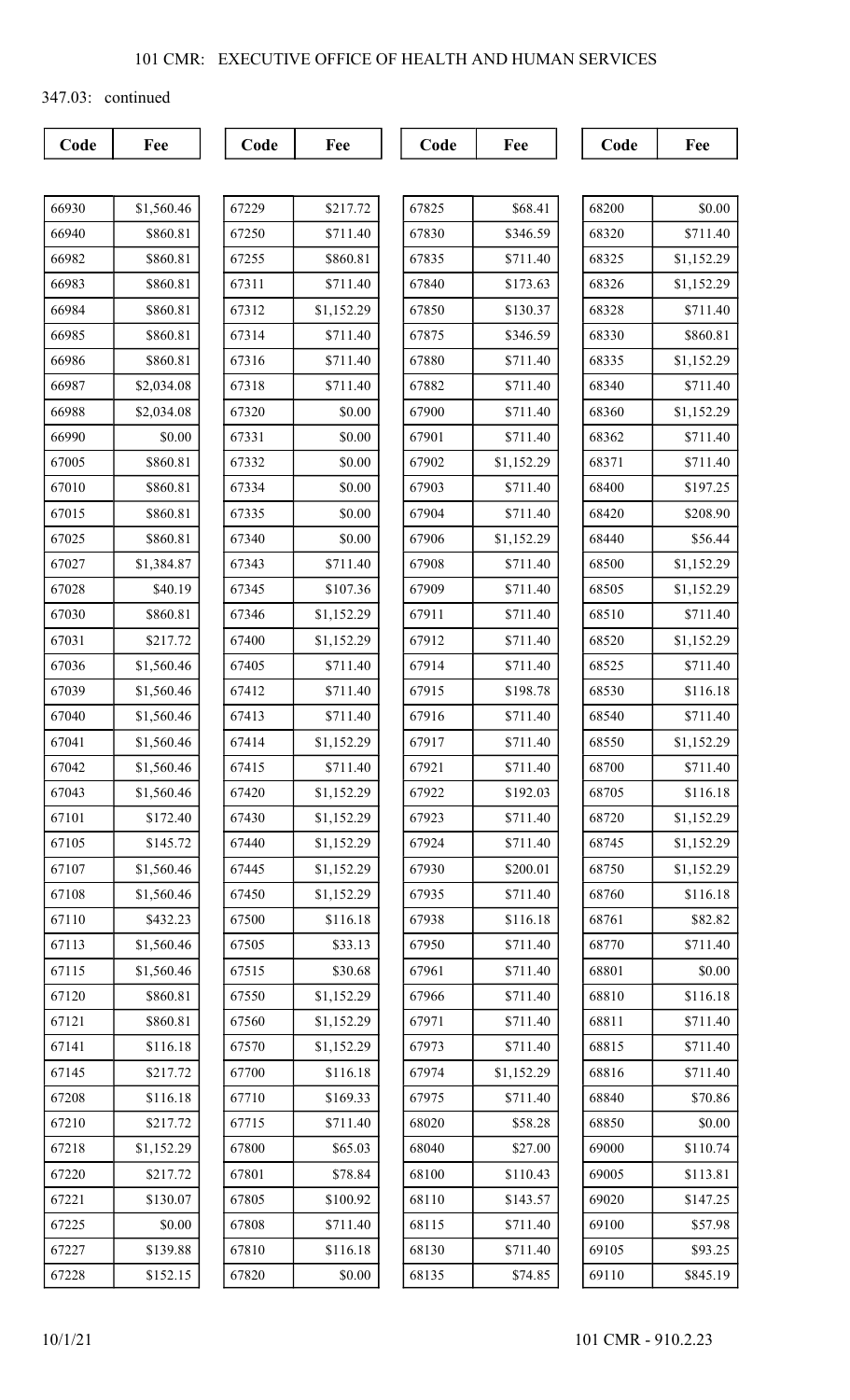347.03: continued

| `ode | ∽⊧ |
|------|----|
|------|----|

Code | Fee | | Code | Fee | | Code | Fee | | Code | Fee

| 69120 | \$1,909.57 |
|-------|------------|
| 69140 | \$1,909.57 |
| 69145 | \$845.19   |
| 69150 | \$1,909.57 |
| 69200 | \$0.00     |
| 69205 | \$489.93   |
| 69209 | \$0.00     |
| 69210 | \$0.00     |
| 69220 | \$0.00     |
| 69222 | \$133.75   |
| 69300 | \$896.80   |
| 69310 | \$1,909.57 |
| 69320 | \$1,909.57 |
| 69420 | \$87.46    |
| 69421 | \$896.80   |
| 69424 | \$81.60    |
| 69433 | \$117.49   |
| 69436 | \$456.11   |
| 69440 | \$896.80   |
| 69450 | \$896.80   |
| 69501 | \$1,909.57 |
| 69502 | \$1,909.57 |
| 69505 | \$1,909.57 |
| 69511 | \$1,909.57 |
| 69330 | \$1,909.57 |
| 69540 | \$134.97   |
| 69550 | \$1,909.57 |
| 69552 | \$1,909.57 |
| 69601 | \$1,909.57 |
| 69602 | \$1,909.57 |
| 69603 | \$1,909.57 |
| 69604 | \$1,909.57 |
| 69610 | \$173.63   |
| 69620 | \$896.80   |
| 69631 | \$1,909.57 |

| 69632 | \$1,909.57 | 69915 | \$896.80    |
|-------|------------|-------|-------------|
| 69633 | \$1,909.57 | 69930 | \$26,093.23 |
| 69635 | \$1,909.57 | 69990 | \$0.00      |
| 69636 | \$1,909.57 | 92920 | \$2,568.37  |
| 69637 | \$1,909.57 | 92921 | \$0.00      |
| 69641 | \$1,909.57 | 92928 | \$5,149.14  |
| 69642 | \$1,909.57 | 92929 | \$0.00      |
| 69643 | \$1,909.57 | 93451 | \$1,168.21  |
| 69644 | \$1,909.57 | 93452 | \$1,168.21  |
| 69645 | \$1,909.57 | 93453 | \$1,168.21  |
| 69646 | \$1,909.57 | 93454 | \$1,168.21  |
| 69650 | \$896.80   | 93455 | \$1,168.21  |
| 69660 | \$1,909.57 | 93456 | \$1,168.21  |
| 69661 | \$1,909.57 | 93457 | \$1,168.21  |
| 69662 | \$1,909.57 | 93458 | \$1,168.21  |
| 69666 | \$896.80   | 93459 | \$1,168.21  |
| 69667 | \$896.80   | 93460 | \$1,168.21  |
| 69670 | \$1,909.57 | 93461 | \$1,168.21  |
| 69676 | \$896.80   | 93462 | \$0.00      |
| 69700 | \$456.11   | 93566 | \$0.00      |
| 69705 | \$3,033.36 | 93567 | \$0.00      |
| 69706 | \$3,033.36 | 93568 | \$0.00      |
| 69711 | \$896.80   | 93571 | \$0.00      |
| 69714 | \$8,038.99 | 93572 | \$0.00      |
| 69715 | \$9,155.32 | 93985 | \$100.09    |
| 69717 | \$3,718.95 | 93986 | \$48.14     |
| 69718 | \$4,868.06 | C5271 | \$213.47    |
| 69720 | \$1,909.57 | C5272 | \$0.00      |
| 69740 | \$1,909.57 | C5273 | \$696.96    |
| 69745 | \$1,909.57 | C5274 | \$0.00      |
| 69801 | \$113.81   | C5275 | \$213.47    |
| 69805 | \$1,909.57 | C5276 | \$0.00      |
| 69806 | \$1,909.57 | C5277 | \$213.47    |
| 69905 | \$1,909.57 | C5278 | \$0.00      |
| 69910 | \$1,909.57 | C9600 | \$5,260.89  |

| C9601 | \$0.00     |  |  |
|-------|------------|--|--|
| C9725 | \$328.08   |  |  |
| C9726 | \$0.00     |  |  |
| C9727 | \$456.11   |  |  |
| C9728 | \$534.87   |  |  |
| C9739 | \$2,789.49 |  |  |
| C9740 | \$5,872.60 |  |  |
| C9749 | \$2,905.33 |  |  |
| C9752 | \$6,345.57 |  |  |
| C9753 | \$0.00     |  |  |
| C9754 | \$0.00     |  |  |
| C9755 | \$0.00     |  |  |
| C9757 | \$6,345.57 |  |  |
| C9761 | \$2,189.69 |  |  |
| C9769 | \$2,189.69 |  |  |
| C9770 | \$1,396.17 |  |  |
| C9771 | \$1,199.19 |  |  |
| C9772 | \$4,937.21 |  |  |
| C9773 | \$8,830.90 |  |  |
| C9774 | \$8,957.14 |  |  |
| C9775 | \$8,988.26 |  |  |
| G0104 | \$123.62   |  |  |
| G0105 | \$328.08   |  |  |
| G0121 | \$328.08   |  |  |
| G0186 | \$217.72   |  |  |
| G0260 | \$268.46   |  |  |
| G0276 | \$2,382.86 |  |  |
| G0429 | \$44.79    |  |  |
| G0516 | \$0.00     |  |  |
| G0517 | \$0.00     |  |  |
| G0518 | \$0.00     |  |  |
| G2170 | \$7,532.43 |  |  |
| G2171 | \$7,532.43 |  |  |

347.04: Filing and Reporting Requirements

(1) Required Reports. Reporting requirements are governed by 957 CMR 6.00: Cost Reporting Requirements.

(2) Penalty for Noncompliance. A purchasing governmental unit may impose a penalty in the amount of up to 15% of its payments to any provider that fails to submit required information. The purchasing governmental unit will notify the provider in advance of its intention to impose a penalty under 101 CMR 347.04(2).